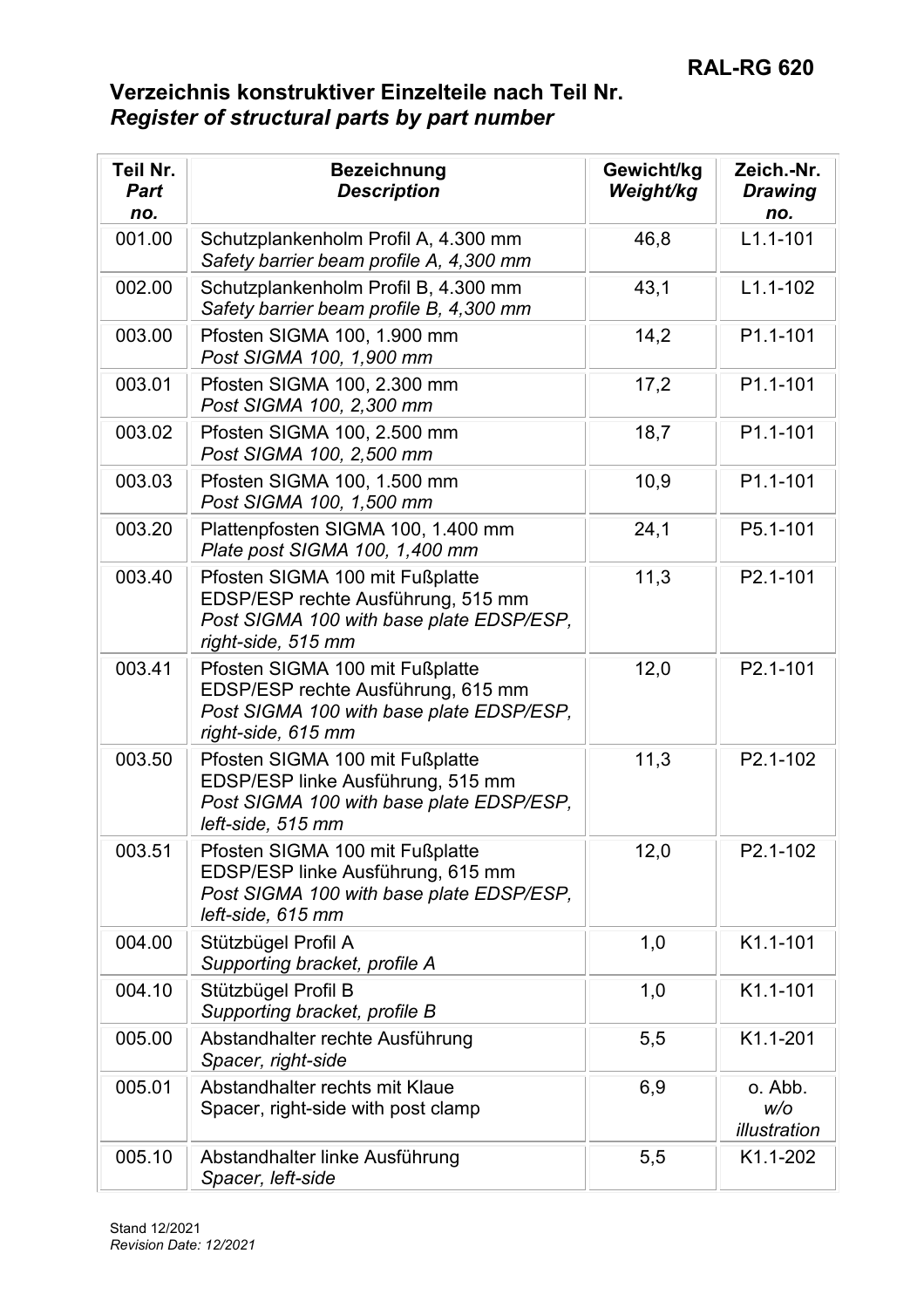| Teil Nr.<br><b>Part</b><br>no. | <b>Bezeichnung</b><br><b>Description</b>                                                                                  | Gewicht/kg<br>Weight/kg | Zeich.-Nr.<br><b>Drawing</b><br>no. |
|--------------------------------|---------------------------------------------------------------------------------------------------------------------------|-------------------------|-------------------------------------|
| 005.11                         | Abstandhalter links mit Klaue<br>Spacer, left-side with Post clamp                                                        | 6,9                     | o. Abb.<br>W/O<br>illustration      |
| 005.20                         | Abstandhalter rechte Ausführung mit<br>Ausschnitt<br>Spacer, right-side with cut-out                                      | 5,3                     | K1.1-203                            |
| 005.21                         | Abstandhalter rechte Ausführung mit<br><b>Ausschnitt mit Klaue</b><br>Spacer, right-side with cut-out, with post<br>clamp | 6,7                     | o. Abb.<br>W/O<br>illustration      |
| 005.30                         | Abstandhalter linke Ausführung mit<br>Ausschnitt<br>Spacer, left-side with cut-out                                        | 5,3                     | K1.1-204                            |
| 005.31                         | Abstandhalter linke Ausführung mit<br><b>Ausschnitt mit Klaue</b><br>Spacer, left-side with cut-out, with post clamp      | 6,7                     | o. Abb.<br>W/O<br>illustration      |
| 005.40                         | Abstandhalter rechte Ausführung für SR Eco-<br>Absenkung 16 m<br>Spacer, right-side for SR Eco-terminal 16 m              | 5,9                     | K1.1-205                            |
| 005.50                         | Abstandhalter linke Ausführung für SR Eco-<br>Absenkung 16 m<br>Spacer, left-side for SR Eco-terminal 16 m                | 5,9                     | K1.1-206                            |
| 006.01                         | Distanzstück 780 mm mit Klaue<br>Separator 780 mm with post clamp                                                         | 9,6                     | o. Abb.<br>W/O<br>illustration      |
| 006.10                         | Distanzstück 813 mm<br>Separator 813 mm                                                                                   | 8,8                     | K1.1-301                            |
| 006.20                         | Distanzstück 846 mm<br>Separator 846 mm                                                                                   | 9,0                     | K1.1-301                            |
| 006.30                         | Distanzstück 880 mm<br>Separator 880 mm                                                                                   | 9,3                     | K1.1-301                            |
| 006.31                         | Distanzstück 880 mm mit Klaue<br>Separator 880 mm with post clamp                                                         | 10,7                    | o. Abb.<br>w/o<br>illustration      |
| 006.40                         | Distanzstück 913 mm<br>Separator 913 mm                                                                                   | 9,6                     | K1.1-301                            |
| 006.50                         | Distanzstück 946 mm<br>Separator 946 mm                                                                                   | 10,0                    | K1.1-301                            |
| 006.60                         | Distanzstück 980 mm<br>Separator 980 mm                                                                                   | 10,3                    | K1.1-301                            |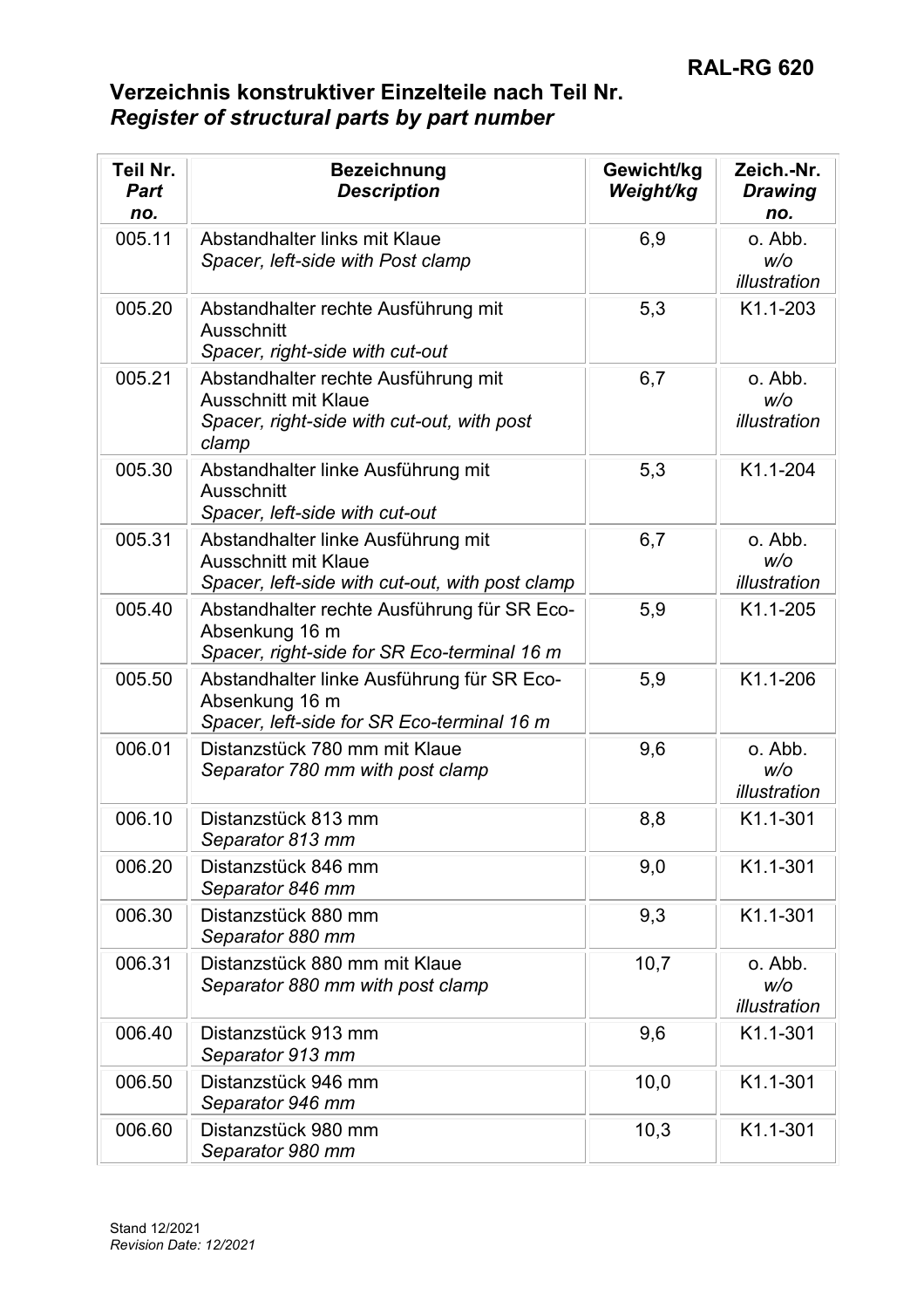| Teil Nr.<br><b>Part</b><br>no. | <b>Bezeichnung</b><br><b>Description</b>                                           | Gewicht/kg<br>Weight/kg | Zeich.-Nr.<br><b>Drawing</b><br>no. |
|--------------------------------|------------------------------------------------------------------------------------|-------------------------|-------------------------------------|
| 006.61                         | Distanzstück 980 mm mit Klaue<br>Separator 980 mm with post clamp                  | 11,7                    | o. Abb.<br>W/O<br>illustration      |
| 007.00                         | Pfostenklaue<br>Post clamp                                                         | 1,1                     | K1.1-401                            |
| 007.20                         | Schlupflasche<br>Slip plate                                                        | 0, 19                   | K1.1-402                            |
| 008.00                         | Abspanngurt Bl. 4.0 m<br>Tension belt, overall length 4,0 m                        | 10,6                    | $L4.1 - 101$                        |
| 008.10                         | Abspanngurt Bl. 2.0 m<br>Tension belt, overall length 2,0 m                        | 5,9                     | $L4.1 - 101$                        |
| 009.00                         | Anschluss-U-Stück<br>U-type connection piece                                       | 1,0                     | K1.1-501                            |
| 010.00                         | Decklasche M16<br><b>Butt plate M16</b>                                            | 0,20                    | K1.2-101                            |
| 010.10                         | Decklasche M10<br><b>Butt plate M10</b>                                            | 0,20                    | K1.2-101                            |
| 010.25                         | Decklasche 2xM12<br>Butt plate 2xM12                                               | 0, 18                   | K1.2-101                            |
| 012.00                         | Kopfstück Profil A, RL<br>Head piece, profile A, RL (round hole)                   | 10,5                    | K1.3-101                            |
| 012.01                         | Kopfstück Profil A, TL<br>Head piece, profile A, TL (drop-type hole)               | 10,5                    | K1.3-101                            |
| 012.10                         | Kopfstück Profil B, RL<br>Head piece, profile B, RL                                | 10,2                    | K1.3-102                            |
| 012.11                         | Kopfstück Profil B, TL<br>Head piece, profile B, TL                                | 10,2                    | K1.3-102                            |
| 012.12                         | Kopfstück Profil B, RL, für Protector<br>Head piece, profile B, RL, for Protector  | 10,0                    | K1.3-103                            |
| 012.13                         | Kopfstück Profil B, TL, für Protector<br>Head piece, profile B, TL, for Protector  | 10,6                    | K1.3-103                            |
| 012.20                         | Umkehrstück Profil A, DDSP-DSP, RL/TL<br>Reverse piece, profile A, DDSP-DSP, RL/TL | 19,0                    | K1.3-201                            |
| 012.21                         | Umkehrstück Profil A, DDSP-DSP, RL/RL<br>Reverse piece, profile A, DDSP-DSP, RL/RL | 19,0                    | K1.3-201                            |
| 012.22                         | Umkehrstück Profil A, DDSP-DSP, TL/TL<br>Reverse piece, profile A, DDSP-DSP, TL/TL | 19,0                    | K1.3-201                            |
| 012.30                         | Umkehrstück Profil B, DDSP-DSP, RL/TL<br>Reverse piece, profile B, DDSP-DSP, RL/TL | 18,0                    | K1.3-202                            |
| 012.31                         | Umkehrstück Profil B, DDSP-DSP, RL/RL<br>Reverse piece, profile B, DDSP-DSP, RL/RL | 18,0                    | K1.3-202                            |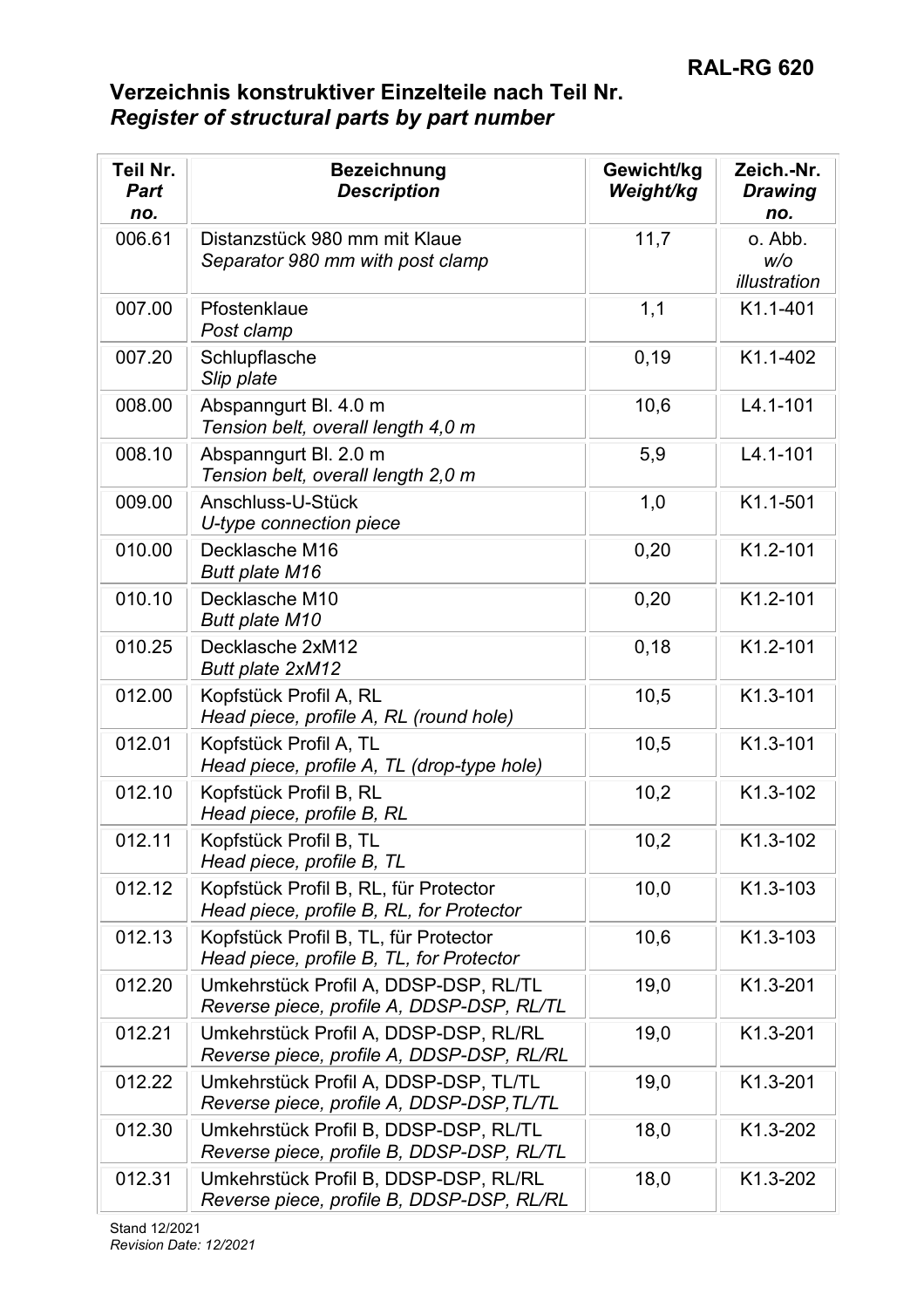| Teil Nr.<br><b>Part</b><br>no. | <b>Bezeichnung</b><br><b>Description</b>                                                                                                 | Gewicht/kg<br>Weight/kg | Zeich.-Nr.<br><b>Drawing</b><br>no. |
|--------------------------------|------------------------------------------------------------------------------------------------------------------------------------------|-------------------------|-------------------------------------|
| 012.32                         | Umkehrstück Profil B, DDSP-DSP, TL/TL<br>Reverse piece, profile B, DDSP-DSP, TL/TL                                                       | 18,0                    | K1.3-202                            |
| 013.00                         | Absenkwinkel Profil A, rechts<br>Angle section, profile A, right                                                                         | 9,0                     | K1.3-401                            |
| 013.01                         | Absenkwinkel Profil A, links<br>Angle section, profile A, left                                                                           | 9,0                     | K1.3-401                            |
| 013.10                         | Absenkwinkel Profil B, rechts<br>Angle section, profile A, right                                                                         | 8,7                     | K1.3-401                            |
| 013.11                         | Absenkwinkel Profil B, links<br>Angle section, profile B, left                                                                           | 8,7                     | K1.3-401                            |
| 014.00                         | SP-Holm Profil A für Behelfsabsenkung<br>DDSP, RL<br>Safety barrier beam, profile A, for temporary<br>terminal DDSP, RL (round hole)     | 51,0                    | $L1.2 - 101$                        |
| 014.01                         | SP-Holm Profil A für Behelfsabsenkung<br>DDSP, TL<br>Safety barrier beam, profile A, for temporary<br>terminal DDSP, TL (drop-type hole) | 51,0                    | $L1.2 - 101$                        |
| 014.10                         | SP-Holm Profil B für Behelfsabsenkung<br>DDSP, RL<br>Safety barrier beam, profile B, for temporary<br>terminal DDSP, RL                  | 47,5                    | $L1.2 - 102$                        |
| 014.11                         | SP-Holm Profil B für Behelfsabsenkung<br>DDSP, TL<br>Safety barrier beam, profile B, for temporary<br>lowering DDSP, TL                  | 47,5                    | $L1.2 - 102$                        |
| 014.20                         | SP-Holm Profil A für Behelfsabsenkung<br>DSP, RL, re.<br>Safety barrier beam, profile A, for temporary<br><i>terminal DSP, RL, right</i> | 51,0                    | $L1.2 - 103$                        |
| 014.21                         | SP-Holm Profil A für Behelfsabsenkung<br>DSP, TL, li.<br>Safety barrier beam, profile A, for temporary<br>terminal DSP, TL, left         | 51,0                    | $L1.2 - 103$                        |
| 014.22                         | SP-Holm Profil A für Behelfsabsenkung<br>DSP, RL, li.<br>Safety barrier beam, profile A, for temporary<br>terminal DSP, RL, left         | 51,0                    | $L1.2 - 103$                        |
| 014.23                         | SP-Holm Profil A für Behelfsabsenkung<br>DSP, TL, re.<br>Safety barrier beam, profile A, for temporary<br>terminal DSP, TL, right        | 51,0                    | $L1.2 - 103$                        |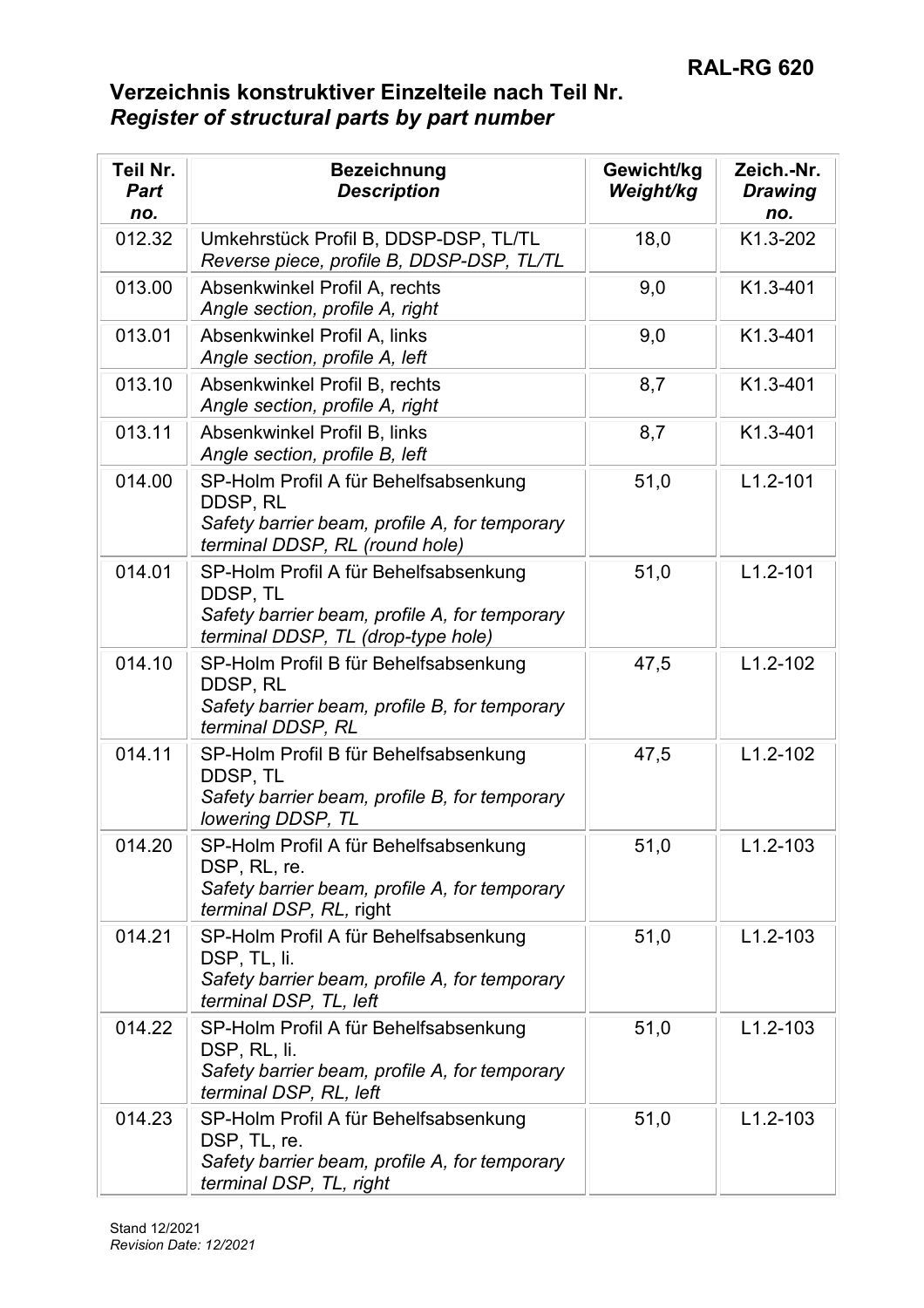| Teil Nr.<br><b>Part</b><br>no. | <b>Bezeichnung</b><br><b>Description</b>                                                                                          | Gewicht/kg<br>Weight/kg | Zeich.-Nr.<br><b>Drawing</b><br>no. |
|--------------------------------|-----------------------------------------------------------------------------------------------------------------------------------|-------------------------|-------------------------------------|
| 014.30                         | SP-Holm Profil B für Behelfsabsenkung<br>DSP, RL, re<br>Safety barrier beam, profile B, for temporary<br>terminal DSP, RL, right  | 47,5                    | $L1.2 - 104$                        |
| 014.31                         | SP-Holm Profil B für Behelfsabsenkung<br>DSP, TL, li.<br>Safety barrier beam, profile B, for temporary<br>terminal DSP, TL, left  | 47,5                    | $L1.2 - 104$                        |
| 014.32                         | SP-Holm Profil B für Behelfsabsenkung<br>DSP, RL, li.<br>Safety barrier beam, profile B, for temporary<br>terminal DSP, RL, left  | 47,5                    | $L1.2 - 104$                        |
| 014.33                         | SP-Holm Profil B für Behelfsabsenkung<br>DSP, TL, re.<br>Safety barrier beam, profile B, for temporary<br>terminal DSP, TL, right | 47,5                    | $L1.2 - 104$                        |
| 016.00                         | Dilatation 320 mm, Profil A, 2.064 mm TL/LL<br>Dilation 320 mm, profile A, 2,064 mm TL/LL<br>(drop-type hole/slotted hole)        | 22,5                    | $L1.3 - 101$                        |
| 016.01                         | Dilatation 320 mm, Profil A, 2.064 mm RL/LL<br>Dilation 320 mm, profile A, 2,064 mm RL/LL<br>(round hole/slotted hole)            | 22,5                    | $L1.3 - 101$                        |
| 016.02                         | Dilatation 320 mm, Profil A, 1.000 mm RL/RL<br>Dilation 320 mm, profile A, 1,000 mm RL/RL                                         | 10,9                    | $L1.3 - 101$                        |
| 016.03                         | Dilatation 320 mm, Profil A, 1.000 mm TL/TL<br>Dilation 320 mm, profile A, 1,000 mm TL/TL                                         | 10,9                    | $L1.3 - 101$                        |
| 016.05                         | Dilatation 320 mm, Profil A, verschraubt<br>Dilation 320 mm, profile A, bolted                                                    | 70,8                    | $L1.3 - 101$                        |
| 016.10                         | Dilatation 320 mm, Profil B, 2.064 mm TL/LL<br>Dilation 320 mm, profile B, 2,064 mm TL/LL                                         | 20,7                    | $L1.3 - 101$                        |
| 016.11                         | Dilatation 320 mm, Profil B, 2.064 mm RL/LL<br>Dilation 320 mm, profile B, 2,064 mm RL/LL                                         | 20,7                    | $L1.3 - 101$                        |
| 016.12                         | Dilatation 320 mm, Profil B, 1.000 mm RL/RL<br>Dilation 320 mm, profile B, 1,000 mm RL/RL                                         | 10,0                    | $L1.3 - 101$                        |
| 016.13                         | Dilatation 320 mm, Profil B, 1.000 mm TL/TL<br>Dilation 320 mm, profile B, 1,000 mm TL/TL                                         | 10,0                    | $L1.3 - 101$                        |
| 016.15                         | Dilatation 320 mm, Profil B, verschraubt<br>Dilation 320 mm, profile B, bolted                                                    | 63,8                    | $L1.3 - 101$                        |
| 017.00                         | Dilatation 640 mm, Profil A, 1.457 mm TL/LL<br>Dilation 640 mm, profile A, 1,457 mm TL/LL                                         | 15,9                    | $L1.3 - 102$                        |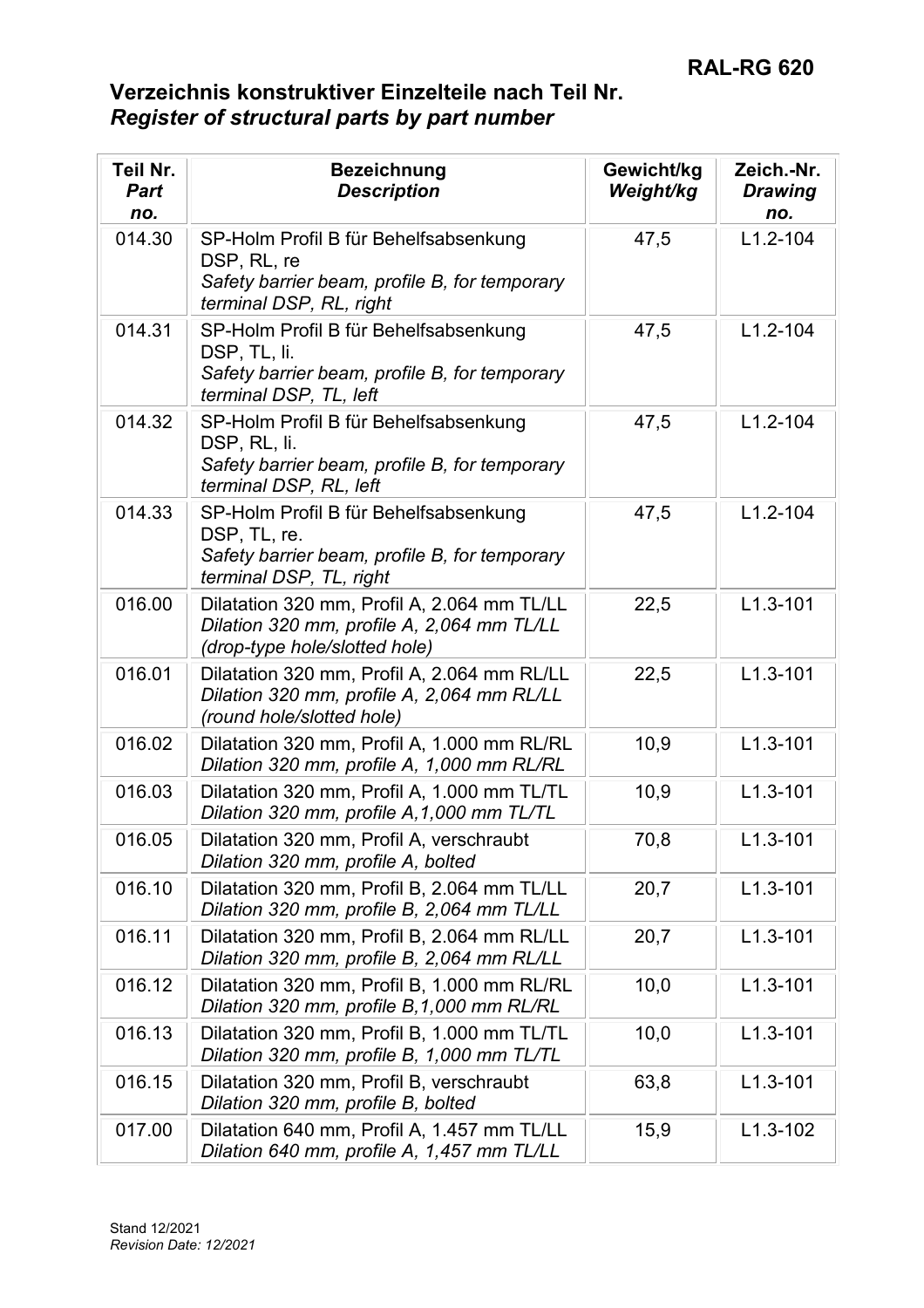| Teil Nr.<br><b>Part</b><br>no. | <b>Bezeichnung</b><br><b>Description</b>                                                                              | Gewicht/kg<br>Weight/kg | Zeich.-Nr.<br><b>Drawing</b><br>no. |
|--------------------------------|-----------------------------------------------------------------------------------------------------------------------|-------------------------|-------------------------------------|
| 017.01                         | Dilatation 640 mm, Profil A, 1.014 mm LL/LL<br>Kasten<br>Dilation 640 mm, profile A, 1,014 mm LL/LL<br>box            | 11,0                    | $L1.3 - 102$                        |
| 017.02                         | Dilatation 640 mm, Profil A, 1.457 mm RL/LL<br>Dilation 640 mm, profile A, 1,457 mm RL/LL                             | 15,9                    | $L1.3 - 102$                        |
| 017.03                         | Dilatation 640 mm, Profil A, 1.014 mm RL/RL<br>Dilation 640 mm, profile A, 1,014 mm R/RL                              | 11,0                    | $L1.3 - 102$                        |
| 017.04                         | Dilatation 640 mm, Profil A, 1.014 mm TL/TL<br>Dilation 640 mm, profile A, 1,014 mm TL/TL                             | 11,0                    | $L1.3 - 102$                        |
| 017.05                         | Dilatation 640 mm, Profil A, verschraubt<br>Dilation 640 mm, profile A, bolted                                        | 90,8                    | $L1.3 - 102$                        |
| 017.10                         | Dilatation 640 mm, Profil B, 1.457 mm TL/LL<br>Dilation 640 mm, profile B, 1,457 mm TL/LL                             | 14,6                    | $L1.3 - 102$                        |
| 017.11                         | Dilatation 640 mm, Profil B, 1.014 mm LL/LL<br>Kasten<br>Dilation 640 mm, profile B, 1,014 mm LL/LL<br>box            | 10,2                    | $L1.3 - 102$                        |
| 017.12                         | Dilatation 640 mm, Profil B, 1.457 mm RL/LL<br>Dilation 640 mm, profile B, 1,457 mm RL/LL                             | 14,6                    | $L1.3 - 102$                        |
| 017.13                         | Dilatation 640 mm, Profil B, 1.014 mm RL/RL<br>Dilation 640 mm, profile B, 1,014 mm RL/RL                             | 10,2                    | $L1.3 - 102$                        |
| 017.14                         | Dilatation 640 mm, Profil B, 1.014 mm TL/TL<br>Dilation 640 mm, profile B, 1,014 mm TL/TL                             | 10,2                    | $L1.3 - 102$                        |
| 017.15                         | Dilatation 640 mm, Profil B, verschraubt<br>Dilation 640 mm, profile B, bolted                                        | 82,6                    | $L1.3 - 102$                        |
| 018.00                         | Dilatation 1.000 mm, Profil A, 1.600 mm<br><b>TL/TL</b><br>Dilation 1,000 mm, profile A, 1,600 mm<br>TL/TL            | 17,5                    | L1.3-103                            |
| 018.01                         | Dilatation 1.000 mm, Profil A, 3.100 mm<br><b>LL/LL Kasten</b><br>Dilation 1,000 mm, profile A, 3,100 mm<br>LL/LL box | 34,1                    | $L1.3 - 103$                        |
| 018.02                         | Dilatation 1.000 mm, Profil A, 1.600 mm<br><b>RL/RL</b><br>Dilation 1,000 mm, profile A, 1,600 mm<br><b>RL/RL</b>     | 17,4                    | $L1.3 - 103$                        |
| 018.05                         | Dilatation 1.000 mm, Profil A, verschraubt<br>Dilation 1,000 mm, profile A, bolted                                    | 107,9                   | $L1.3 - 103$                        |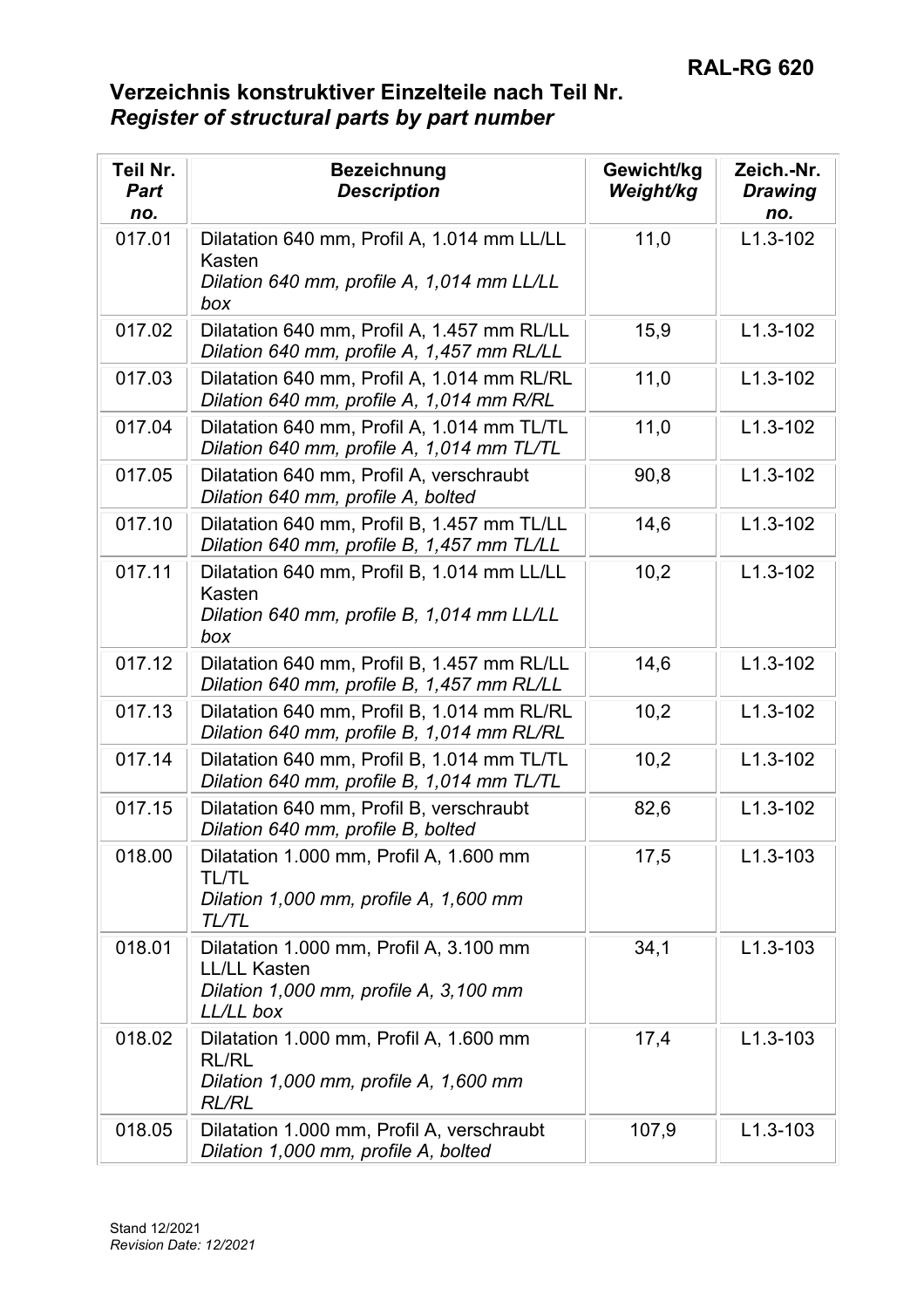| Teil Nr.<br><b>Part</b><br>no. | <b>Bezeichnung</b><br><b>Description</b>                                                                                                         | Gewicht/kg<br>Weight/kg | Zeich.-Nr.<br><b>Drawing</b><br>no. |
|--------------------------------|--------------------------------------------------------------------------------------------------------------------------------------------------|-------------------------|-------------------------------------|
| 018.10                         | Dilatation 1.000 mm, Profil B, 1.600 mm<br><b>TL/TL</b><br>Dilation 1,000 mm, profile B, 1,600 mm<br>TL/TL                                       | 16,0                    | $L1.3 - 103$                        |
| 018.11                         | Dilatation 1.000 mm, Profil B, 3.100 mm<br><b>LL/LL Kasten</b><br>Dilation 1,000 mm, profile B, 3,100 mm<br>LL/LL (slottet hole) box             | 31,1                    | $L1.3 - 103$                        |
| 018.12                         | Dilatation 1.000 mm, Profil B, 1.600 mm<br><b>RL/RL</b><br>Dilation 1,000 mm, profile B, 1,600 mm<br><b>RL/RL</b>                                | 16,0                    | $L1.3 - 103$                        |
| 018.15                         | Dilatation 1.000 mm, Profil B, verschraubt<br>Dilation 1,000 mm, profile B, bolted                                                               | 97,5                    | $L1.3 - 103$                        |
| 019.10                         | Abspanngurt für Dilatation 320 mm,<br>984 mm LL<br>Tension belt for dilation 320 mm,<br>984 mm LL                                                | 2,5                     | $L4.2 - 101$                        |
| 019.11                         | Abspanngurt für Dilatation 320 mm,<br>1.000 mm RL<br>Tension belt for dilation 320 mm,<br>1,000 mm RL                                            | 2,6                     | $L4.2 - 101$                        |
| 019.12                         | Abspanngurt für Dilatation 320 mm,<br>1.000 mm TL<br>Tension belt for dilation 320 mm,<br>1,000 mm TL                                            | 2,6                     | $L4.2 - 101$                        |
| 019.15                         | Abspanngurt für Dilatation 320 mm,<br>verschraubt<br>Tension belt for dilation 320 mm, bolted                                                    | 11,4                    | $L4.2 - 101$                        |
| 020.00                         | Übergangsholm von Profil A auf Profil B<br>Transition beam from profile A to profile B                                                           | 15,0                    | $L1.4 - 101$                        |
| 020.10                         | Übergangsholm von Profil B auf Profil A<br>Transition beam from profile B to profile A                                                           | 15,0                    | $L1.4 - 101$                        |
| 022.35                         | Deformationsrohr 60,3 x 2,9 x 100 mm für<br><b>SUPER-RAIL HS</b><br>Deformation pipe $60,3 \times 2,9 \times 100$ mm for<br><b>SUPER-RAIL HS</b> | 0,4                     | K2.3-208                            |
| 022.60                         | Geländerholm 180 x 50 mm, 3.998 mm<br>Handrail beam 180 x 50 mm, 3,998 mm                                                                        | 29,1                    | $L5.1 - 110$                        |
| 022.70                         | Stoßverbinder für Geländerholm<br>Butt joint for handrail beam                                                                                   | 2,0                     | K3.1-110                            |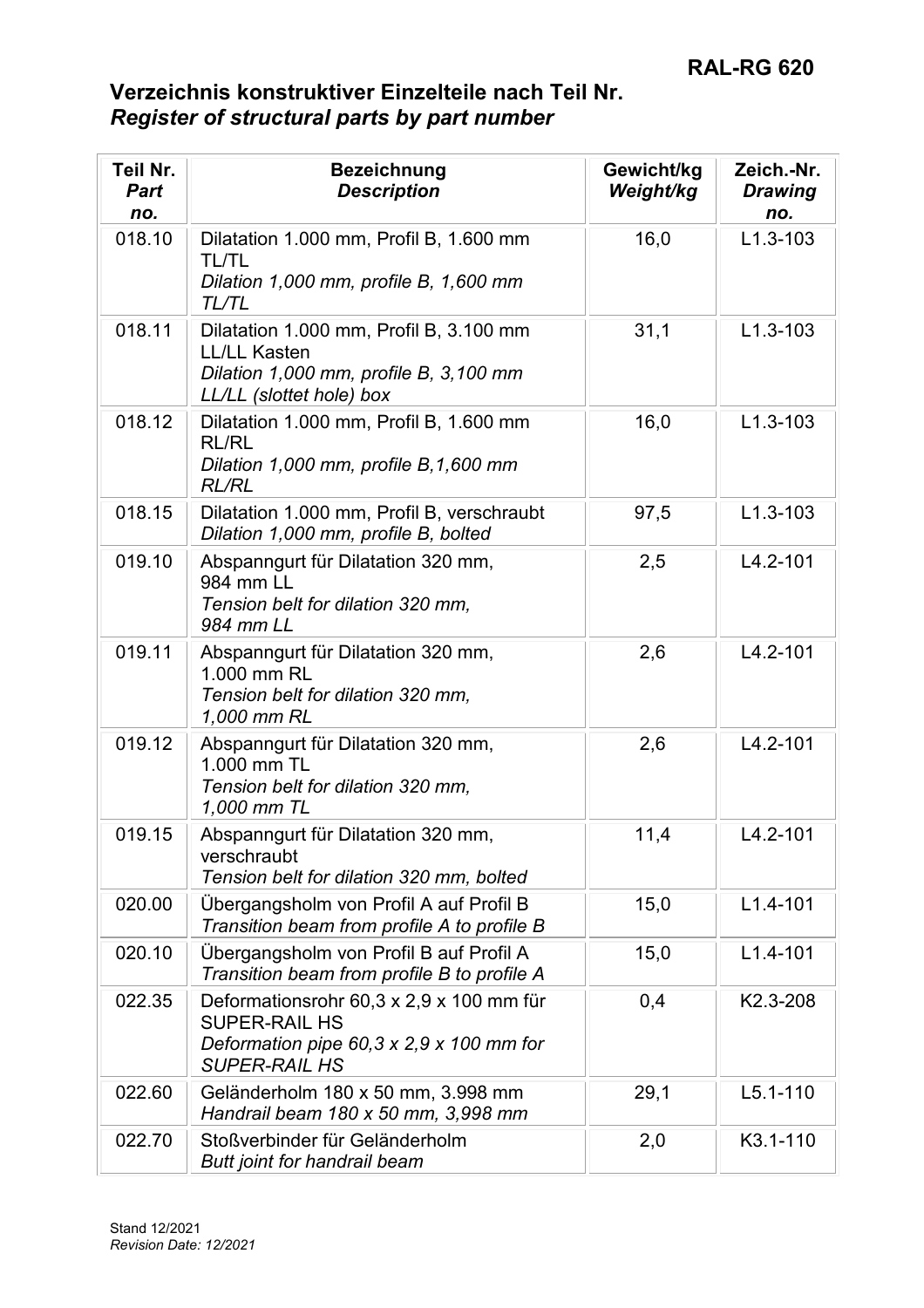| Teil Nr.<br><b>Part</b><br>no. | <b>Bezeichnung</b><br><b>Description</b>                                                                                                      | Gewicht/kg<br>Weight/kg | Zeich.-Nr.<br><b>Drawing</b><br>no. |
|--------------------------------|-----------------------------------------------------------------------------------------------------------------------------------------------|-------------------------|-------------------------------------|
| 022.71                         | Geländerholm-Absenkwinkel<br>Handrail beam angle section                                                                                      | 2,8                     | K3.1-111                            |
| 022.72                         | Befestigungswinkel für Geländer<br>Fastening angle for handrail                                                                               | 0,5                     | K3.1-112                            |
| 022.73                         | Befestigungswinkel für Geländer 79°<br>Fastening angle for handrail 79°                                                                       | 0,5                     | K3.1-113                            |
| 022.74                         | Endbefestigungswinkel für Geländerholm,<br>Anfang<br>End fastening angle for handrail beam,<br>upstream                                       | 6,9                     | K3.1-114                            |
| 022.75                         | Endbefestigungswinkel für Geländerholm,<br>Ende<br>End fastening angle for handrail beam,<br>downstream                                       | 6,9                     | K3.1-115                            |
| 023.00                         | Gleitschutz-Holm 3.996 mm<br>Sliding protection beam 3,996 mm                                                                                 | 20,0                    | $L5.3 - 101$                        |
| 023.01                         | Gleitschutz-Holm 1.996 mm<br>Sliding protection beam 1,996 mm                                                                                 | 10,0                    | $L5.3 - 101$                        |
| 023.10                         | Gleitschutz-Stoßverbinder<br>Sliding protection butt joint                                                                                    | 1,0                     | K3.3-101                            |
| 023.20                         | Gleitschutz-Anfangsstück, rechts<br>(Stoßverschraubung rechts)<br>Sliding protection starting piece, right<br>(butt connection, right)        | 1,0                     | K3.3-101                            |
| 023.21                         | Gleitschutz-Endstück, rechts<br>(Stoßverschraubung links)<br>Sliding protection end piece, right<br>(butt connection, left)                   | 1,0                     | K3.3-101                            |
| 023.30                         | Gleitschutz Dilatation 320 mm, 912 mm<br>(Stoßverschraubung rechts)<br>Sliding protection dilation 320 mm, 912 mm<br>(butt connection, right) | 4,6                     | $L5.3 - 201$                        |
| 023.31                         | Gleitschutz Dilatation 320 mm, 912 mm<br>(Stoßverschraubung links)<br>Sliding protection dilation 320 mm, 912 mm<br>(butt connection, left)   | 4,6                     | $L5.3 - 201$                        |
| 023.32                         | Gleitschutz Dilatation 320 mm, 1.000 mm<br><b>RL</b><br>Sliding protection dilation 320 mm, 1,000 mm<br>RL                                    | 5,0                     | L5.3-201                            |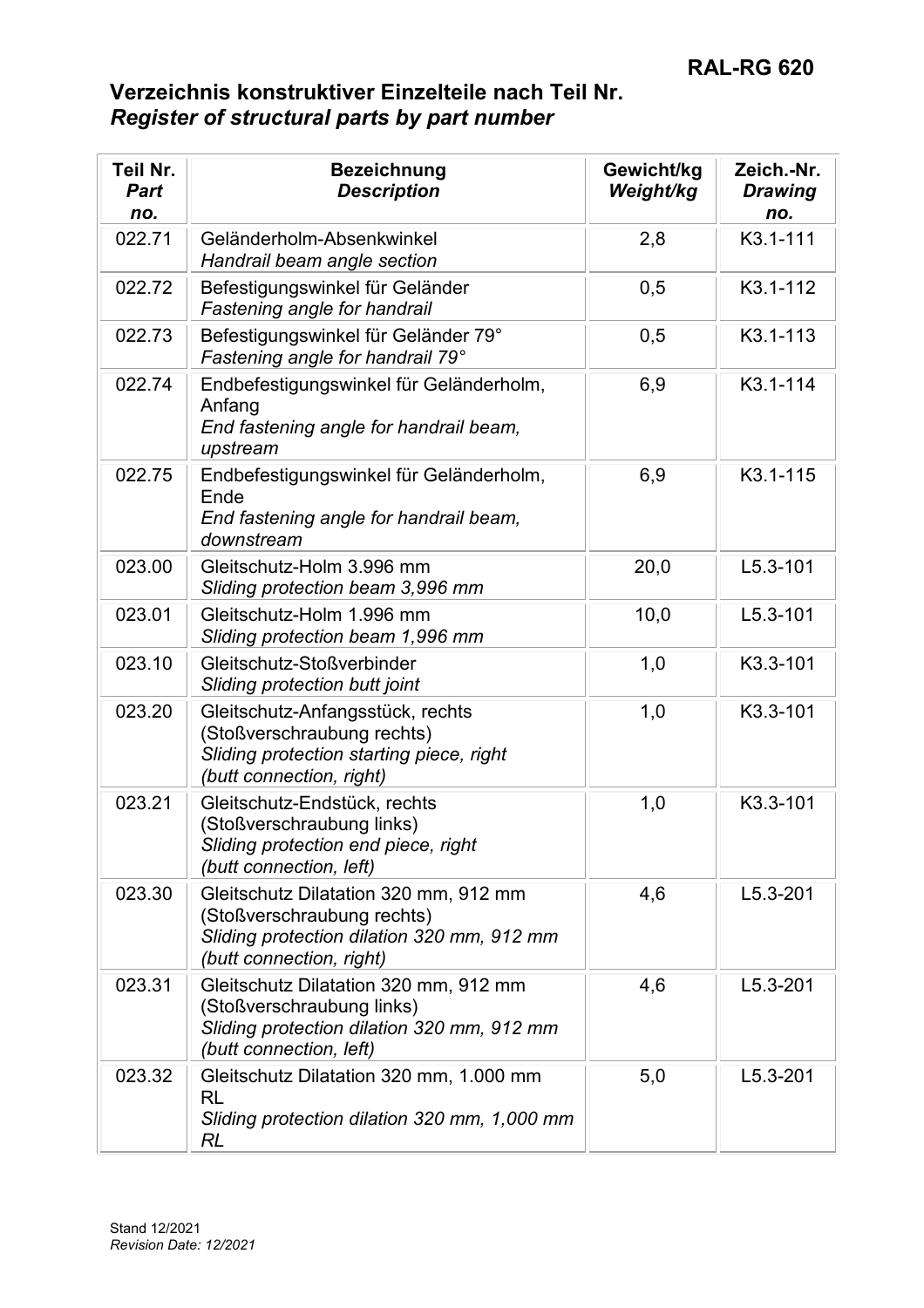| Teil Nr.<br>Part<br>no. | <b>Bezeichnung</b><br><b>Description</b>                                                                                                                                    | Gewicht/kg<br>Weight/kg | Zeich.-Nr.<br><b>Drawing</b><br>no. |
|-------------------------|-----------------------------------------------------------------------------------------------------------------------------------------------------------------------------|-------------------------|-------------------------------------|
| 023.33                  | Gleitschutz Dilatation 320 mm, 1.000 mm<br>TL<br>Sliding protection dilation 320 mm, 1,000 mm<br>TL                                                                         | 5,0                     | $L5.3 - 201$                        |
| 023.34                  | Gleitschutz Dilatation 320 mm, verschraubt<br>Sliding protection dilation 320 mm, bolted                                                                                    | 20,8                    | $L5.3 - 201$                        |
| 023.40                  | Gleitschutz-Absenkwinkel<br>Sliding protection angle section                                                                                                                | 3,0                     | o. Abb.<br>W/O<br>illustration      |
| 023.51                  | Befestigungsbügel Fußgängergleitschutz,<br><b>ESP</b><br>Sliding protection fastening bracket, ESP                                                                          | 0,60                    | K3.3-103                            |
| 023.52                  | Gleitschutz Übergang von ESP auf EDSP<br>Sliding protection transition from ESP to<br><b>EDSP</b>                                                                           | 10,6                    | L5.3-301                            |
| 023.53                  | Gleitschutz Übergang von EDSP auf ESP<br>Sliding protection transition from EDSP to<br><b>ESP</b>                                                                           | 10,6                    | L5.3-302                            |
| 023.54                  | Fußgängergleitschutz Endstück, rechts, für<br>ESP (Stoßverschraubung links)<br>Sliding protection end piece, right, for ESP<br>(butt connection, left)                      | 1,0                     | K3.3-104                            |
| 023.55                  | Fußgängergleitschutz Anfangsstück, rechts,<br>für ESP (Stoßverschraubung rechts)<br>Sliding protection starting piece, right, for ESP<br>(butt connection, right)           | 1,0                     | K3.3-104                            |
| 023.60                  | Befestigungsbügel Fußgängergleitschutz,<br>Eco-Safe<br>Sliding protection fastening bracket, Eco-<br>Safe                                                                   | 0,50                    | K3.3-103                            |
| 023.61                  | Befestigungsbügel Fußgängergleitschutz,<br>Eco-Safe Bw und SUPER-RAIL ES<br>Sliding protection fastening bracket, Eco-<br>Safe on structures and SUPER-RAIL ES              | 0,66                    | K3.3-103                            |
| 023.65                  | Fußgängergleitschutz Endstück, rechts, für<br>Eco-Safe (Stoßverschraubung links)<br>Sliding protection end piece, right, for Eco-<br>Safe (butt connection, left)           | 1,6                     | K3.3-105                            |
| 023.66                  | Fußgängergleitschutz Anfangsstück, rechts,<br>für Eco-Safe (Stoßverschraubung rechts)<br>Sliding protection starting piece, right, for<br>Eco-Safe (butt connection, right) | 1,6                     | K3.3-105                            |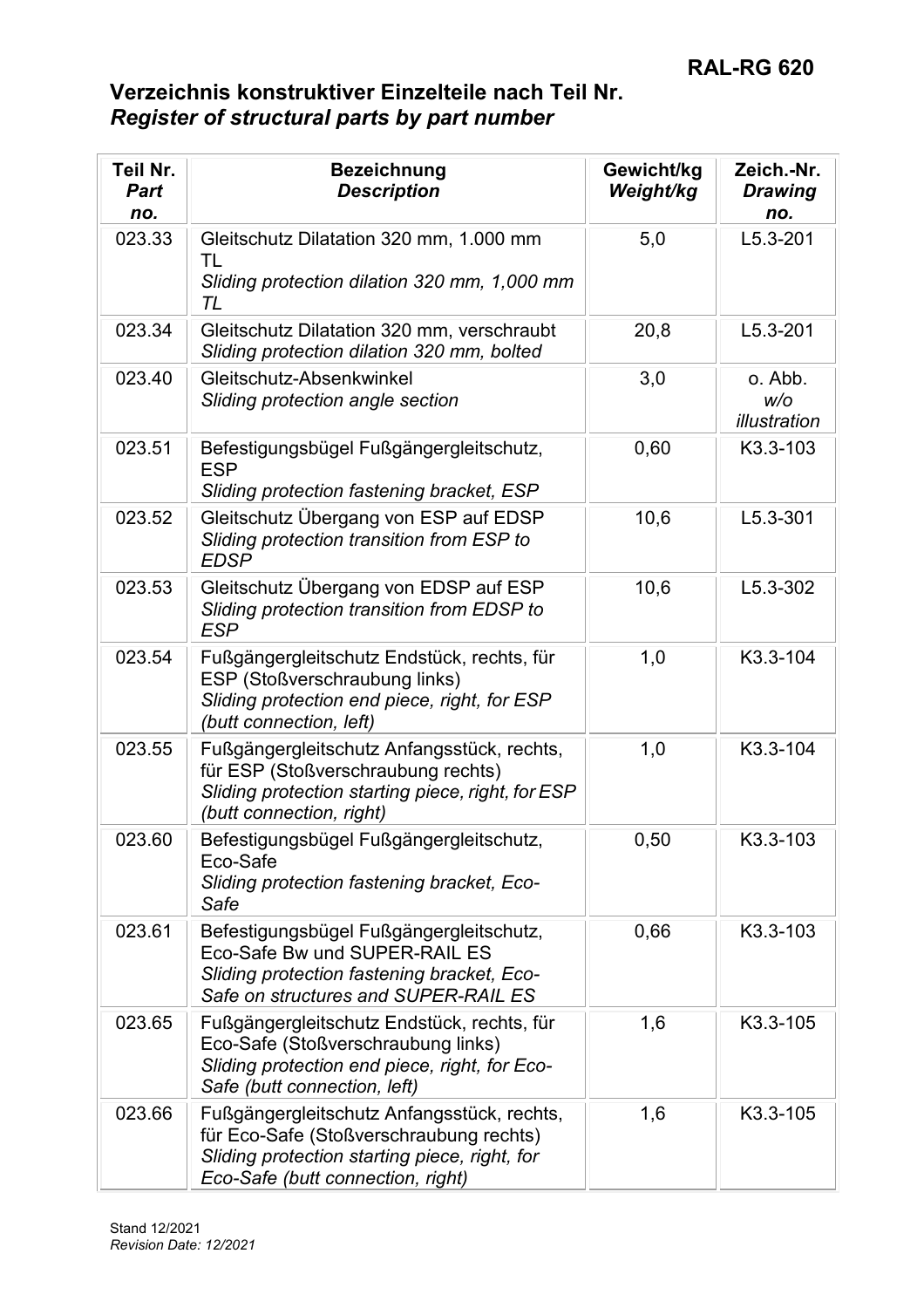| Teil Nr.<br><b>Part</b><br>no. | <b>Bezeichnung</b><br><b>Description</b>                                                                                                                                                                               | Gewicht/kg<br>Weight/kg | Zeich.-Nr.<br><b>Drawing</b><br>no. |
|--------------------------------|------------------------------------------------------------------------------------------------------------------------------------------------------------------------------------------------------------------------|-------------------------|-------------------------------------|
| 023.67                         | Fußgängergleitschutz Endstück, rechts, für<br>Eco-Safe 1.33 Bw und SR ES<br>(Stoßverschraubung links)<br>Sliding protection end piece, right, for Eco-<br>Safe 1.33 on structures and SR ES<br>(butt connection, left) | 1,8                     | K3.3-106                            |
| 023.68                         | Fußgängergleitschutz Anfangsstück, Eco-<br>Safe 1.33 Bw und SR ES<br>(Stoßverschraubung rechts)<br>Sliding protection starting piece, right, for<br>Eco-Safe 1.33 on structures and SR ES<br>(butt connection, right)  | 1,8                     | K3.3-106                            |
| 024.30                         | Unterfahrschutz Bl. 4.0 m<br>Underride protection, overall length 4,0 m                                                                                                                                                | 35,8                    | $L5.4 - 101$                        |
| 024.33                         | Unterfahrschutz Bl. 1.0 m<br>Underride protection, overall length 1,0 m                                                                                                                                                | 9,5                     | $L5.4 - 103$                        |
| 024.45                         | Endstück für Unterfahrschutz<br>End piece for underride protection                                                                                                                                                     | 9,5                     | K3.4-101                            |
| 024.46                         | Stützbügel für Endstück Unterfahrschutz<br>Supporting bracket for end piece underride<br>protection                                                                                                                    | 0,73                    | K3.4-102                            |
| 024.47                         | Sechskantschraube M10x110, 8.8 mit<br>Mutter 8; ISO 4014, ISO 4032<br>Hexagon bolt M10x110, 8.8 with<br>nut 8; ISO 4014, ISO 4032                                                                                      | 0,08                    |                                     |
| 024.48                         | HRK-Schraube M16x30 TR mit Mutter 5<br>HRK (round head) bolt M16x30 TR with nut 5                                                                                                                                      | 0,17                    | B1.2-103                            |
| 024.50                         | Kombi-Bügel für Kastenprofil/Unterfahrschutz<br>All-purpose bracket for box profile/underride<br>protection                                                                                                            | 1,4                     | K3.4-103                            |
| 024.55                         | Aufhängelasche für Unterfahrschutz<br>Suspension plate for underride protection                                                                                                                                        | 3,6                     | K3.4-104                            |
| 024.60                         | Unterfahrschutzholm MPS 4.300 mm<br>Underride protection beam MPS 4,300 mm                                                                                                                                             | 22,1                    | $L5.4 - 110$                        |
| 024.69                         | Übergangsholm Unterfahrschutz von MPS<br>auf Euskirchen 2.310 mm<br>Transition Beam from underride protection<br>MPS to Euskirchen 2,310 mm                                                                            | 15,7                    | $L5.4 - 120$                        |
| 024.70                         | Aufhängelasche für Unterfahrschutz MPS<br>Suspension plate for underride protection<br><b>MPS</b>                                                                                                                      | 2,1                     | K3.4-110                            |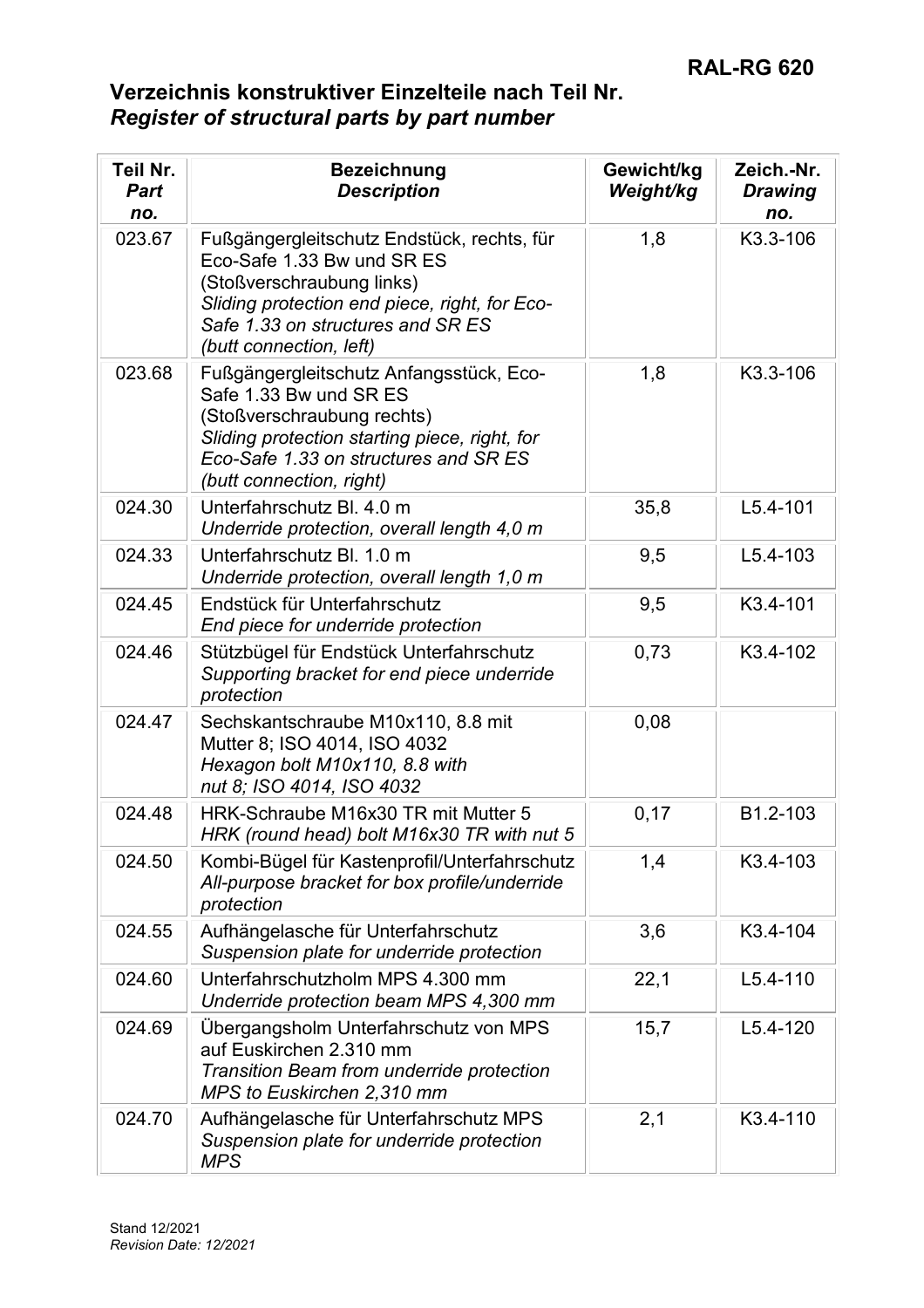| Teil Nr.<br><b>Part</b><br>no. | <b>Bezeichnung</b><br><b>Description</b>                                                                                                | Gewicht/kg<br>Weight/kg | Zeich.-Nr.<br><b>Drawing</b><br>no. |
|--------------------------------|-----------------------------------------------------------------------------------------------------------------------------------------|-------------------------|-------------------------------------|
| 024.71                         | Abstandhalter für Unterfahrschutz MPS<br>Spacer for underride protection MPS                                                            | 2,0                     | K3.4-111                            |
| 025.00                         | Kastenprofil 4 mm, 3.998 mm<br>Box profile 4 mm, 3,998 mm                                                                               | 68,1                    | $L2.1 - 101$                        |
| 025.02                         | Stoßverbinder für Kastenprofil SUPER-RAIL,<br>4 mm, ohne Kanten<br>Butt joint for box profile SUPER-RAIL, 4 mm,<br>without edge bending | 3,5                     | K2.1-105                            |
| 025.10                         | Zwischenholm 3.998 mm<br>Intermediate beam 3,998 mm                                                                                     | 36,0                    | $L3.1 - 101$                        |
| 025.11                         | Zwischenholm-Stoßverbinder<br>Intermediate beam butt joint                                                                              | 1,1                     | K4.1-101                            |
| 025.50                         | Kastenprofil-Befestigungslasche<br>Box profile attachment plate                                                                         | 0,50                    | K2.1-101                            |
| 025.51                         | Kastenprofil-Ausgleichslasche<br>Box profile extension plate                                                                            | 0,20                    | K2.1-101                            |
| 025.52                         | Kastenprofil-Befestigungslasche schräg<br>155/50/10<br>Box profile attachment plate inclined<br>155/50/10                               | 0,60                    | K2.1-104                            |
| 025.58                         | Kastenprofil-Befestigungslasche 155/50/10<br>Box profile attachment plate 155/50/10                                                     | 0,60                    | K2.1-103                            |
| 025.60                         | Zwischenholm-Befestigungslasche M10<br>Intermediate beam attachment plate M10                                                           | 0,40                    | K4.1-102                            |
| 025.63                         | Zwischenholm-Befestigungslasche M16<br>Intermediate beam attachment plate M10                                                           | 0,40                    | K4.1-102                            |
| 028.10                         | Kastenprofil 4 mm, Dilatation 320 mm<br>Box profile 4 mm, dilation 320 mm                                                               | 86,5                    | $L2.3 - 101$                        |
| 028.11                         | Kastenprofil 4 mm, 2.575,5 mm für Dilatation<br>320 mm<br>Box profile 4 mm, 2,575.5 mm for dilation<br>320 mm                           | 43,8                    | $L2.3 - 101$                        |
| 028.12                         | Kastenprofil 4 mm, 1.242,5 mm für Dilatation<br>320 mm<br>Box profile 4 mm, 1,242.5 mm for dilation<br>320 mm                           | 21,2                    | $L2.3 - 101$                        |
| 028.13                         | Kastenprofil (4 mm und 3 mm) Stoßverbinder<br>für Dilatation 320 mm<br>Box profile (4 mm and 3 mm) butt joint<br>for dilation 320 mm    | 16,6                    | $L2.3 - 101$                        |
| 028.20                         | Kastenprofil 4 mm, Dilatation 640 mm<br>Box profile 4 mm, dilation 640 mm                                                               | 93,8                    | $L2.3 - 103$                        |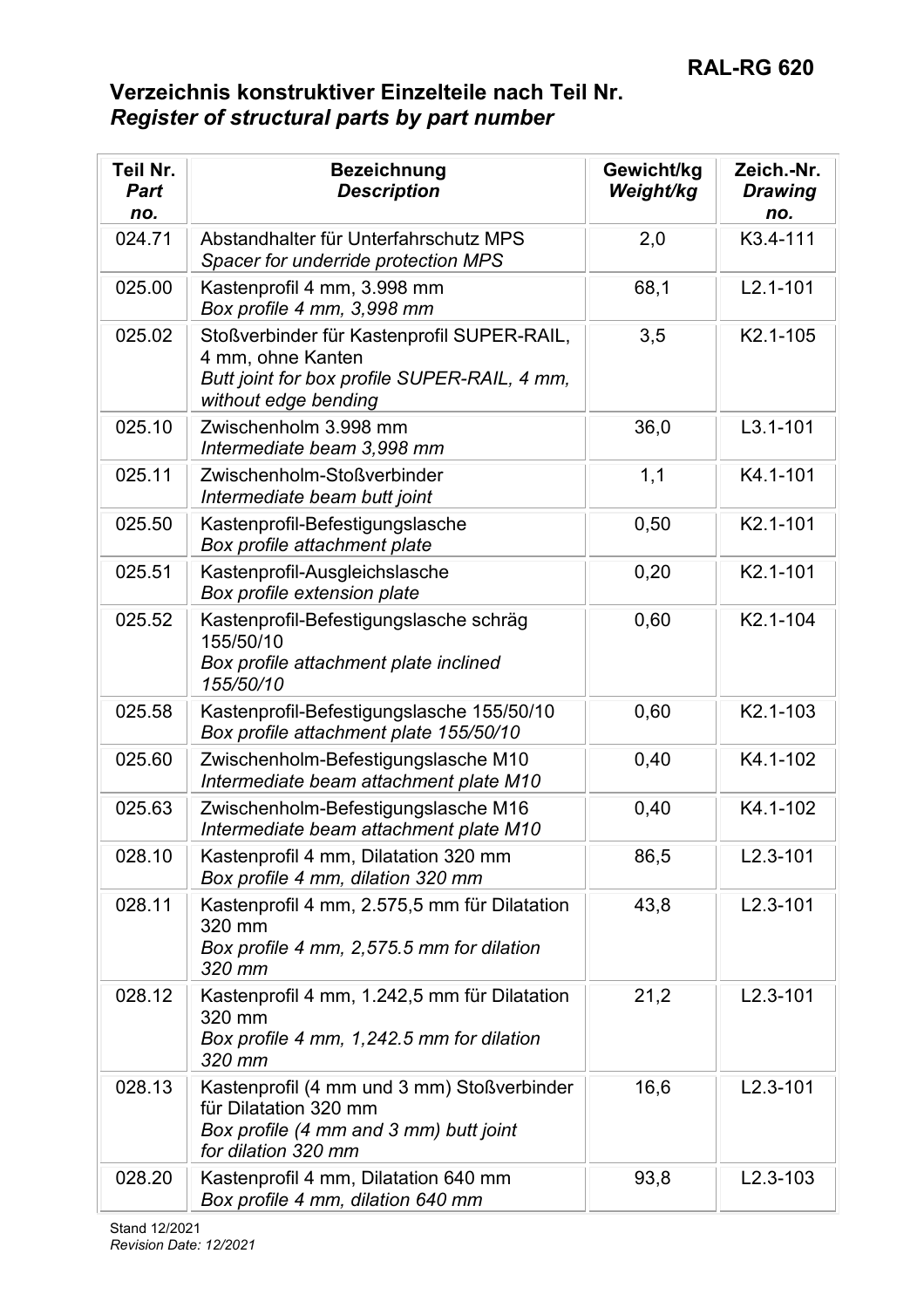| Teil Nr.<br><b>Part</b><br>no. | <b>Bezeichnung</b><br><b>Description</b>                                                                                                             | Gewicht/kg<br>Weight/kg | Zeich.-Nr.<br><b>Drawing</b><br>no. |
|--------------------------------|------------------------------------------------------------------------------------------------------------------------------------------------------|-------------------------|-------------------------------------|
| 028.21                         | Kastenprofil 4 mm, 2.480 mm für Dilatation<br>640 mm<br>Box profile 4 mm, 2,480 mm for dilation 640<br>mm                                            | 42,4                    | $L2.3 - 103$                        |
| 028.22                         | Kastenprofil 4 mm, 1.148 mm für Dilatation<br>640 mm<br>Box profile 4 mm, 1,148 mm for dilation 640<br>mm                                            | 19,6                    | $L2.3 - 103$                        |
| 028.23                         | Kastenprofil (4 mm und 3 mm) Stoßverbinder<br>für Dilatation 640 mm<br>Box profile (4 mm and 3 mm) butt joint for<br>dilation 640 mm                 | 29,6                    | $L2.3 - 103$                        |
| 028.30                         | Kastenprofil 4 mm, Dilatation 1.000 mm<br>Box profile 4 mm, dilation 1,000 mm                                                                        | 94,7                    | $L2.3 - 105$                        |
| 028.31                         | Kastenprofil 4 mm, 1.148 mm für Dilatation<br>1.000 mm<br>Box profile 4 mm, 1,148 mm for dilation<br>1,000 mm                                        | 19,7                    | $L2.3 - 105$                        |
| 028.32                         | Kastenprofil 4 mm, 2.330 mm für Dilatation<br>1.000 mm<br>Box profile 4 mm, 2,330 mm for dilation<br>1,000 mm                                        | 40,0                    | $L2.3 - 105$                        |
| 028.33                         | Kastenprofil (4 mm und 3 mm) Stoßverbinder<br>für Dilatation 1.000 mm<br>Box profile (4 mm and 3 mm) butt joint for<br>dilation 1,000 mm             | 32,9                    | $L2.3 - 105$                        |
| 028.80                         | Zwischenholm Dilatation 320 mm<br>Intermediate beam dilation 320 mm                                                                                  | 42,2                    | $L3.3 - 101$                        |
| 028.81                         | Zwischenholm 1.252,5 mm für Dilatation 320<br>mm<br>Intermediate beam 1,252.5 mm for dilation<br>320 mm                                              | 11,3                    | $L3.3 - 101$                        |
| 028.82                         | Zwischenholm 2.585,5 mm für Dilatation 320<br>mm<br>Intermediate beam 2,585.5 mm for dilation<br>320 mm                                              | 23,8                    | $L3.3 - 101$                        |
| 028.83                         | Zwischenholm Stoßverbinder 1.040 mm für<br>Dilatationen 320 mm und 640 mm<br>Intermediate beam butt joint 1,040 mm for<br>dilation 320 mm and 640 mm | 6,4                     | $L3.3 - 101$                        |
| 028.85                         | Zwischenholm Dilatation 640 mm<br>Intermediate beam dilation 640 mm                                                                                  | 46,0                    | $L3.3 - 102$                        |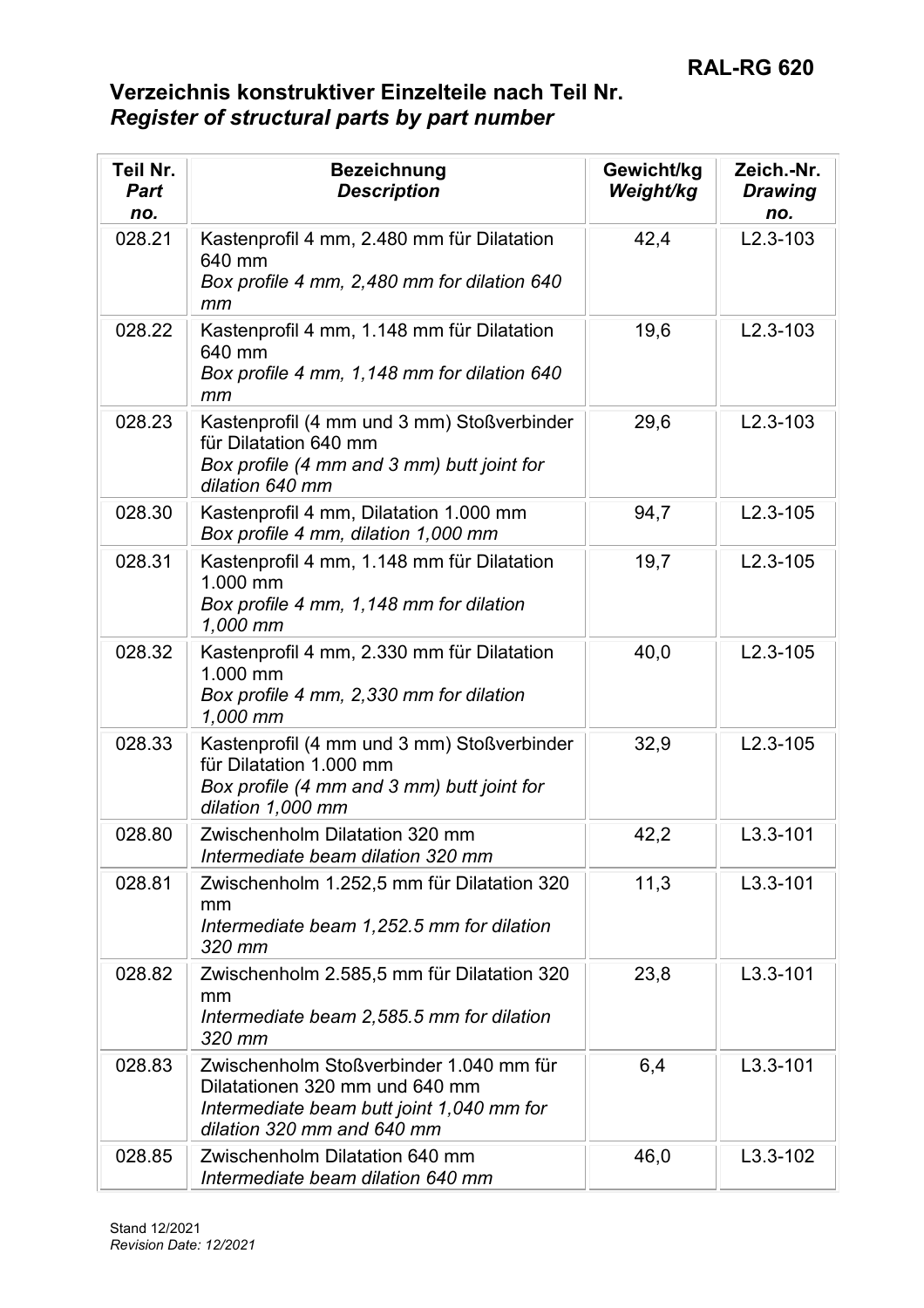| Teil Nr.<br><b>Part</b><br>no. | <b>Bezeichnung</b><br><b>Description</b>                                                                                         | Gewicht/kg<br>Weight/kg | Zeich.-Nr.<br><b>Drawing</b><br>no. |
|--------------------------------|----------------------------------------------------------------------------------------------------------------------------------|-------------------------|-------------------------------------|
| 028.86                         | Zwischenholm 1.235 mm für Dilatation 640<br>mm<br>Intermediate beam 1,235 mm for dilation 640<br>mm                              | 10,7                    | $L3.3 - 102$                        |
| 028.87                         | Zwischenholm 1.208 mm für Dilatation 640<br>mm<br>Intermediate beam 1,208 mm for dilation 640<br>mm                              | 10,5                    | $L3.3 - 102$                        |
| 028.90                         | Zwischenholm Dilatation 1.000 mm<br>Intermediate beam dilation 1,000 mm                                                          | 49,4                    | $L3.3 - 103$                        |
| 028.91                         | Zwischenholm 995 mm für Dilatation 1.000<br>mm<br>Intermediate beam 995 mm for dilation 1,000<br>mm                              | 8,6                     | $L3.3 - 103$                        |
| 028.92                         | Zwischenholm 1.508 mm für Dilatation 1.000<br>mm<br>Intermediate beam 1,508 mm for dilation<br>1,000 mm                          | 13,1                    | $L3.3 - 103$                        |
| 028.93                         | Zwischenholm Stoßverbinder 1.490 mm für<br>Dilatation 1.000 mm<br>Intermediate beam butt joint 1,490 mm for<br>dilation 1,000 mm | 9,1                     | $L3.3 - 103$                        |
| 029.00                         | Verstärkungsholm<br><b>Reinforcement Beam</b>                                                                                    | 32,1                    | $L1.6 - 101$                        |
| 029.10                         | Stoßverbinder abgewinkelt für ESP BOS<br>Butt joint, angled for ESP BOS                                                          | 4,1                     | K2.1-120                            |
| 029.11                         | Kopfstück Kastenprofil 4 mm<br>Head piece, Box profile 4 mm                                                                      | 5,1                     | K2.2-104                            |
| 029.12                         | Pfosten C-125 zum Andübeln für ESP-BOS<br>und Eco-Safe BOS<br>Post C-125 for fastening of ESP-BOS and<br>Eco-Safe BOS            | 1,9                     | K2.1-150                            |
| 030.00                         | Schutzplankenholm Profil A, Isolierstoß,<br>verschraubt<br>Safety barrier beam profile A, insulated rail<br>joint, bolted        | 60,4                    | $L1.8 - 101$                        |
| 030.01                         | Isolierstoß, Profil A, 700 mm TL<br>Insulated rail joint, profile A, 700 mm TL<br>(drop-type hole)                               | 9,9                     | o. Abb.<br>W/O<br>illustration      |
| 030.02                         | Isolierstoß, Profil A, 3.210 mm<br>Insulated rail joint, profile A, 3.210 mm                                                     | 40,6                    | o. Abb.<br>W/O<br>illustration      |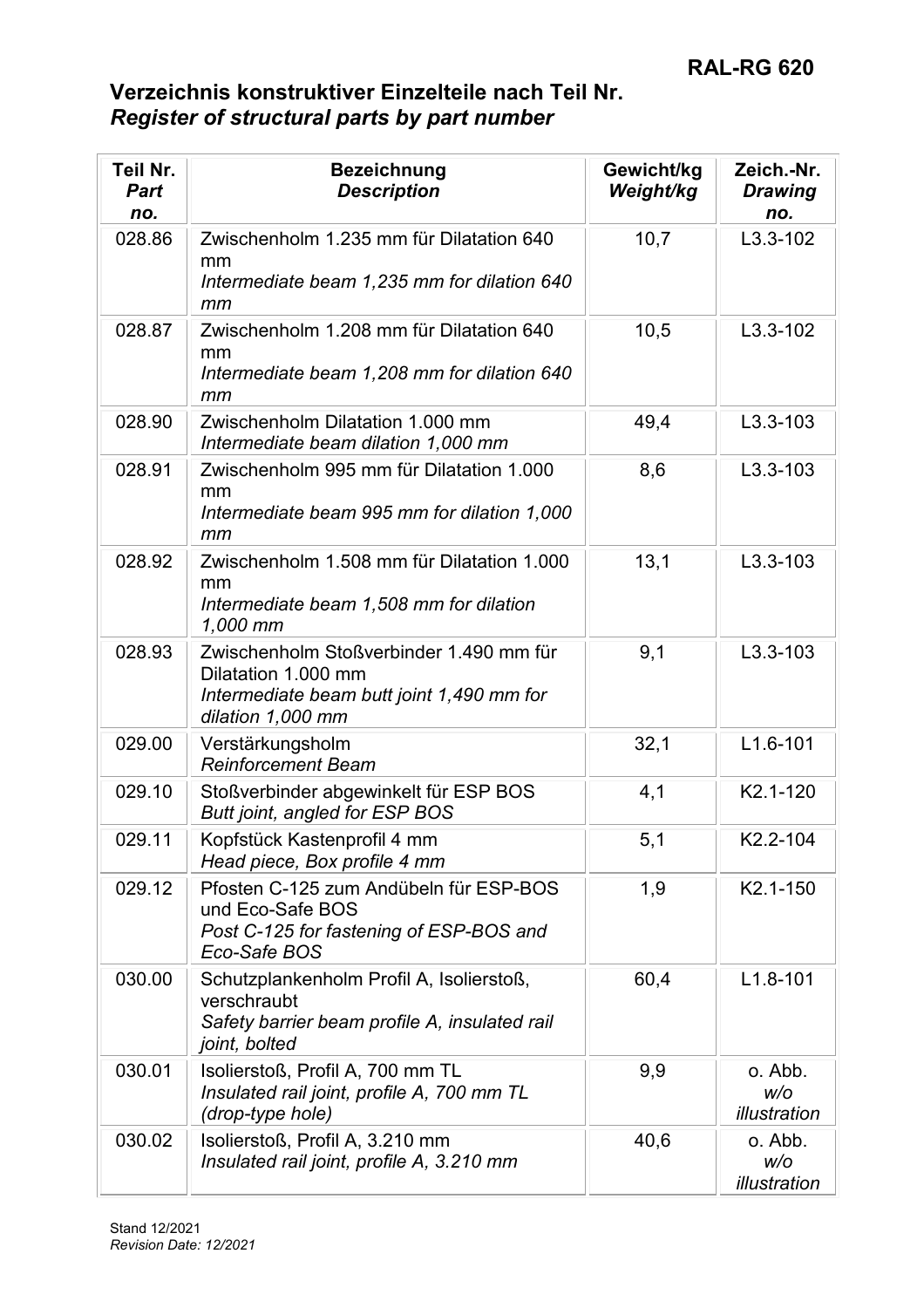| Teil Nr.<br><b>Part</b><br>no. | <b>Bezeichnung</b><br><b>Description</b>                                                                                           | Gewicht/kg<br>Weight/kg | Zeich.-Nr.<br><b>Drawing</b><br>no. |
|--------------------------------|------------------------------------------------------------------------------------------------------------------------------------|-------------------------|-------------------------------------|
| 030.03                         | Isolierstoß, Profil A, 340 mm RL<br>Insulated rail joint, profile A, 340 mm RL<br>(round hole)                                     | 5,9                     | o. Abb.<br>W/O<br>illustration      |
| 030.04                         | Isolationsplatte A-Profil (Polyamid)<br>Insulation plate, profile A, (polyamide)                                                   | 0,5                     | o. Abb.<br>W/O<br>illustration      |
| 030.05                         | Isolationsmuffe SP-Holm (Polyamid)<br>Insulation sleeve, safety barrier beam<br>(polyamide)                                        | 0,03                    | o. Abb.<br>W/O<br>illustration      |
| 030.06                         | Sechskantschraube M 20x150, 8.8 mit Mutter<br>8; ISO 4014, ISO 4032<br>Hexagon bolt M20x150, 8.8 with nut 8,<br>ISO 4014, ISO 4032 | 0,49                    |                                     |
| 030.07                         | Sechskantmutter 8, M 20; ISO 4032<br>Hexagon nut 8, M20; ISO 4032                                                                  | 0,06                    |                                     |
| 030.10                         | Schutzplankenholm Profil B, Isolierstoß,<br>verschraubt<br>Safety barrier beam profile B, insulated rail<br>joint, bolted          | 58,8                    | $L1.8 - 102$                        |
| 030.11                         | Isolierstoß, Profil B, 700 mm TL<br>Insulated rail joint, profile B, 700 mm TL<br>(drop-type hole)                                 | 9,8                     | o. Abb.<br>W/O<br>illustration      |
| 030.12                         | Isolierstoß, Profil B, 3.210 mm<br>Insulated rail joint, profile B, 3.210 mm                                                       | 39,0                    | o. Abb.<br>W/O<br>illustration      |
| 030.13                         | Isolierstoß, Profil B, 340 mm RL<br>Insulated rail joint, profile B, 340 mm RL<br>(round hole)                                     | 5,9                     | o. Abb.<br>w/o<br>illustration      |
| 030.14                         | Isolationsplatte B-Profil (Polyamid)<br>Insulation plate, profile B, (polyamide)                                                   | 0,6                     | o. Abb.<br>W/O<br>illustration      |
| 030.20                         | Abspanngurt, Isolierstoß, verschraubt<br>Tension belt, insulated rail joint, bolted                                                | 12,8                    | $L4.3 - 101$                        |
| 030.21                         | Isolationsfolie Abspanngurt (PE-HD<br>Polyethylen)<br>Insulation foil, tension belt, (PE-HD<br>polyethylene)                       | 0,07                    | o. Abb.<br>W/O<br>illustration      |
| 030.22                         | Isolationsmuffe Abspanngurt (Polyamid)<br>Insulation sleeve, tension belt (polyamide)                                              | 0,02                    | o. Abb.<br>W/O<br>illustration      |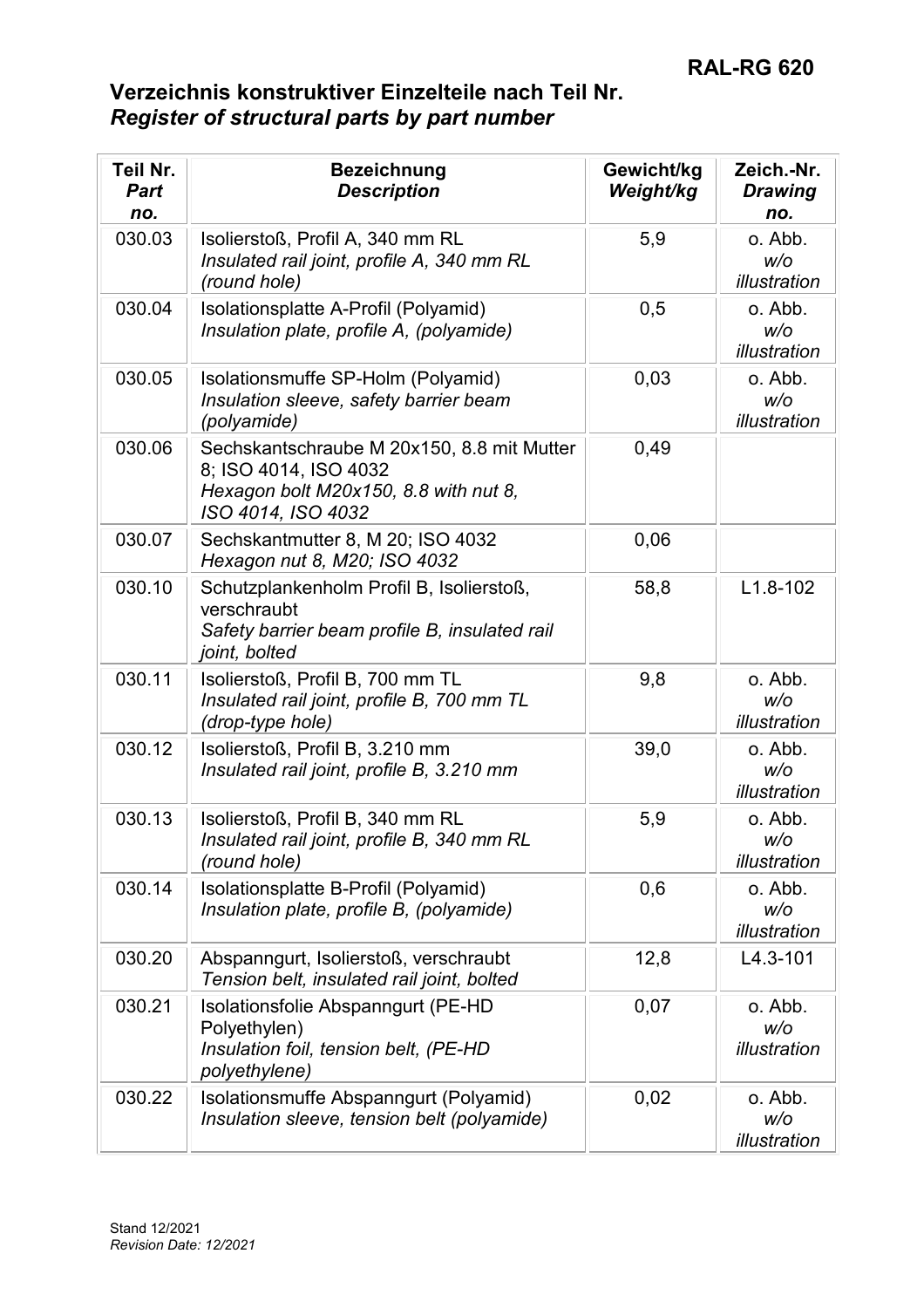| Teil Nr.<br><b>Part</b><br>no. | <b>Bezeichnung</b><br><b>Description</b>                                                                                           | Gewicht/kg<br>Weight/kg | Zeich.-Nr.<br><b>Drawing</b><br>no. |
|--------------------------------|------------------------------------------------------------------------------------------------------------------------------------|-------------------------|-------------------------------------|
| 030.23                         | Isolationsscheibe Abspanngurt (Polyamid)<br>Insulation washer, tension belt (polyamide)                                            | 0,01                    | o. Abb.<br>W/O<br>illustration      |
| 030.30                         | Kastenprofil 4 mm, Isolierstoß, verschraubt<br>Box profile 4 mm, insulated rail joint, bolted                                      | 92,6                    | $L2.4 - 101$                        |
| 030.31                         | Kastenprofil 4 mm, 179 mm, für Isolierstoß<br>Box profile 4 mm, 179 mm, for insulated rail<br>joint                                | 7,2                     | o. Abb.<br>W/O<br>illustration      |
| 030.32                         | Kastenprofil 4 mm, 2.670 mm, für Isolierstoß<br>Box profile 4 mm, 2,670 mm, for insulated rail<br>joint                            | 53,6                    | o. Abb.<br>W/O<br>illustration      |
| 030.33                         | Kastenprofil 4 mm, 1.099 mm, für Isolierstoß<br>Box profile 4 mm, 1,099 mm, for insulated rail<br>joint                            | 22,8                    | o. Abb.<br>W/O<br>illustration      |
| 030.34                         | Isolationsplatte Kastenprofil (Polyamid)<br>Insulation plate, box profile, (polyamide)                                             | 1,3                     | o. Abb.<br>W/O<br>illustration      |
| 030.35                         | Isolationsmuffe Kastenprofil (Polyamid)<br>Insulation sleeve, box profile (polyamide)                                              | 0,04                    | o. Abb.<br>W/O<br>illustration      |
| 030.36                         | Sechskantschraube M 36x200, 8.8 mit Mutter<br>8; ISO 4014, ISO 4032<br>Hexagon bolt M36x200, 8.8 with nut 8,<br>ISO 4014, ISO 4032 | 2,3                     |                                     |
| 030.37                         | Sechskantmutter 8, M 36; ISO 4032<br>Hexagon nut 8, M36; ISO 4032                                                                  | 0,38                    |                                     |
| 030.38                         | Scheibe 36, DIN 7989-2 (66x39x8 mm)<br>Flat washer 36, DIN 7989-2 (66x39x8 mm)                                                     | 0,14                    |                                     |
| 030.39                         | Scheibe 36, ISO 7090 (66x37x5 mm)<br>Flat washer 36, ISO 7090 (66x37x5 mm)                                                         | 0,09                    |                                     |
| 030.40                         | Kastenprofil 3 mm, Isolierstoß, verschraubt<br>Box profile 3 mm, insulated rail joint, bolted                                      | 76,1                    | $L2.4 - 102$                        |
| 030.41                         | Kastenprofil 3 mm, 189 mm, für Isolierstoß<br>Box profile 3 mm, 189 mm, for insulated rail<br>joint                                | 6,6                     | o. Abb.<br>W/O<br>illustration      |
| 030.42                         | Kastenprofil 3 mm, 2.500 mm, für Isolierstoß<br>Box profile 3 mm, 2,500 mm, for insulated rail<br>joint                            | 40,2                    | o. Abb.<br>w/o<br>illustration      |
| 030.43                         | Kastenprofil 3 mm, 1.259 mm, für Isolierstoß<br>Box profile 3 mm, 1,259 mm, for insulated rail<br>joint                            | 20,3                    | o. Abb.<br>W/O<br>illustration      |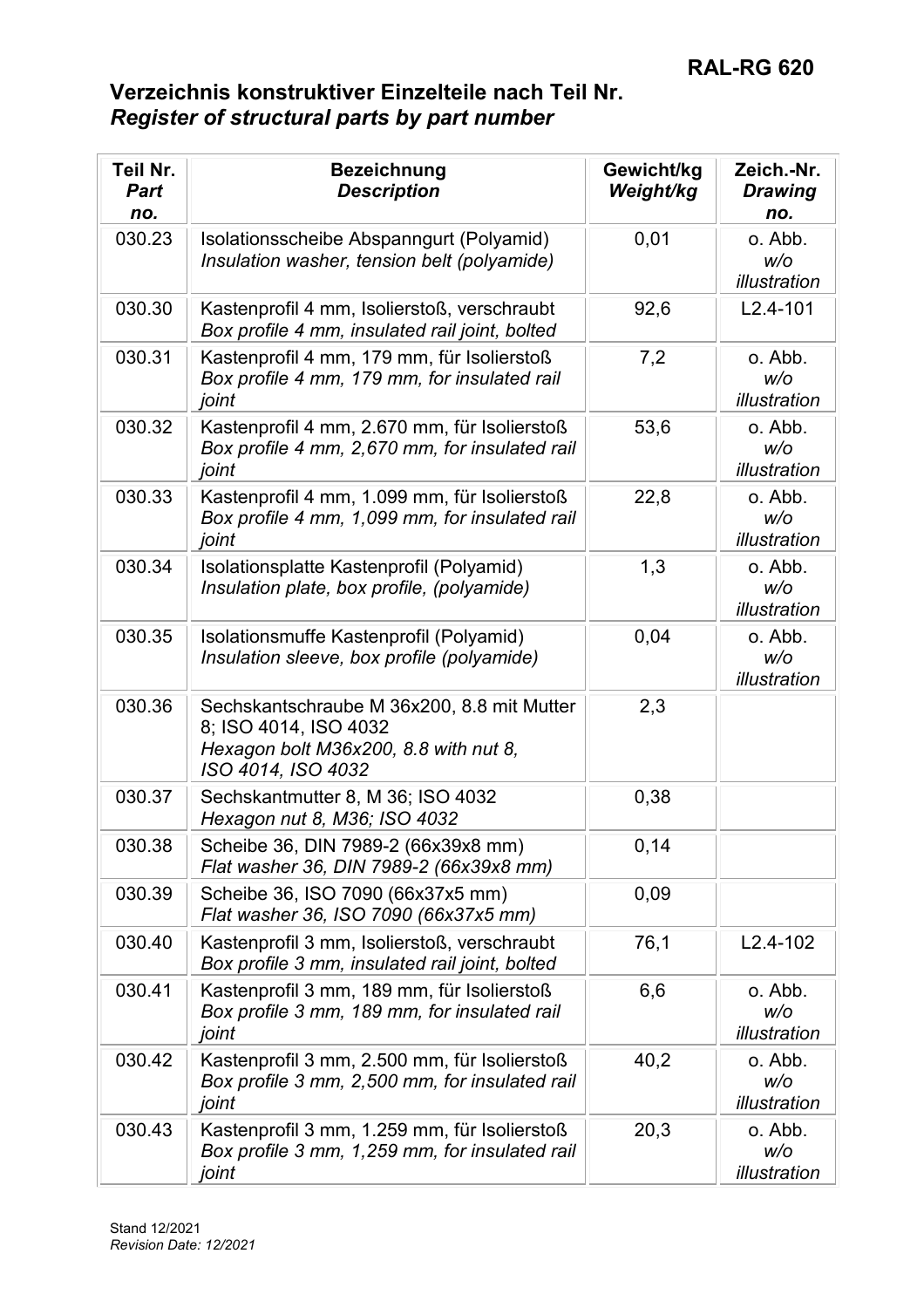| Teil Nr.<br><b>Part</b><br>no. | <b>Bezeichnung</b><br><b>Description</b>                                                                                             | Gewicht/kg<br>Weight/kg | Zeich.-Nr.<br><b>Drawing</b><br>no. |
|--------------------------------|--------------------------------------------------------------------------------------------------------------------------------------|-------------------------|-------------------------------------|
| 030.50                         | Kastenprofil für SR Eco HS, Isolierstoß,<br>verschraubt<br>Box profile for SR Eco HS, insulated rail joint,<br>bolted                | 134,3                   | $L2.4 - 103$                        |
| 030.51                         | Kastenprofil 3 mm, 200 mm, für Isolierstoß<br>Box profile 3 mm, 200 mm, for insulated rail<br>joint                                  | 7,0                     | o. Abb.<br>W/O<br>illustration      |
| 030.52                         | Kastenprofil 3 mm, 2.711 mm, für Isolierstoß<br>Box profile 3 mm, 2,711 mm, for insulated rail<br>joint                              | 41,6                    | o. Abb.<br>W/O<br>illustration      |
| 030.53                         | Kastenprofil 3 mm, 195 mm, für Isolierstoß<br>Box profile 3 mm, 195 mm, for insulated rail<br>joint                                  | 6,9                     | o. Abb.<br>W/O<br>illustration      |
| 030.54                         | Kastenprofil 3 mm, 840 mm, für Isolierstoß<br>Box profile 3 mm, 840 mm, for insulated rail<br>joint                                  | 15,8                    | o. Abb.<br>W/O<br>illustration      |
| 030.55                         | Verstärkungskasten 4 mm, 2.512 mm, für<br><b>Isolierstoß</b><br>Reinforcement box 4 mm, 2,512 mm, for<br><i>insulated rail joint</i> | 37,7                    | o. Abb.<br>W/O<br>illustration      |
| 030.56                         | Verstärkungskasten 4 mm, 650 mm, für<br><b>Isolierstoß</b><br>Reinforcement box 4 mm, 650 mm, for<br>insulated rail joint            | 9,8                     | o. Abb.<br>W/O<br>illustration      |
| 030.60                         | Zwischenholm, Isolierstoß, verschraubt<br>Intermediate beam, insulated rail joint, bolted                                            | 39,4                    | $L3.4 - 101$                        |
| 030.61                         | Zwischenholm, 179 mm, für Isolierstoß<br>Intermediate beam, 179 mm, for insulated rail<br>joint                                      | 2,2                     | o. Abb.<br>W/O<br>illustration      |
| 030.62                         | Zwischenholm, 2.670 mm, für Isolierstoß<br>Intermediate beam, 2,670 mm, for insulated<br>rail joint                                  | 25,1                    | o. Abb.<br>w/o<br>illustration      |
| 030.63                         | Zwischenholm, 1.099 mm, für Isolierstoß<br>Intermediate beam, 1,099 mm, for insulated<br>rail joint                                  | 10,5                    | o. Abb.<br>W/O<br>illustration      |
| 030.64                         | Isolationsplatte Zwischenholm (Polyamid)<br>Insulation plate, intermediate beam,<br>(polyamide)                                      | 0,3                     | o. Abb.<br>W/O<br>illustration      |
| 030.65                         | Isolationsmuffe Zwischenholm (Polyamid)<br>Insulation sleeve, intermediate beam<br>(polyamide)                                       | 0,02                    | o. Abb.<br>W/O<br>illustration      |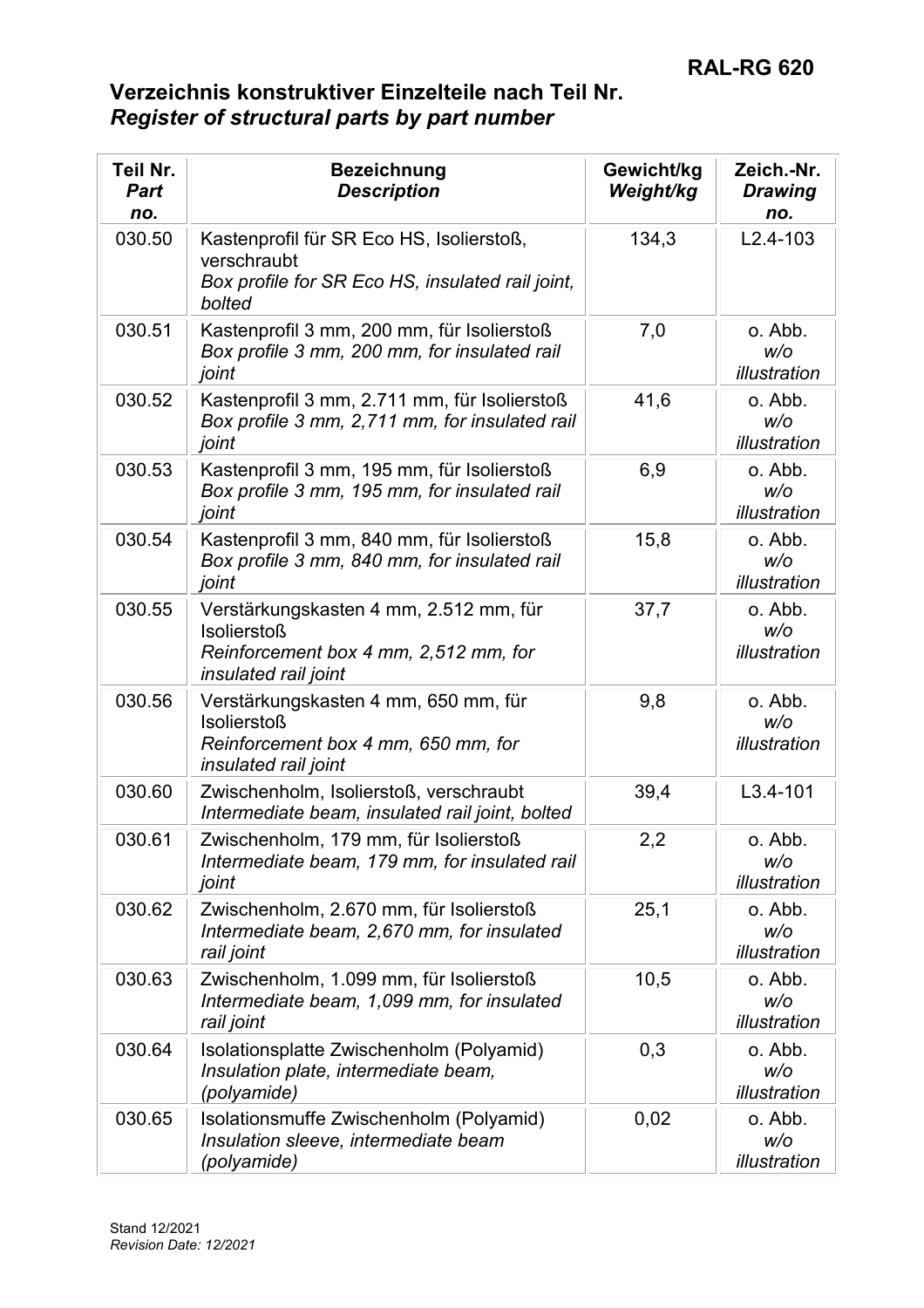| Teil Nr.<br><b>Part</b><br>no. | <b>Bezeichnung</b><br><b>Description</b>                                                                                                                                                        | Gewicht/kg<br>Weight/kg | Zeich.-Nr.<br><b>Drawing</b><br>no. |
|--------------------------------|-------------------------------------------------------------------------------------------------------------------------------------------------------------------------------------------------|-------------------------|-------------------------------------|
| 030.66                         | Sechskantschraube M 16x150, 10.9 mit<br>Mutter 10; ISO 4014, ISO 4032<br>Hexagon bolt M16x150, 10.9 with<br>nut 10, ISO 4014, ISO 4032                                                          | 0,29                    |                                     |
| 030.67                         | Sechskantmutter 10, M 16; ISO 4032<br>Hexagon nut 10, M16; ISO 4032                                                                                                                             | 0,03                    |                                     |
| 030.68                         | Scheibe 17, DIN 7349 (40x17x6 mm)<br>Flat washer 17, DIN 7349 (40x17x6 mm)                                                                                                                      | 0,05                    |                                     |
| 030.70                         | Gleitschutz-Holm, Isolierstoß, verschraubt<br>Sliding protection beam, insulated rail joint,<br>bolted                                                                                          | 27,7                    | $L5.3 - 401$                        |
| 030.71                         | Isolationsplatte Gleitschutz-Holm (Polyamid)<br>Insulation plate, Sliding protection beam,<br>(polyamide)                                                                                       | 0,6                     | o. Abb.<br>W/O<br>illustration      |
| 031.00                         | Anschlussholm Profil B, Tropfloch<br>Connection beam, profile B, drop-type-hole                                                                                                                 | 37,7                    | $L1.5 - 102$                        |
| 031.01                         | Anschlussholm Profil B, Rundloch<br>Connection beam, profile B, round hole                                                                                                                      | 37,7                    | $L1.5 - 103$                        |
| 031.02                         | Verschwenkungsholm Profil B für Flextra<br>SR-C (BSW auf SR - rechter Fahrbahnrand)<br>Deviated beam, profile B, for Flextra SR-C<br>(concrete safety barrier to SR, right side of<br>the road) | 43,9                    | $L1.1 - 301$                        |
| 031.03                         | Verschwenkungsholm Profil B für Flextra<br>SR-C (SR auf BSW - rechter Fahrbahnrand)<br>Deviated beam, profile B, for Flextra SR-C<br>(SR to concrete safety barrier, right side of<br>the road) | 43,9                    | $L1.1 - 302$                        |
| 031.20                         | Kastenprofil, konisch, für Flextra SR-C<br>Box profile, conical, for Flextra SR-C                                                                                                               | 81,6                    | $L2.1 - 301$                        |
| 031.21                         | Kastenprofil, konisch, für Pfostenabstand<br>1.000 mm<br>Box profile, conical, for 1,000 mm distance<br>between posts                                                                           | 77,9                    | $L2.1 - 302$                        |
| 031.22                         | Kastenprofil, konisch, für Anschluss an<br>Betonfertigteil<br>Box profile, conical, for connection to precast<br>concrete element                                                               | 81,6                    | $L2.1 - 303$                        |
| 031.23                         | Kastenprofil 4 mm mit Sonderlochung für<br>Flextra SR-C<br>Box profile 4 mm with special boring for<br><b>Flextra SR-C</b>                                                                      | 68,9                    | $L2.1 - 110$                        |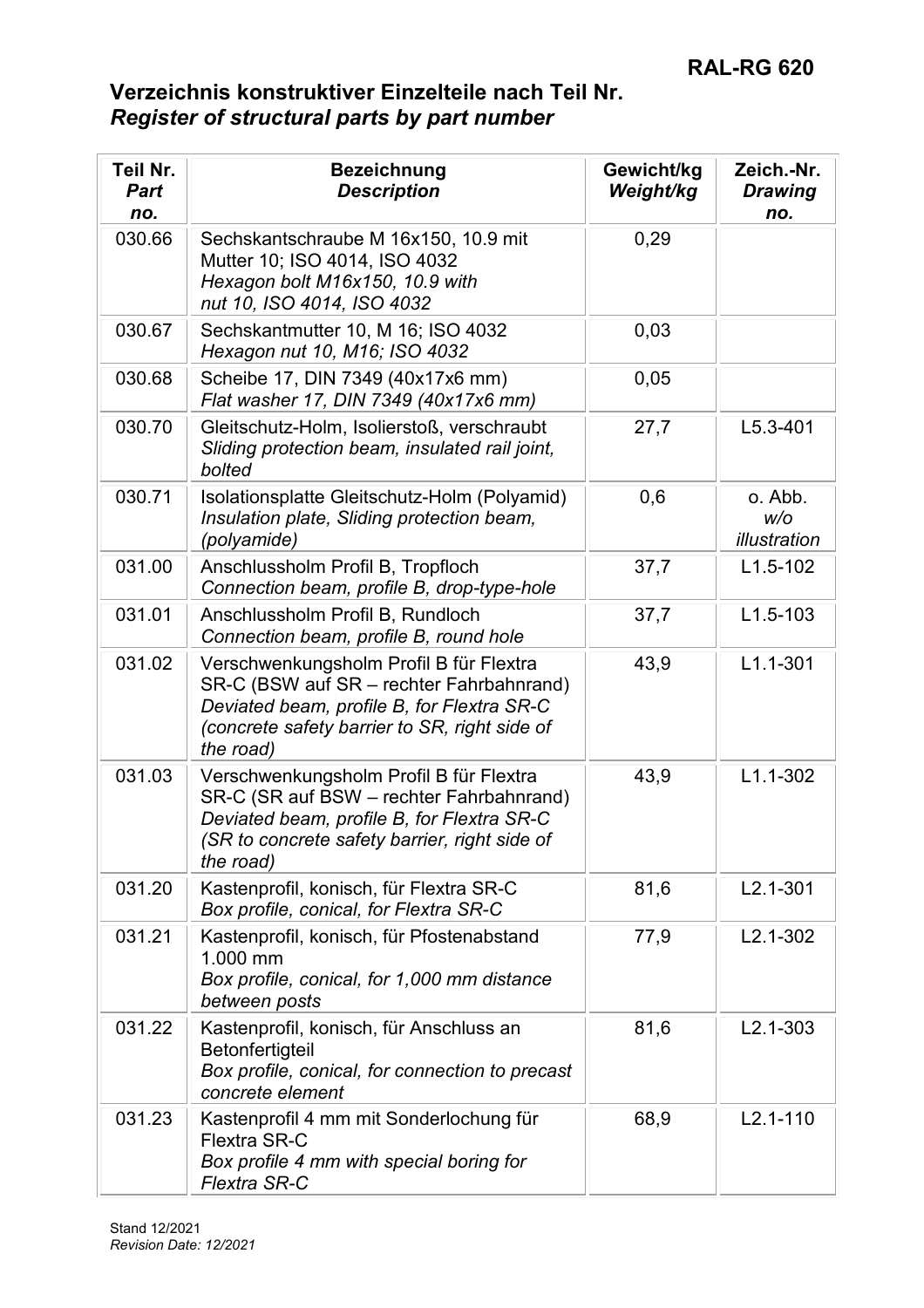| Teil Nr.<br><b>Part</b><br>no. | <b>Bezeichnung</b><br><b>Description</b>                                                                                                                                                    | Gewicht/kg<br>Weight/kg | Zeich.-Nr.<br><b>Drawing</b><br>no. |
|--------------------------------|---------------------------------------------------------------------------------------------------------------------------------------------------------------------------------------------|-------------------------|-------------------------------------|
| 031.24                         | Kastenprofil mit Ankerplatte für Flextra SR-C<br>(BSW auf SR- rechter FBR)<br>Box profile with anchor plate for Flextra SR-C<br>(Concrete safety barrier to SR- right side of<br>the road)  | 73,4                    | $L2.2 - 501$                        |
| 031.25                         | Kastenprofil mit Ankerplatte für Flextra SR-C<br>(SR auf BSW - rechter FBR)<br>Box profile with anchor plate for Flextra SR-C<br>(SR to concrete safety barrier- right side of<br>the road) | 73,4                    | $L2.2 - 502$                        |
| 031.26                         | Kastenprofil 4 mm für Pfostenabstand 1.000<br>mm<br>Box profile 4 mm for 1,000 mm distance<br>between posts                                                                                 | 68,9                    | $L2.1 - 111$                        |
| 031.30                         | Pfosten C-125 für Flextra SR-C, Lochung für<br>Abstandhalter, 2.400 mm<br>Post C-125 for Flextra SR-C, boring for<br>spacer, 2,400 mm                                                       | 25,5                    | P1.3-303                            |
| 031.31                         | Pfosten C-125 für Flextra SR-C, Lochung für<br>Distanzbügel, 2.400 mm<br>Post C-125 for Flextra SR-C, boring for<br>spacer bracket, 2,400 mm                                                | 25,5                    | P1.3-303                            |
| 031.32                         | Pfosten C-125 für Flextra SR-C, Lochung für<br>Kopfstück, 2.400 mm<br>Post C-125 for Flextra SR-C, boring for head<br>piece, 2,400 mm                                                       | 25,5                    | P1.3-303                            |
| 031.40                         | Verstärkungsgurt 6.000 mm (Verbindung<br>Fertigteil mit BSW)<br>Reinforcement belt 6,000 mm (connection<br>precast concrete element to concrete safety<br>barrier)                          | 31,6                    | L4.1-201                            |
| 031.41                         | Verstärkungsgurt 6.000 mm (Verstärkung<br>BSW)<br>Reinforcement belt 6,000 mm (reinforcement<br>of safety barrier)                                                                          | 29,0                    | $L4.1 - 201$                        |
| 031.42                         | Verstärkungsgurt 5.485 mm (Vorderseite)<br>Reinforcement belt 5,485 mm (front side)                                                                                                         | 31,6                    | L4.1-202                            |
| 031.43                         | Verstärkungsgurt 5.485 mm (Rückseite)<br>Reinforcement belt 5,485 mm (back side)                                                                                                            | 29,0                    | L4.1-202                            |
| 031.50                         | Distanzbügel, Profil B, 130 mm, für<br><b>Flextra SR-C</b><br>Spacer bracket, profile B, 130 mm, for<br><b>Flextra SR-C</b>                                                                 | 5,7                     | K1.4-401                            |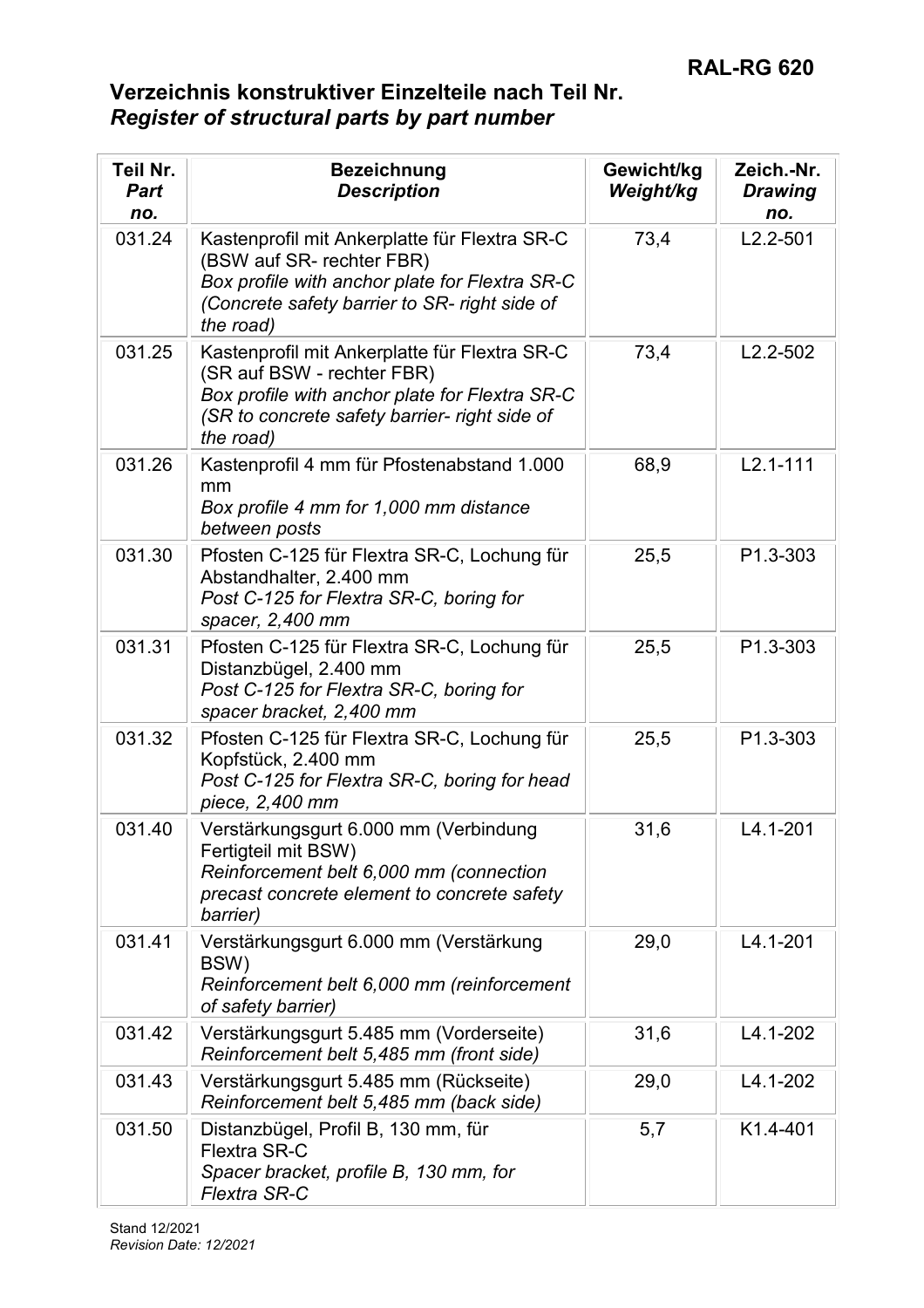| Teil Nr.<br>Part<br>no. | <b>Bezeichnung</b><br><b>Description</b>                                                                                        | Gewicht/kg<br>Weight/kg | Zeich.-Nr.<br><b>Drawing</b><br>no. |
|-------------------------|---------------------------------------------------------------------------------------------------------------------------------|-------------------------|-------------------------------------|
| 031.51                  | Distanzbügel, Profil B, 150,5 mm, für<br><b>Flextra SR-C</b><br>Spacer bracket, profile B, 150.5 mm, for<br><b>Flextra SR-C</b> | 2,2                     | K1.4-402                            |
| 031.52                  | Distanzbügel, Profil B, 100,5 mm, für<br>Flextra SR-C<br>Spacer bracket, profile B, 100.5 mm, for<br><b>Flextra SR-C</b>        | 1,9                     | K1.4-402                            |
| 031.53                  | Distanzbügel, Profil B, 50,5 mm, für<br><b>Flextra SR-C</b><br>Spacer bracket, profile B, 50.5 mm, for<br><b>Flextra SR-C</b>   | 1,6                     | K1.4-402                            |
| 031.60                  | Abstandhalter rechte Ausführung 515 mm<br>für Flextra SR-C<br>Spacer, right-side, 515 mm<br>for Flextra SR-C                    | 4,6                     | K1.1-211                            |
| 031.61                  | Abstandhalter linke Ausführung 515 mm<br>für Flextra SR-C<br>Spacer, left-side, 515 mm<br>for Flextra SR-C                      | 4,6                     | K1.1-212                            |
| 031.62                  | Abstandhalter rechte Ausführung 498 mm<br>für Flextra SR-C<br>Spacer, right-side, 498 mm<br>for Flextra SR-C                    | 4,3                     | K1.1-211                            |
| 031.63                  | Abstandhalter linke Ausführung 498 mm<br>für Flextra SR-C<br>Spacer, left-side, 498 mm<br>for Flextra SR-C                      | 4,3                     | K1.1-212                            |
| 031.64                  | Abstandhalter rechte Ausführung 460 mm<br>für Flextra SR-C<br>Spacer, right-side, 460 mm<br>for Flextra SR-C                    | 3,9                     | K1.1-211                            |
| 031.65                  | Abstandhalter linke Ausführung 460 mm<br>für Flextra SR-C<br>Spacer, left-side, 460 mm<br>for Flextra SR-C                      | 3,9                     | K1.1-212                            |
| 031.66                  | Abstandhalter rechte Ausführung 422 mm<br>für Flextra SR-C<br>Spacer, right-side, 422 mm<br>for Flextra SR-C                    | 3,5                     | K1.1-211                            |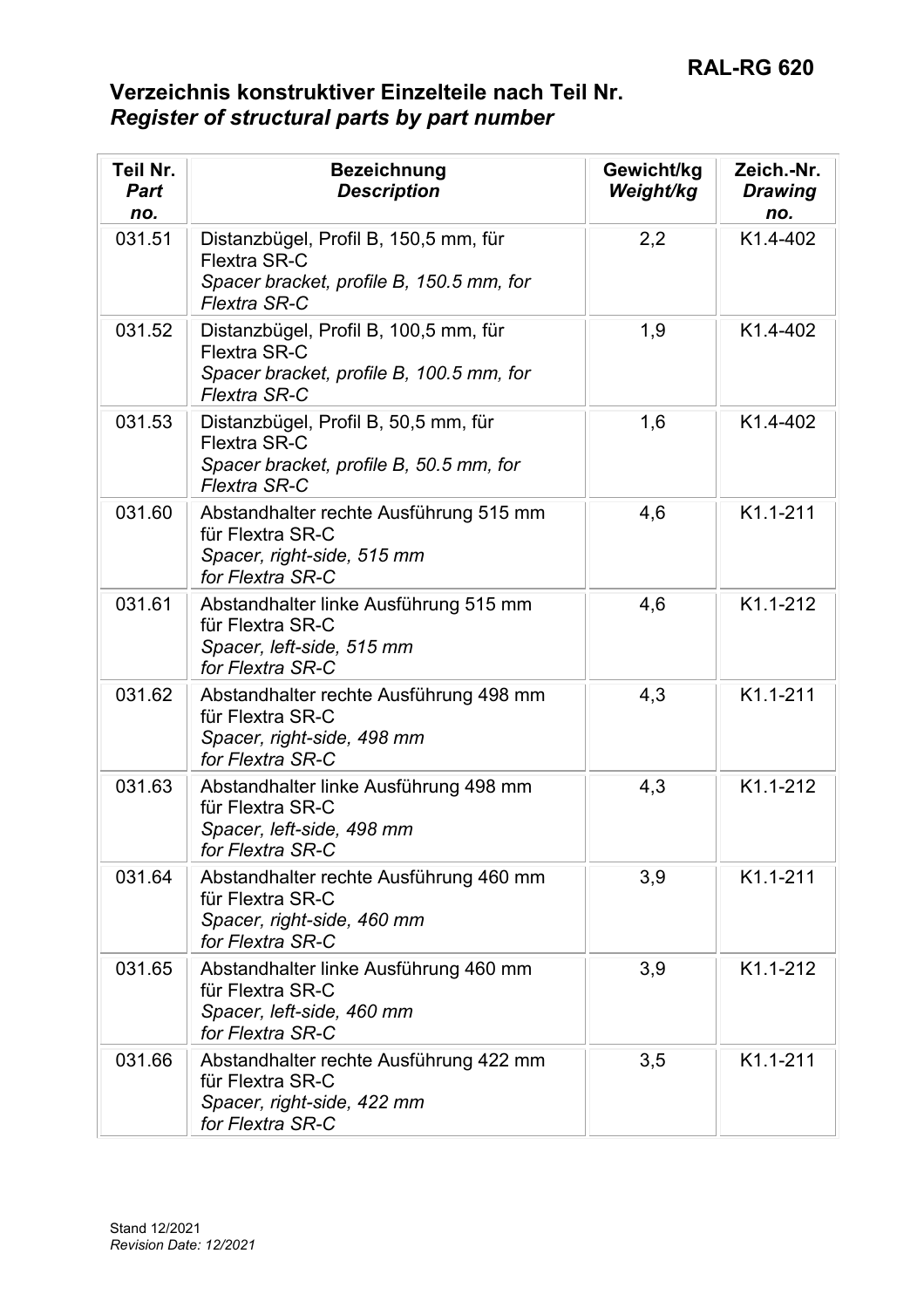| Teil Nr.<br><b>Part</b><br>no. | <b>Bezeichnung</b><br><b>Description</b>                                                                                                       | Gewicht/kg<br>Weight/kg | Zeich.-Nr.<br><b>Drawing</b><br>no. |
|--------------------------------|------------------------------------------------------------------------------------------------------------------------------------------------|-------------------------|-------------------------------------|
| 031.67                         | Abstandhalter linke Ausführung 422 mm<br>für Flextra SR-C<br>Spacer, left-side, 422 mm<br>for Flextra SR-C                                     | 3,5                     | K1.1-212                            |
| 031.70                         | Betonfertigteil Flextra SR-C (BSW auf SR)<br>Precast concrete element for Flextra SR-C<br>(concrete safety barrier to SR)                      | 2.480                   | K7.1-101                            |
| 031.71                         | Betonfertigteil Flextra SR-C (SR auf BSW)<br>Precast concrete element for Flextra SR-C<br>(SR to concrete safety barrier)                      | 2.480                   | K7.1-102                            |
| 031.75                         | Bewehrungsplan für Betonfertigteil<br><b>Flextra SR-C</b><br>Reinforcement drawing for precast concrete<br>element Flextra SR-C                |                         | K7.2-101                            |
| 031.75<br>Pos. 1               | <b>Bewehrungsdetail Position 1</b><br>(Betonfertigteil Flextra SR-C)<br>Reinforcement detail item 1<br>(Precast concrete element Flextra SR-C) | 0,51                    | K7.2-102                            |
| 031.75<br>Pos. 2               | <b>Bewehrungsdetail Position 2</b><br>(Betonfertigteil Flextra SR-C)<br>Reinforcement detail item 2<br>(Precast concrete element Flextra SR-C) | 0,51                    | K7.2-102                            |
| 031.75<br>Pos. 3               | <b>Bewehrungsdetail Position 3</b><br>(Betonfertigteil Flextra SR-C)<br>Reinforcement detail item 3<br>(Precast concrete element Flextra SR-C) | 0,56                    | K7.2-102                            |
| 031.75<br>Pos. 4               | <b>Bewehrungsdetail Position 4</b><br>(Betonfertigteil Flextra SR-C)<br>Reinforcement detail item 4<br>(Precast concrete element Flextra SR-C) | 0,55                    | K7.2-102                            |
| 031.75<br>Pos. 5               | <b>Bewehrungsdetail Position 5</b><br>(Betonfertigteil Flextra SR-C)<br>Reinforcement detail item 5<br>(Precast concrete element Flextra SR-C) | 0,98                    | K7.2-103                            |
| 031.75<br>Pos. 6               | Bewehrungsdetail Position 6<br>(Betonfertigteil Flextra SR-C)<br>Reinforcement detail item 6<br>(Precast concrete element Flextra SR-C)        | 0,97                    | K7.2-103                            |
| 031.75<br>Pos. 7               | <b>Bewehrungsdetail Position 7</b><br>(Betonfertigteil Flextra SR-C)<br>Reinforcement detail item 7<br>(Precast concrete element Flextra SR-C) | 0,96                    | K7.2-103                            |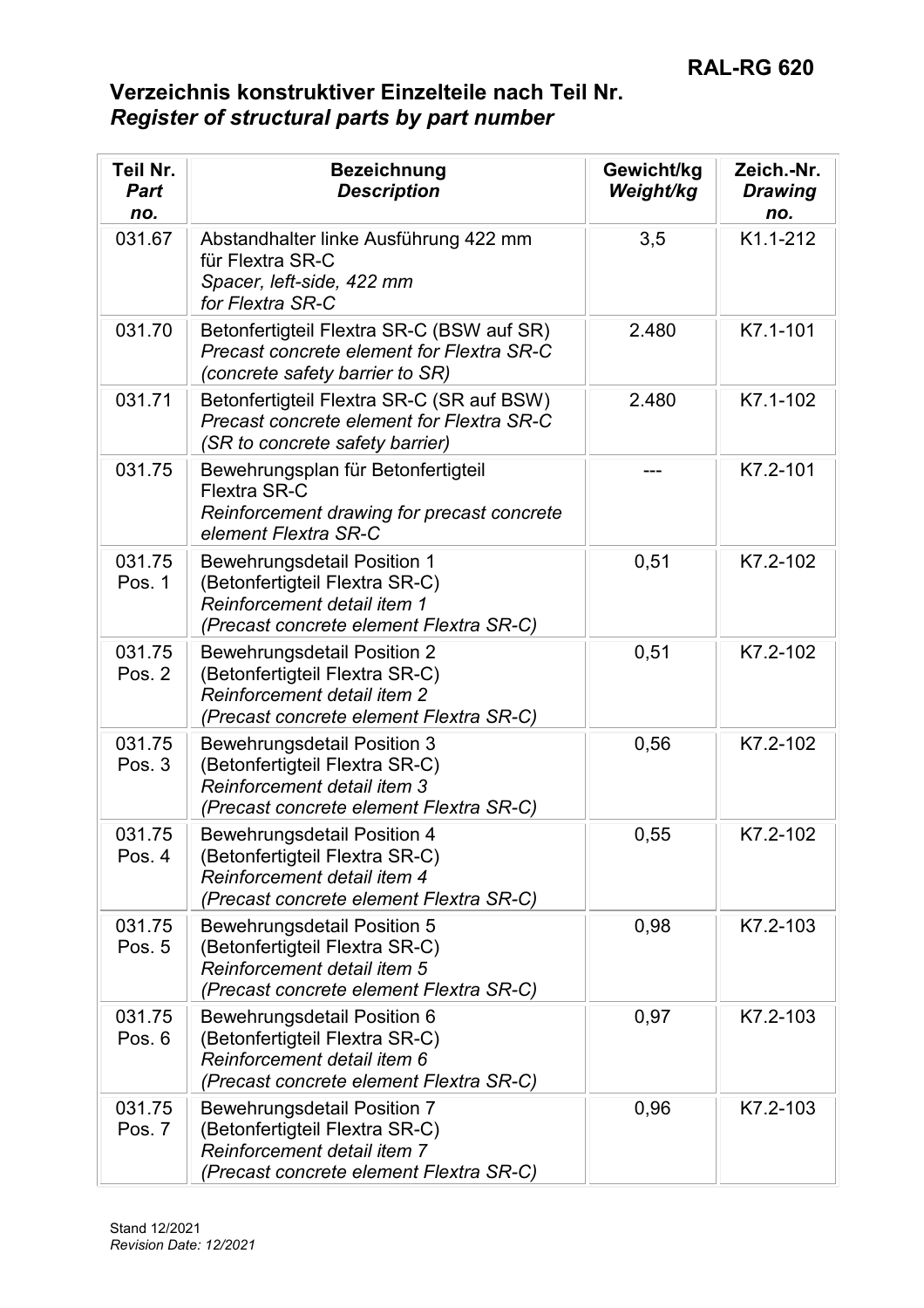| Teil Nr.<br><b>Part</b><br>no. | <b>Bezeichnung</b><br><b>Description</b>                                                                                                         | Gewicht/kg<br>Weight/kg | Zeich.-Nr.<br><b>Drawing</b><br>no. |
|--------------------------------|--------------------------------------------------------------------------------------------------------------------------------------------------|-------------------------|-------------------------------------|
| 031.75<br>Pos. 8               | <b>Bewehrungsdetail Position 8</b><br>(Betonfertigteil Flextra SR-C)<br>Reinforcement detail item 8<br>(Precast concrete element Flextra SR-C)   | 0,94                    | K7.2-103                            |
| 031.75<br>Pos. 9               | <b>Bewehrungsdetail Position 9</b><br>(Betonfertigteil Flextra SR-C)<br>Reinforcement detail item 9<br>(Precast concrete element Flextra SR-C)   | 0,92                    | K7.2-103                            |
| 031.75<br>Pos. 10              | Bewehrungsdetail Position 10<br>(Betonfertigteil Flextra SR-C)<br>Reinforcement detail item 10<br>(Precast concrete element Flextra SR-C)        | 0,90                    | K7.2-103                            |
| 031.75<br>Pos. 11              | <b>Bewehrungsdetail Position 11</b><br>(Betonfertigteil Flextra SR-C)<br>Reinforcement detail item 11<br>(Precast concrete element Flextra SR-C) | 4,6                     | K7.2-104                            |
| 031.75<br>Pos. 12              | <b>Bewehrungsdetail Position 12</b><br>(Betonfertigteil Flextra SR-C)<br>Reinforcement detail item 12<br>(Precast concrete element Flextra SR-C) | 4,6                     | K7.2-104                            |
| 031.75<br>Pos. 13              | <b>Bewehrungsdetail Position 13</b><br>(Betonfertigteil Flextra SR-C)<br>Reinforcement detail item 13<br>(Precast concrete element Flextra SR-C) | 4,6                     | K7.2-104                            |
| 031.75<br>Pos. 14              | <b>Bewehrungsdetail Position 14</b><br>(Betonfertigteil Flextra SR-C)<br>Reinforcement detail item 14<br>(Precast concrete element Flextra SR-C) | 4,6                     | K7.2-104                            |
| 031.75<br>Pos. 15              | Bewehrungsdetail Position 15<br>(Betonfertigteil Flextra SR-C)<br>Reinforcement detail item 15<br>(Precast concrete element Flextra SR-C)        | 4,1                     | K7.2-105                            |
| 031.75<br>Pos. 16              | Bewehrungsdetail Position 16<br>(Betonfertigteil Flextra SR-C)<br>Reinforcement detail item 16<br>(Precast concrete element Flextra SR-C)        | 4,3                     | K7.2-105                            |
| 031.75<br>Pos. 17              | <b>Bewehrungsdetail Position 17</b><br>(Betonfertigteil Flextra SR-C)<br>Reinforcement detail item 17<br>(Precast concrete element Flextra SR-C) | 4,1                     | K7.2-105                            |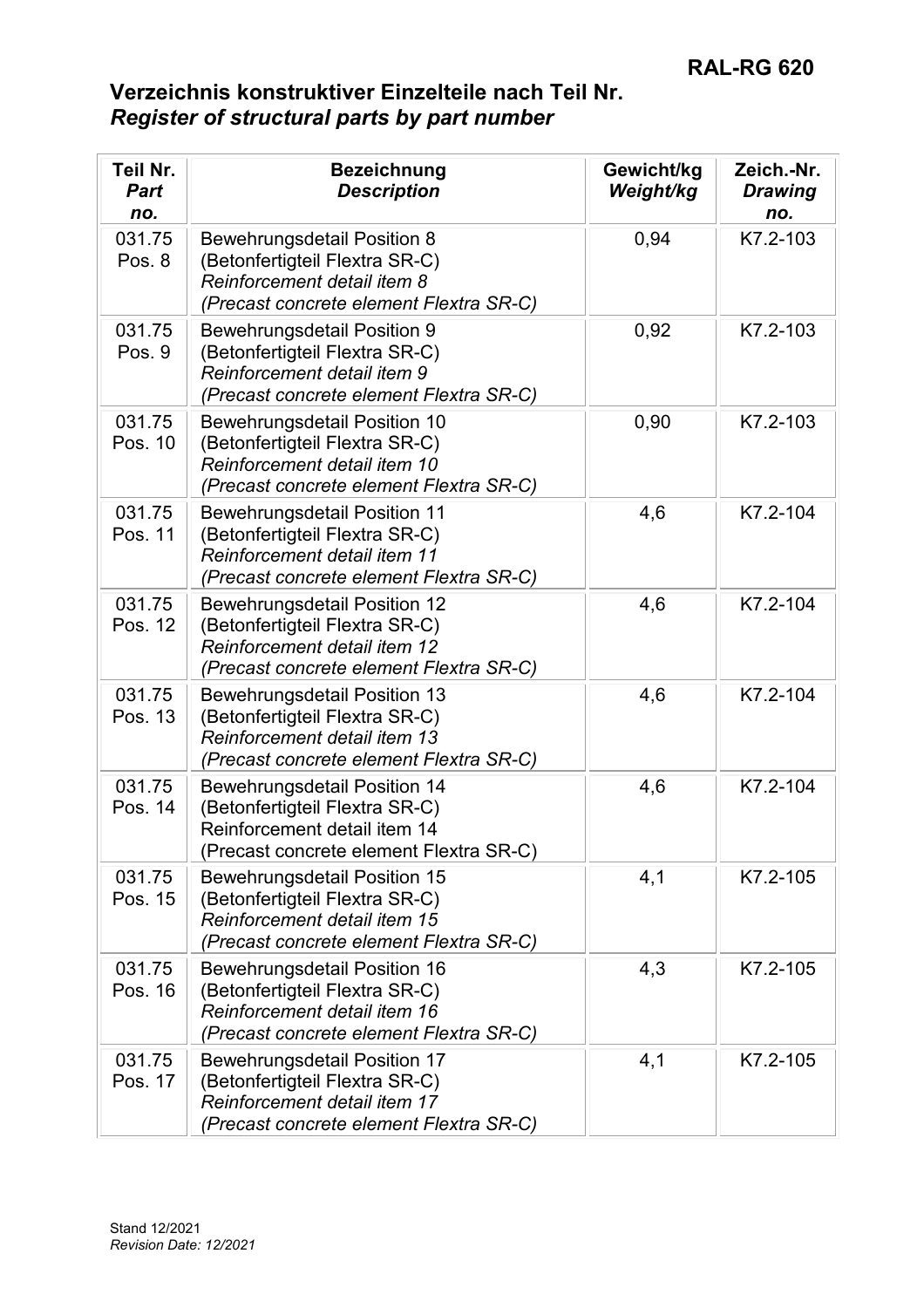| <b>Teil Nr.</b><br><b>Part</b><br>no. | <b>Bezeichnung</b><br><b>Description</b>                                                                                                                                                    | Gewicht/kg<br>Weight/kg | Zeich.-Nr.<br><b>Drawing</b><br>no. |
|---------------------------------------|---------------------------------------------------------------------------------------------------------------------------------------------------------------------------------------------|-------------------------|-------------------------------------|
| 031.75<br>Pos. 18                     | <b>Bewehrungsdetail Position 18</b><br>(Betonfertigteil Flextra SR-C)<br>Reinforcement detail item 18<br>(Precast concrete element Flextra SR-C)                                            | 4,3                     | K7.2-106                            |
| 031.75<br>Pos. 19                     | <b>Bewehrungsdetail Position 19</b><br>(Betonfertigteil Flextra SR-C)<br>Reinforcement detail item 19<br>(Precast concrete element Flextra SR-C)                                            | 1,7                     | K7.2-106                            |
| 031.75<br>Pos. 20                     | <b>Bewehrungsdetail Position 20</b><br>(Betonfertigteil Flextra SR-C)<br>Reinforcement detail item 20<br>(Precast concrete element Flextra SR-C)                                            | 2,5                     | K7.2-106                            |
| 031.75<br>Pos. 21                     | <b>Bewehrungsdetail Position 21</b><br>(Betonfertigteil Flextra SR-C)<br>Reinforcement detail item 21<br>(Precast concrete element Flextra SR-C)                                            | 4,0                     | K7.2-106                            |
| 031.75<br>Pos. 22                     | <b>Bewehrungsdetail Position 22</b><br>(Betonfertigteil Flextra SR-C)<br>Reinforcement detail item 22<br>(Precast concrete element Flextra SR-C)                                            | 3,9                     | K7.2-106                            |
| 031.80                                | Verankerung für Schutzplankenholm<br>(Betonfertigteil Flextra SR-C)<br>Anchorage for safety barrier beam<br>(Precast concrete element Flextra SR-C)                                         | 10,3                    | K7.3-101                            |
| 031.81                                | HEA 160 für Betonfertigteil Flextra SR-C<br>HEA 160 for precast concrete element<br>Flextra SR-C                                                                                            | 51,2                    | K7.3-102                            |
| 031.82                                | Verankerung für Verstärkungsgurt<br>(Betonfertigteil Flextra SR-C)<br>Anchorage for reinforcement belt<br>(Precast concrete element Flextra SR-C)                                           | 6,5                     | K7.3-103                            |
| 031.83                                | Verankerung für Kastenprofil, BSW auf SR<br>(Betonfertigteil Flextra SR-C)<br>Anchorage for reinforcement belt, concrete<br>safety barrier to SR<br>(Precast concrete element Flextra SR-C) | 4,6                     | K7.3-104                            |
| 031.84                                | Verankerung für Kastenprofil, SR auf BSW<br>(Betonfertigteil Flextra SR-C)<br>Anchorage for reinforcement belt, SR to<br>concrete safety barrier<br>(Precast concrete element Flextra SR-C) | 4,6                     | K7.3-105                            |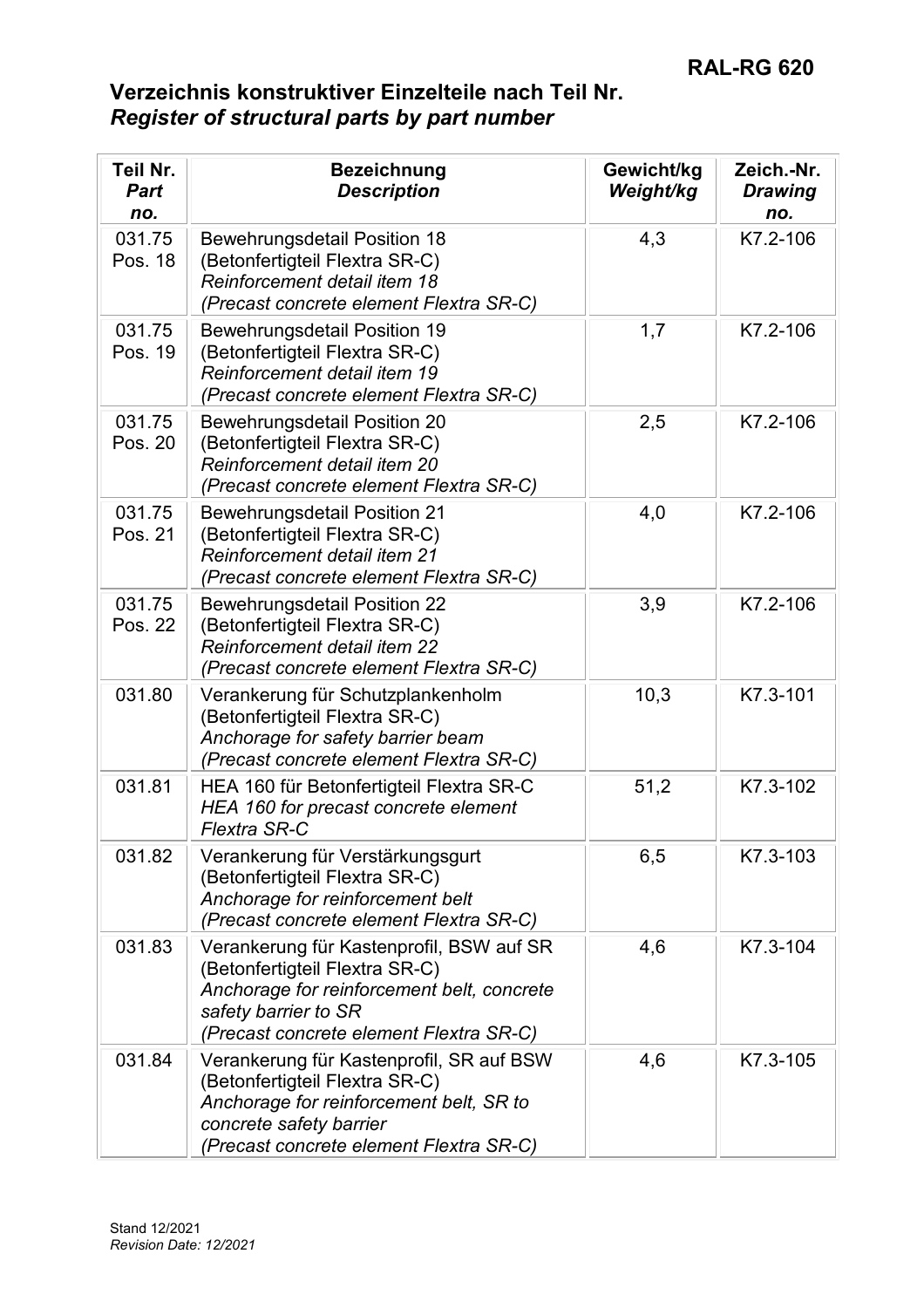| Teil Nr.<br><b>Part</b><br>no. | <b>Bezeichnung</b><br><b>Description</b>                                                                                                                                                              | Gewicht/kg<br>Weight/kg | Zeich.-Nr.<br><b>Drawing</b><br>no. |
|--------------------------------|-------------------------------------------------------------------------------------------------------------------------------------------------------------------------------------------------------|-------------------------|-------------------------------------|
| 032.00                         | Deformationselement 229 x 4,2 180 mm für<br><b>SUPER-RAIL light</b><br>Deformation element 229 x 4.2 180 mm for<br><b>SUPER-RAIL light</b>                                                            | 4,5                     | K2.3-205                            |
| 032.01                         | Deformationselement für SUPER-RAIL light<br><b>Bw</b><br>Deformation element for SUPER-RAIL light<br>on structures                                                                                    | 1,1                     | K2.4-102                            |
| 032.10                         | Übergangsholm Kastenprofil - Zwischenholm<br>EDSP->SRL (rechts) bzw. SRL->EDSP<br>(links)<br>Transition beam box profile – intermediate<br>beam EDSP->SRL (right) or SRL->EDSP<br>(left)              | 44,5                    | $L2.2 - 203$                        |
| 032.11                         | Übergangsholm Kastenprofil - Zwischenholm<br>SRL->EDSP (rechts) bzw. EDSP->SRL<br>(links)<br>Transition beam box profile – intermediate<br>beam<br>SRL-> EDSP (right) or EDSP->SRL<br>$(\text{left})$ | 44,5                    | $L2.2 - 204$                        |
| 032.12                         | Y-Element Kastenprofil für Übergang<br>Eco/SRL->SR (rechts) bzw. SR->Eco/SRL<br>(links)<br>Y-element box profile for transition<br>Eco/SRL->SR (right) or SR->Eco/SRL<br>(left)                       | 80,0                    | $L2.2 - 205$                        |
| 032.13                         | Y-Element Kastenprofil für Übergang<br>SR->Eco/SRL (rechts) bzw. Eco/SRL->SR<br>(links)<br>Y-element box profile for transition<br>SR->Eco/SRL (right) or Eco/SRL->SR<br>(left)                       | 80,0                    | $L2.2 - 206$                        |
| 032.14                         | Schutzplankenholm Profil A, 1.300 mm<br>Safety barrier beam, profile A, 1,300 mm                                                                                                                      | 14,2                    | $L1.1 - 103$                        |
| 032.15                         | Schutzplankenholm Profil B, 1.300 mm<br>Safety barrier beam, profile B, 1,300 mm                                                                                                                      | 13,0                    | $L1.1 - 104$                        |
| 032.16                         | Schutzplankenholm Profil A, 2.633 mm<br>Safety barrier beam, profile A, 2,633 mm                                                                                                                      | 28,7                    | $L1.1 - 103$                        |
| 032.17                         | Schutzplankenholm Profil B, 2.633 mm<br>Safety barrier beam, profile B, 2,633 mm                                                                                                                      | 26,4                    | $L1.1 - 104$                        |
| 032.18                         | Schutzplankenholm Profil A, 3.300 mm<br>Safety barrier beam, profile A, 3,300 mm                                                                                                                      | 35,9                    | $L1.1 - 103$                        |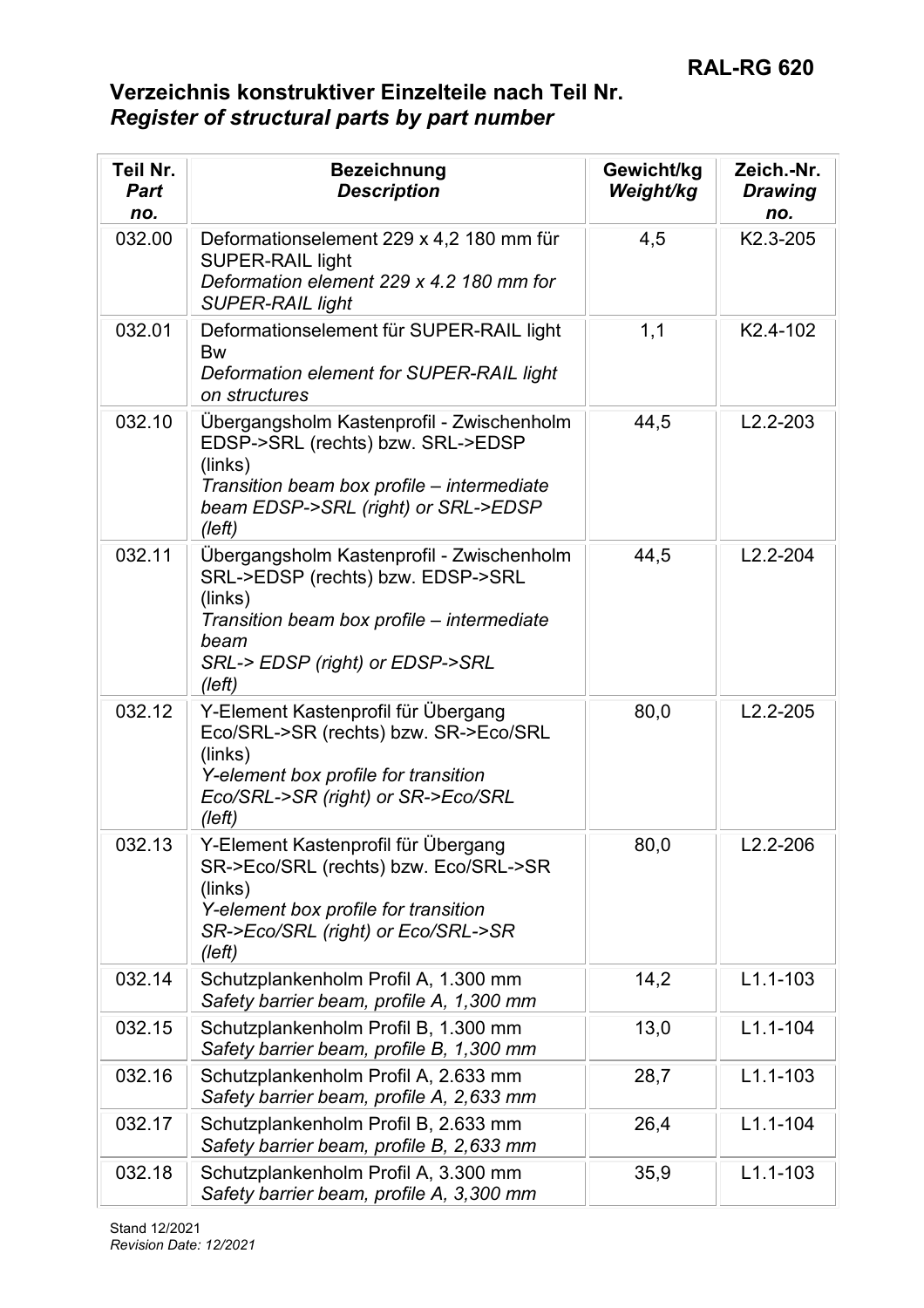| Teil Nr.<br><b>Part</b><br>no. | <b>Bezeichnung</b><br><b>Description</b>                                                                                                                                                                                                                   | Gewicht/kg<br>Weight/kg | Zeich.-Nr.<br><b>Drawing</b><br>no. |
|--------------------------------|------------------------------------------------------------------------------------------------------------------------------------------------------------------------------------------------------------------------------------------------------------|-------------------------|-------------------------------------|
| 032.19                         | Schutzplankenholm Profil B, 3.300 mm<br>Safety barrier beam, profile B, 3,300 mm                                                                                                                                                                           | 33,1                    | $L1.1 - 104$                        |
| 032.20                         | Schutzplankenholm Profil A, 1.633 mm<br>Safety barrier beam, profile A, 1,633 mm                                                                                                                                                                           | 18,9                    | $L1.1 - 105$                        |
| 032.21                         | Schutzplankenholm Profil B, 1.633 mm<br>Safety barrier beam, profile B, 1,633 mm                                                                                                                                                                           | 17,6                    | $L1.1 - 106$                        |
| 032.22                         | Schutzplankenholm Profil A, 2.967 mm<br>Safety barrier beam, profile A, 2,967 mm                                                                                                                                                                           | 34,5                    | $L1.1 - 105$                        |
| 032.23                         | Schutzplankenholm Profil B, 2.967 mm<br>Safety barrier beam, profile B, 2,967 mm                                                                                                                                                                           | 32,0                    | $L1.1 - 106$                        |
| 032.24                         | Schutzplankenholm Profil A, 2.300 mm<br>Safety barrier beam, profile A, 2,300 mm                                                                                                                                                                           | 26,7                    | $L1.1 - 105$                        |
| 032.25                         | Schutzplankenholm Profil B, 2.300 mm<br>Safety barrier beam, profile B, 2,300 mm                                                                                                                                                                           | 23,1                    | $L1.1 - 106$                        |
| 032.30                         | Pfosten C-125 für SUPER-RAIL light,<br>2.000 mm<br>Post C-125 for SUPER-RAIL light,<br>2,000 mm                                                                                                                                                            | 21,5                    | P1.3-130                            |
| 032.31                         | Pfosten C-125 für Flextra von EDSP auf<br>SUPER-RAIL, gelocht für Übergangsholm<br>Kastenprofil - Zwischenholm, 2.000 mm<br>Post C-125 for Flextra of EDSP to<br><b>SUPER-RAIL, holed for Transition beam</b><br>box profile - intermediate beam, 2,000 mm | 21,5                    | P1.3-301                            |
| 032.32                         | Pfosten C-125 für Flextra von EDSP auf<br>SUPER-RAIL, gelocht für Y-Element<br>Kastenprofil, 2.000 mm<br>Post C-125 for Flextra of EDSP to<br><b>SUPER-RAIL, holed for Y-element</b><br>box profile, 2,000 mm                                              | 21,5                    | P1.3-301                            |
| 032.42                         | Pfosten C-125 mit Fußplatte für SUPER-<br>RAIL light Bw, rechts, 790 mm<br>Post C-125 with base plate for<br>SUPER-RAIL light Bw, right, 790 mm                                                                                                            | 38,6                    | P2.3-120                            |
| 032.43                         | Pfosten C-125 mit Fußplatte für SUPER-<br>RAIL light Bw, links, 790 mm<br>Post C-125 with base plate for<br>SUPER-RAIL light Bw, left, 790 mm                                                                                                              | 38,6                    | P2.3-121                            |
| 033.00                         | Kastenprofil 3 mm, 3.998 mm<br>Box profile 3 mm, 3,998 mm                                                                                                                                                                                                  | 51,1                    | $L2.1 - 401$                        |
| 033.01                         | Stoßverbinder für Kastenprofil 3 mm<br>Butt joint for box profile 3 mm                                                                                                                                                                                     | 4,1                     | K2.1-201                            |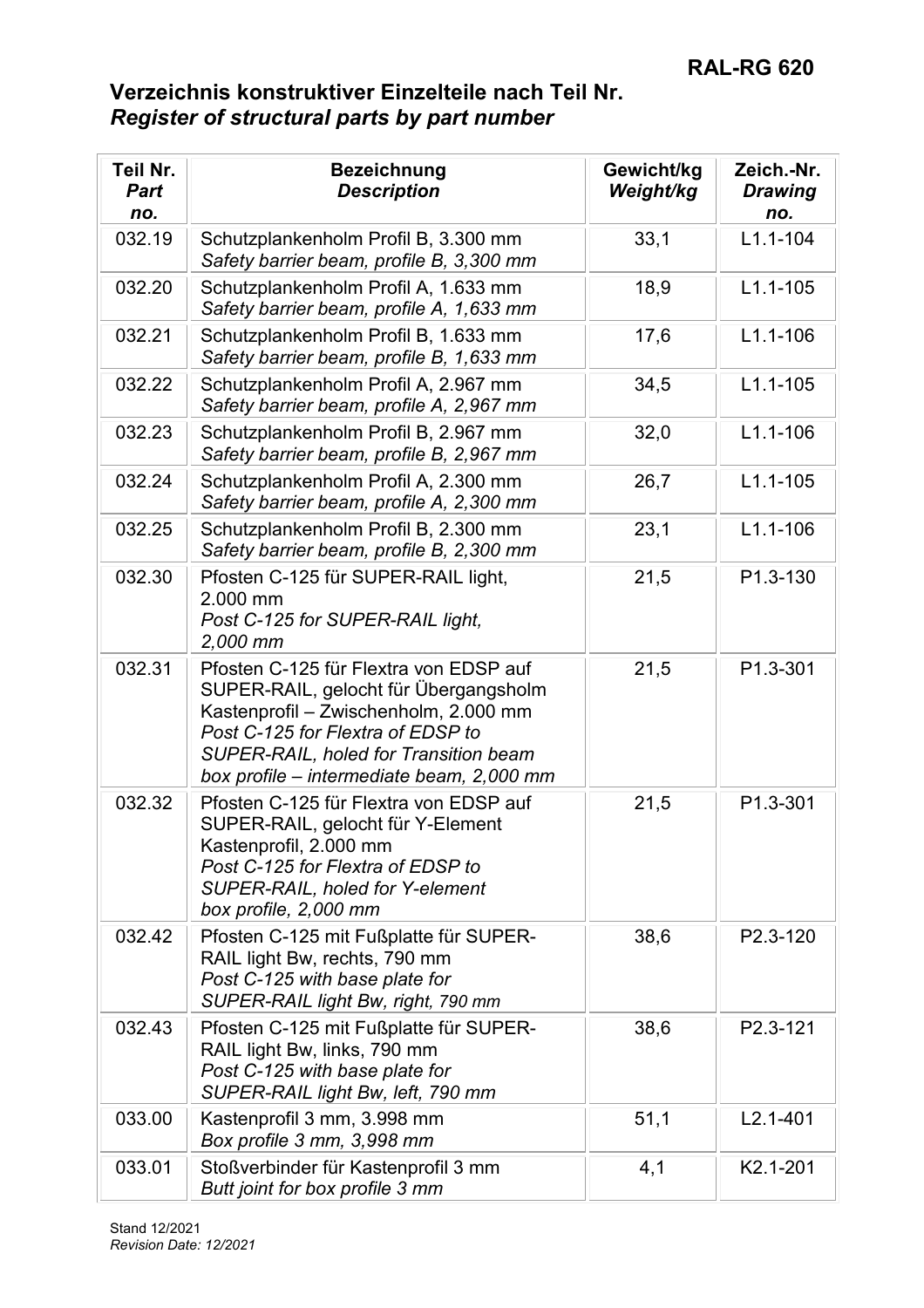| <b>Teil Nr.</b><br><b>Part</b><br>no. | <b>Bezeichnung</b><br><b>Description</b>                                                                                                               | Gewicht/kg<br>Weight/kg | Zeich.-Nr.<br><b>Drawing</b><br>no. |
|---------------------------------------|--------------------------------------------------------------------------------------------------------------------------------------------------------|-------------------------|-------------------------------------|
| 033.02                                | Stoßverbinder für Übergang SR Eco->SR<br>(rechts) bzw. SR->SR Eco (links)<br>Butt joint for transition SR Eco->SR<br>(right) or SR->SR Eco (left)      | 7,1                     | K2.1-121                            |
| 033.03                                | Stoßverbinder für Übergang SR->SR Eco<br>(rechts) bzw. SR Eco->SR (links)<br>Butt joint for transition SR->SR Eco<br>(right) or SR Eco->SR (left)      | 7,1                     | K2.1-122                            |
| 033.05                                | Kastenprofil 3 mm, 3.798 mm für Übergang<br>Flextra SR Eco auf SR bzw. SRL<br>Box profile 3 mm, 3,798 mm for transition<br>Flextra SR Eco to SR or SRL | 48,4                    | $L2.1 - 402$                        |
| 033.06                                | Kastenprofil 3 mm, 1.331 mm<br>Box profile 3 mm, 1,331 mm                                                                                              | 17,0                    | $L2.1 - 403$                        |
| 033.07                                | Kastenprofil 3 mm, 2.666 mm<br>Box profile 3 mm, 2,666 mm                                                                                              | 34,1                    | $L2.1 - 404$                        |
| 033.08                                | Kastenprofil 3mm, 1.998 mm<br>Box profile 3mm, 1,998 mm                                                                                                | 25,5                    | $L2.1 - 405$                        |
| 033.09                                | Kastenprofil 3mm, 665 mm<br>Box profile 3mm, 665 mm                                                                                                    | 8,5                     | $L2.1 - 406$                        |
| 033.10                                | Deformationsbügel 200 mm für<br>SUPER-RAIL Eco, Profil A<br>Deformation bracket 200 mm, for<br>SUPER-RAIL Eco, profile A                               | 3,4                     | K2.4-201                            |
| 033.11                                | Deformationsbügel 200 mm für<br>SUPER-RAIL Eco, Profil B<br>Deformation bracket 200 mm, for<br>SUPER-RAIL Eco, profile B                               | 3,4                     | K <sub>2.4</sub> -202               |
| 033.12                                | Deformationsbügel 185 mm für<br>SUPER-RAIL Eco Übergänge, Profil A<br>Deformation bracket 185 mm, for<br>SUPER-RAIL Eco transitions, profile A         | 3,3                     | K2.4-201                            |
| 033.13                                | Deformationsbügel 185 mm für<br>SUPER-RAIL Eco Übergänge, Profil B<br>Deformation bracket 185 mm, for<br>SUPER-RAIL Eco transitions, profile B         | 3,3                     | K2.4-202                            |
| 033.14                                | Deformationsbügel 170 mm für<br>SUPER-RAIL Eco Übergänge, Profil A<br>Deformation bracket 170 mm, for<br>SUPER-RAIL Eco transitions, profile A         | 3,1                     | K <sub>2.4</sub> -201               |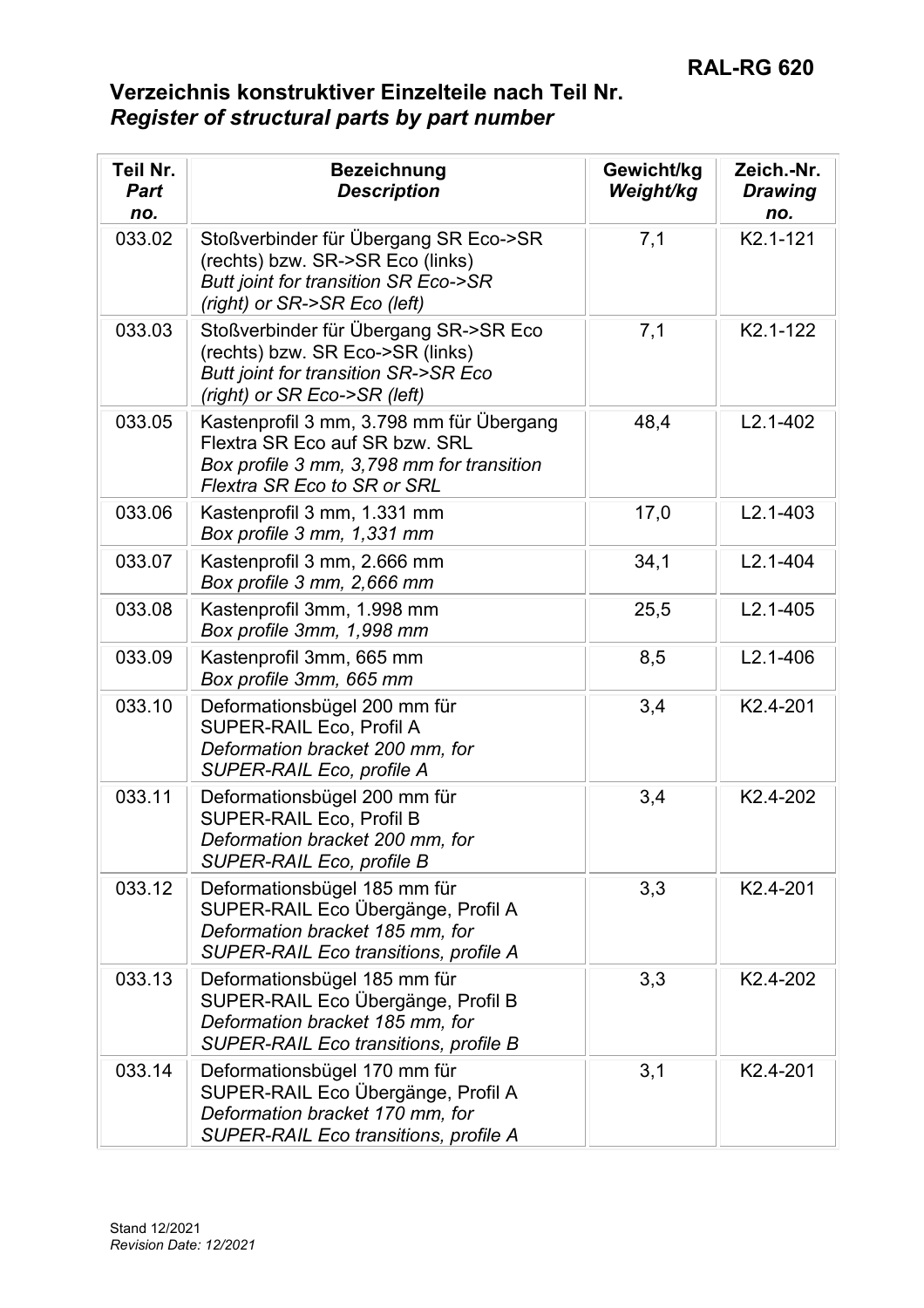| Teil Nr.<br><b>Part</b><br>no. | <b>Bezeichnung</b><br><b>Description</b>                                                                                                       | Gewicht/kg<br>Weight/kg | Zeich.-Nr.<br><b>Drawing</b><br>no. |
|--------------------------------|------------------------------------------------------------------------------------------------------------------------------------------------|-------------------------|-------------------------------------|
| 033.15                         | Deformationsbügel 170 mm für<br>SUPER-RAIL Eco Übergänge, Profil B<br>Deformation bracket 170 mm, for<br>SUPER-RAIL Eco transitions, profile B | 3,1                     | K2.4-202                            |
| 033.16                         | Deformationsbügel 125 mm für<br>SUPER-RAIL Eco Übergänge, Profil A<br>Deformation bracket 125 mm for<br>SUPER-RAIL Eco transitions, profile A  | 2,7                     | K2.4-201                            |
| 033.17                         | Deformationsbügel 125 mm für<br>SUPER-RAIL Eco Übergänge, Profil B<br>Deformation bracket 125 mm for<br>SUPER-RAIL Eco transitions, profile B  | 2,7                     | K2.4-202                            |
| 033.21                         | Befestigungswinkel für SUPER-RAIL Eco<br>Fastening angle, for SUPER-RAIL Eco                                                                   | 1,1                     | K2.1-202                            |
| 033.22                         | Befestigungswinkel für SR Eco, 86 Grad<br>Fastening angle for SR Eco, 86 degrees                                                               | 1,1                     | K2.1-205                            |
| 033.23                         | Befestigungswinkel für SR Eco, 94 Grad<br>Fastening angle for SR Eco, 94 degrees                                                               | 1,1                     | K2.1-205                            |
| 033.30                         | Pfosten C-125 für SUPER-RAIL Eco,<br>1.900 mm<br>Post C-125 for SUPER-RAIL Eco,<br>1,900 mm                                                    | 20,4                    | P1.3-140                            |
| 033.31                         | Pfosten C-125 für SUPER-RAIL Eco,<br>2.400 mm<br>Post C-125 for SUPER-RAIL Eco,<br>2,400 mm                                                    | 25,7                    | P1.3-140                            |
| 033.36                         | Pfosten C-125 für ÜK SR Eco doppelt auf<br>DDSP, 1.700 mm<br>Post C-125 for transition SR Eco double-<br>sided to DDSP, 1,700 mm               | 18,2                    | P1.3-302                            |
| 033.37                         | Pfosten C-125 gelocht für Abstandhalter,<br>1.900 mm<br>Post-C-125 holed for spacer, 1,900 mm                                                  | 20,4                    | P1.3-304                            |
| 033.38                         | Pfosten C-125 gelocht für<br>Kastenprofilabsenkung, 1.900 mm<br>Post-C-125 holed for box profile terminal,<br>1,900 mm                         | 20,4                    | P1.3-304                            |
| 033.39                         | Pfosten C-125 als Abspannelement für<br>Endkonstruktion SR Eco, 2.200 mm<br>Post-C-125 as guy element for end terminal,<br>2,200 mm            | 23,8                    | P1.3-401                            |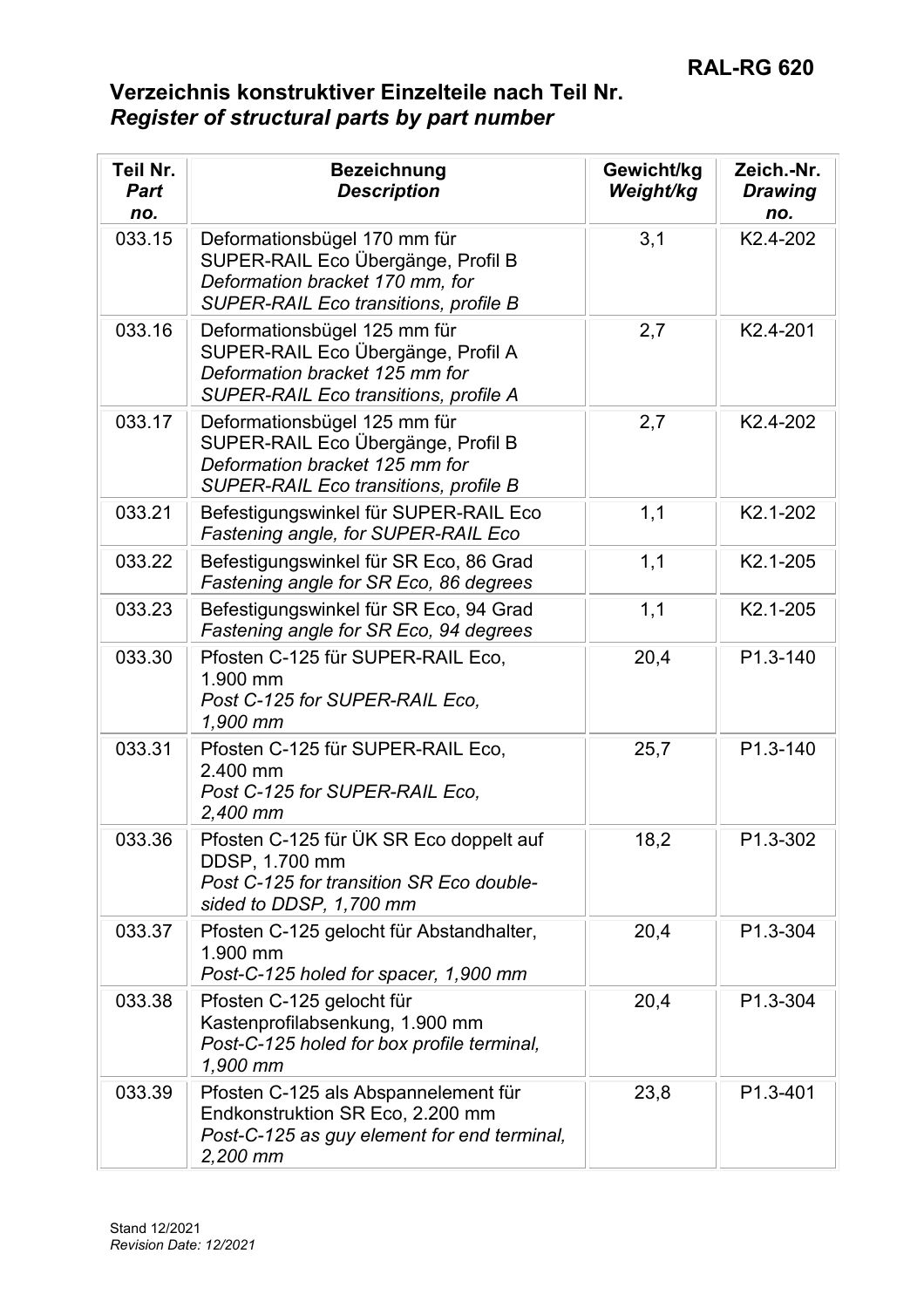| Teil Nr.<br><b>Part</b><br>no. | <b>Bezeichnung</b><br><b>Description</b>                                                                                                                                                    | Gewicht/kg<br>Weight/kg | Zeich.-Nr.<br><b>Drawing</b><br>no. |
|--------------------------------|---------------------------------------------------------------------------------------------------------------------------------------------------------------------------------------------|-------------------------|-------------------------------------|
| 033.40                         | Pfosten C-125 mit Fußplatte für SUPER-<br>RAIL Eco Bw, 4% Neigung, rechts, 790 mm<br>Post C-125 with base plate for SUPER-RAIL<br>Eco on structures, 4% inclination, right, 790<br>mm       | 19,6                    | P2.3-130                            |
| 033.41                         | Pfosten C-125 mit Fußplatte für SUPER-<br>RAIL Eco Bw, 4% Neigung, links, 790 mm<br>Post C-125 with base plate for SUPER-RAIL<br>Eco on structures, 4% inclination, left, 790<br>mm         | 19,6                    | P2.3-131                            |
| 033.42                         | Pfosten C-125 mit Fußplatte für SUPER-<br>RAIL Eco Bw, 0% Neigung, rechts, 890 mm<br>Post C-125 with base plate for SUPER-RAIL<br>Eco on structures, 0% inclination, right, 890<br>mm       | 20,7                    | P2.3-130                            |
| 033.43                         | Pfosten C-125 mit Fußplatte für SUPER-<br>RAIL Eco Bw, 0% Neigung, links, 890 mm<br>Post C-125 with base plate for SUPER-RAIL<br>Eco on structures, 0% inclination, left, 890<br>mm         | 20,7                    | P2.3-131                            |
| 033.45                         | Pfosten C-125 mit Fußplatte für SUPER-<br>RAIL Eco doppelt Bw, 4% Neigung, 790 mm<br>Post C-125 with base plate for SUPER-RAIL<br>Eco double-sided on structures, 4%<br>inclination, 790 mm | 19,6                    | P2.3-132                            |
| 033.46                         | Pfosten C-125 mit Fußplatte für SUPER-<br>RAIL Eco doppelt Bw, 0% Neigung, 890 mm<br>Post C-125 with base plate for SUPER-RAIL<br>Eco double-sided on structures, 0%<br>inclination, 890 mm | 20,7                    | P2.3-132                            |
| 033.50                         | Kastenprofil 3 mm, Dilatation 640 mm<br>Box profile 3 mm, dilation 640 mm                                                                                                                   | 79,3                    | $L2.3 - 104$                        |
| 033.51                         | Kastenprofil 3 mm, 2.380 mm für Dilatation<br>640 mm<br>Box profile 3 mm, 2,380 mm for dilation 640<br>mm                                                                                   | 31,2                    | $L2.3 - 104$                        |
| 033.52                         | Kastenprofil 3 mm, 1.248 mm für Dilatation<br>640 mm<br>Box profile 3 mm, 1,248 mm for dilation 640<br>mm                                                                                   | 16,3                    | $L2.3 - 104$                        |
| 033.55                         | Kastenprofil 3 mm, Dilatation 1.000 mm<br>Box profile 3 mm, dilation 1,000 mm                                                                                                               | 81,3                    | $L2.3 - 106$                        |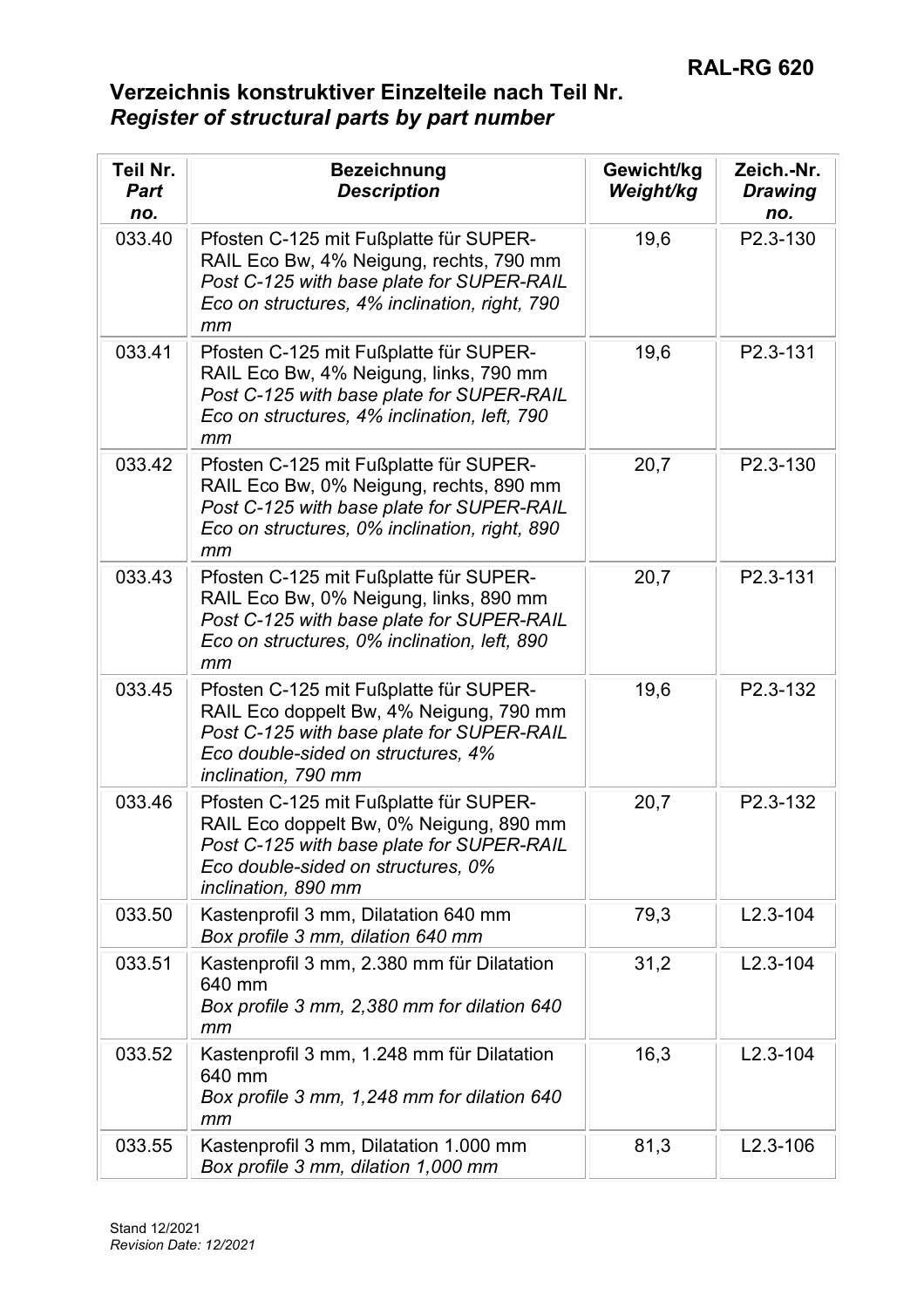| Teil Nr.<br><b>Part</b><br>no. | <b>Bezeichnung</b><br><b>Description</b>                                                                                                | Gewicht/kg<br>Weight/kg | Zeich.-Nr.<br><b>Drawing</b><br>no. |
|--------------------------------|-----------------------------------------------------------------------------------------------------------------------------------------|-------------------------|-------------------------------------|
| 033.56                         | Kastenprofil 3 mm, 1.708 mm für Dilatation<br>1.000 mm<br>Box profile 3 mm, 1,708 mm for dilation<br>1,000 mm                           | 22,7                    | $L2.3 - 106$                        |
| 033.57                         | Kastenprofil 3 mm, 1.770 mm für Dilatation<br>1.000 mm<br>Box profile 3 mm, 1,770 mm for dilation<br>1,000 mm                           | 23,5                    | $L2.3 - 106$                        |
| 033.60                         | Kastenprofil 3 mm, Dilatation 320 mm<br>Box profile 3 mm, dilation 320 mm                                                               | 70,6                    | $L2.3 - 102$                        |
| 033.61                         | Querstrebe für Dilatation SUPER-RAIL Eco,<br>rechts<br>Cross member for dilation SUPER-RAIL Eco.<br>right                               | 16,7                    | K3.5-101                            |
| 033.62                         | Querstrebe für Dilatation SUPER-RAIL Eco,<br>links<br>Cross member for dilation SUPER-RAIL Eco,<br>left                                 | 16,7                    | K3.5-102                            |
| 033.63                         | Schutzplankenholm-Abspannung für<br><b>Dilatation SUPER-RAIL Eco</b><br>Safety barrier beam guy, for dilation SUPER-<br><b>RAIL Eco</b> | 3,2                     | K3.5-103                            |
| 033.64                         | Kastenprofil 3 mm, 2.485 mm für Dilatation<br>320 mm<br>Box profile 3 mm, 2,485 mm for dilation 320<br>mm                               | 31,8                    | $L2.3 - 102$                        |
| 033.65                         | Kastenprofil 3 mm, 1.353 mm für Dilatation<br>320 mm<br>Box profile 3 mm, 1,353 mm for dilation 320<br>mm                               | 17,3                    | $L2.3 - 102$                        |
| 033.72                         | Distanzbügel für Übergang<br>Flextra SR Eco - SR<br>Spacer bracket, for transition<br>Flextra SR Eco - SR                               | 2,2                     | K <sub>1</sub> .4-403               |
| 033.73                         | Übergangselement von SR doppelt auf SR<br>Eco doppelt<br>Divisor element of SR double-sided to SR<br>Eco double-sided                   | 47,1                    | K <sub>2.1</sub> -124               |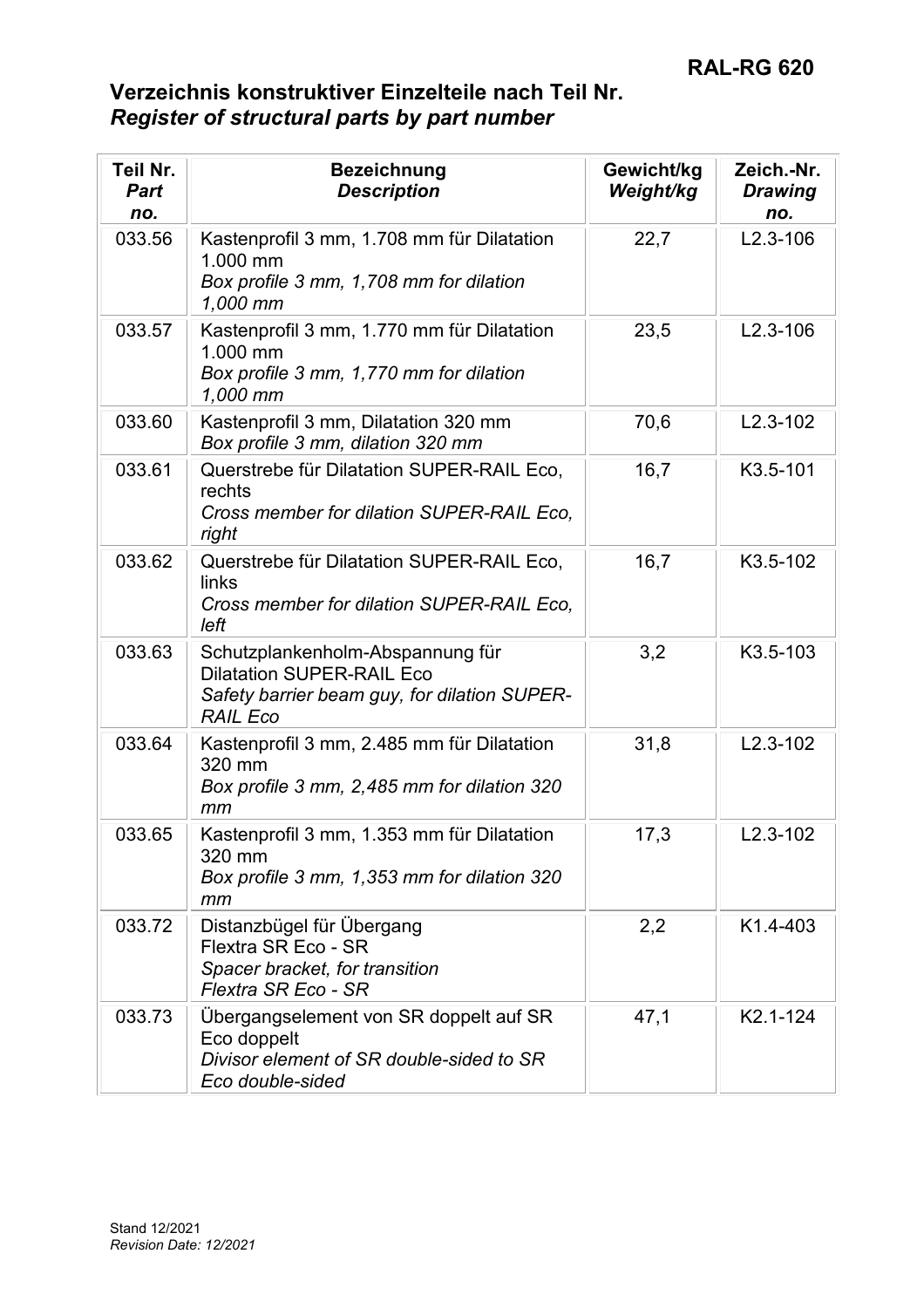| Teil Nr.<br><b>Part</b><br>no. | <b>Bezeichnung</b><br><b>Description</b>                                                                                                                                                                                               | Gewicht/kg<br>Weight/kg | Zeich.-Nr.<br><b>Drawing</b><br>no. |
|--------------------------------|----------------------------------------------------------------------------------------------------------------------------------------------------------------------------------------------------------------------------------------|-------------------------|-------------------------------------|
| 033.74                         | Deformationsbügel 245 mm für Übergang<br>von SR Eco doppelt auf SR Eco zweifach<br>und SR doppelt, Profil A<br>Deformation bracket 245 mm for transition<br>of SR Eco double-sided to SR Eco twofold<br>and SR double-sided, profile A | 4,0                     | K2.4-203                            |
| 033.75                         | Deformationsbügel 290 mm für Übergang<br>von SR Eco doppelt auf SR Eco zweifach<br>und SR doppelt, Profil A<br>Deformation bracket 290 mm for transition<br>of SR Eco double-sided to SR Eco twofold<br>and SR double-sided, profile A | 4,5                     | K <sub>2.4</sub> -203               |
| 033.76                         | Kastenprofil Abspannelement für Übergang<br><b>SR Eco auf DDSP</b><br>Box profile guy element for transition SR Eco<br>to DDSP                                                                                                         | 3,9                     | K2.1-220                            |
| 033.77                         | Deformationsbügel 245 mm für Übergang<br>von SR Eco doppelt auf SR Eco zweifach<br>und SR doppelt, Profil B<br>Deformation bracket 245 mm for transition<br>of SR Eco double-sided to SR Eco twofold<br>and SR double-sided, profile B | 4,0                     | K2.4-204                            |
| 033.78                         | Deformationsbügel 290 mm für Übergang<br>von SR Eco doppelt auf SR Eco zweifach<br>und SR doppelt, Profil B<br>Deformation bracket 290 mm for transition<br>of SR Eco double-sided to SR Eco twofold<br>and SR double-sided, profile B | 4,5                     | K2.4-204                            |
| 033.80                         | Übergangselement von SR Eco doppelt auf<br><b>SR Eco zweifach</b><br>Divisor element of SR Eco double-sided to<br><b>SR Eco twofold</b>                                                                                                | 29,4                    | K2.1-123                            |
| 033.81                         | Deformationsbügel 230 mm für Übergang<br>von SR Eco doppelt auf SR Eco zweifach<br>und SR doppelt, Profil A<br>Deformation bracket 230 mm for transition<br>of SR Eco double-sided to SR Eco twofold<br>and SR double-sided, profile A | 3,9                     | K <sub>2.4</sub> -203               |
| 033.82                         | Deformationsbügel 230 mm für Übergang<br>von SR Eco doppelt auf SR Eco zweifach<br>und SR doppelt, Profil B<br>Deformation bracket 230 mm for transition<br>of SR Eco double-sided to SR Eco twofold<br>and SR double-sided, profile B | 3,9                     | K <sub>2.4</sub> -204               |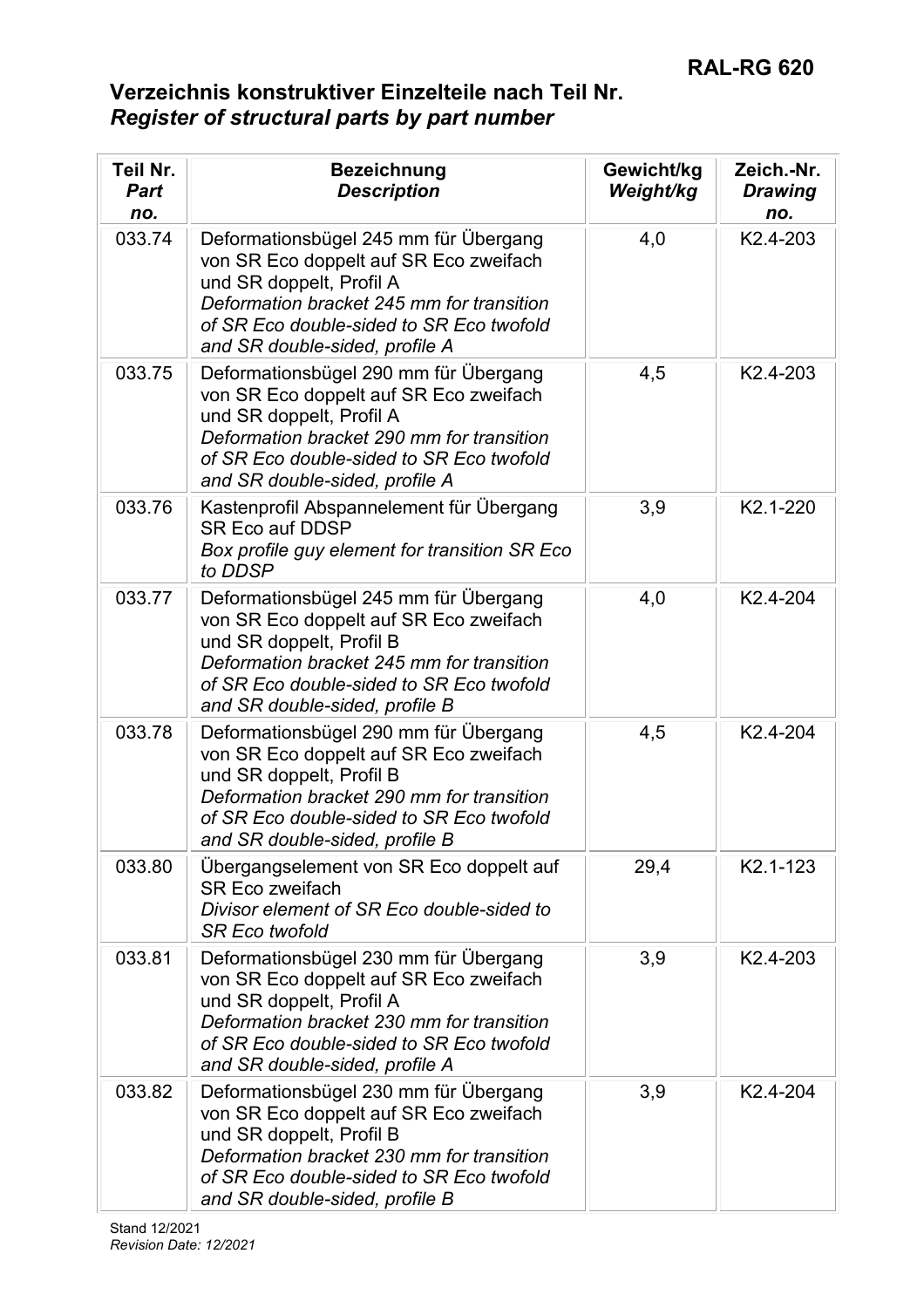| Teil Nr.<br><b>Part</b><br>no. | <b>Bezeichnung</b><br><b>Description</b>                                                                                                                                                                                               | Gewicht/kg<br>Weight/kg | Zeich.-Nr.<br><b>Drawing</b><br>no. |
|--------------------------------|----------------------------------------------------------------------------------------------------------------------------------------------------------------------------------------------------------------------------------------|-------------------------|-------------------------------------|
| 033.83                         | Deformationsbügel 255 mm für Übergang<br>von SR Eco doppelt auf SR Eco zweifach<br>und SR doppelt, Profil A<br>Deformation bracket 255 mm for transition<br>of SR Eco double-sided to SR Eco twofold<br>and SR double-sided, profile A | 4,1                     | K2.4-203                            |
| 033.84                         | Deformationsbügel 255 mm für Übergang<br>von SR Eco doppelt auf SR Eco zweifach<br>und SR doppelt, Profil B<br>Deformation bracket 255 mm for transition<br>of SR Eco double-sided to SR Eco twofold<br>and SR double-sided, profile B | 4,1                     | K2.4-204                            |
| 033.85                         | Deformationsbügel 305 mm für Übergang<br>von SR Eco doppelt auf SR Eco zweifach<br>und SR doppelt, Profil A<br>Deformation bracket 305 mm for transition<br>of SR Eco double-sided to SR Eco twofold<br>and SR double-sided, profile A | 4,6                     | K <sub>2</sub> .4-203               |
| 033.86                         | Deformationsbügel 305 mm für Übergang<br>von SR Eco doppelt auf SR Eco zweifach<br>und SR doppelt, Profil B<br>Deformation bracket 305 mm for transition<br>of SR Eco double-sided to SR Eco twofold<br>and SR double-sided, profile B | 4,6                     | K2.4-204                            |
| 033.87                         | Deformationsbügel 155 mm für<br>Flextra SR Eco - SR Eco HS, Profil A<br>Deformation bracket 155 mm for<br>Flextra SR Eco - SR Eco HS, profile A                                                                                        | 3,1                     | K2.4-203                            |
| 033.88                         | Deformationsbügel 155 mm für<br>Flextra SR Eco - SR Eco HS, Profil B<br>Deformation bracket 155 mm for<br>Flextra SR Eco - SR Eco HS, profile B                                                                                        | 3,2                     | K <sub>2.4</sub> -204               |
| 034.00                         | Pfosten C-125 für SUPER-RAIL ES, 1.750<br>mm<br>Post C-125 for SUPER-RAIL ES, 1,750 mm                                                                                                                                                 | 18,7                    | P1.3-150                            |
| 034.05                         | Plattenpfosten SR ES, 1.400 mm<br>Plate post SR ES, 1,400 mm                                                                                                                                                                           | 28,4                    | P5.1-103                            |
| 034.10                         | Pfosten Eco-Safe C-100/60, 1.700 mm<br>Post Eco-Safe C-100/60, 1,700 mm                                                                                                                                                                | 16,2                    | P <sub>1.4</sub> -101               |
| 034.11                         | Pfosten Eco-Safe C-100/60, 2.200 mm<br>Post Eco-Safe C-100/60, 2,200 mm                                                                                                                                                                | 21,0                    | P1.4-101                            |
| 034.12                         | Pfosten Eco-Safe C-100/60, 1.900 mm<br>Post Eco-Safe C-100/60, 1,900 mm                                                                                                                                                                | 18,1                    | P1.4-101                            |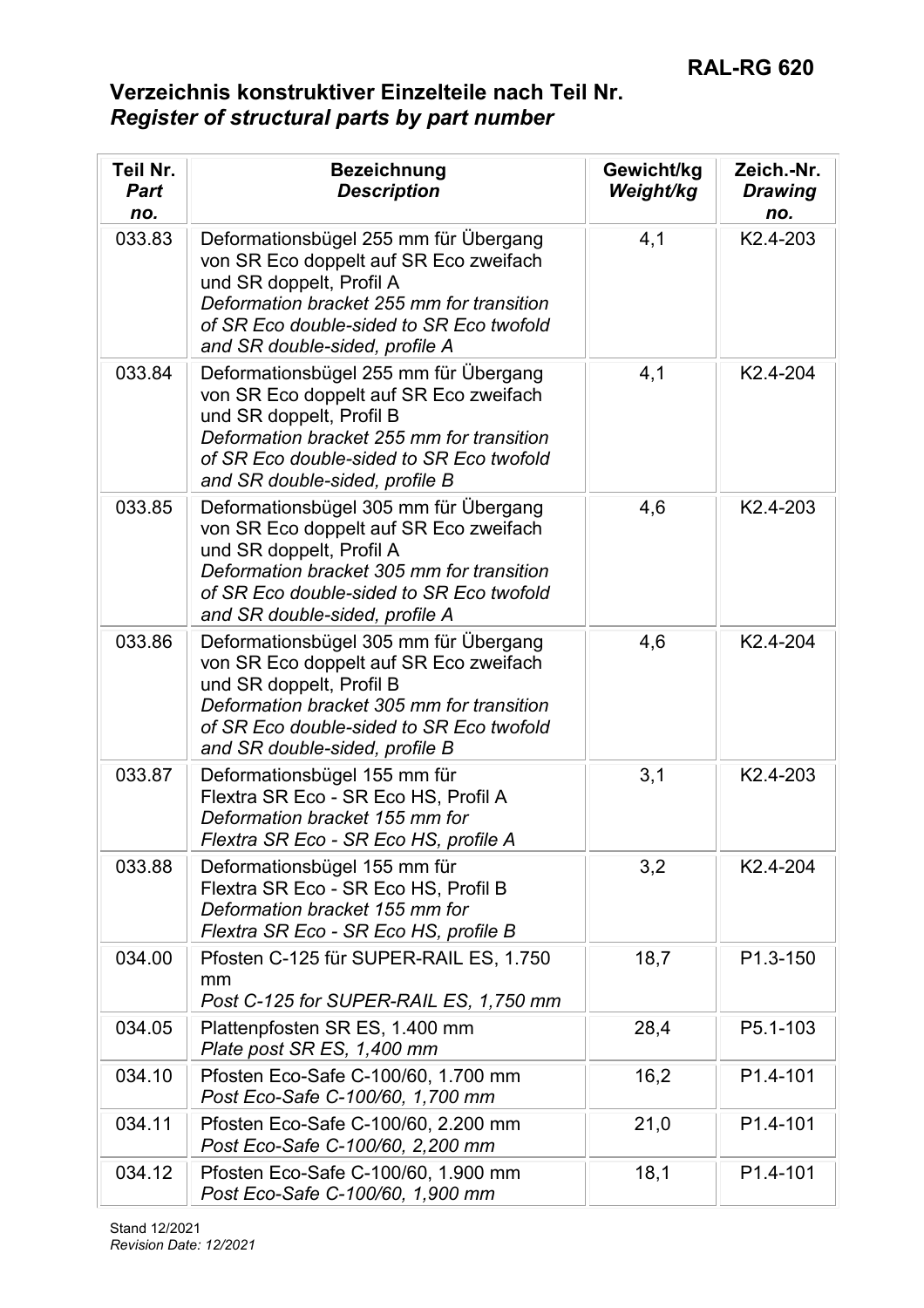| Teil Nr.<br><b>Part</b><br>no. | <b>Bezeichnung</b><br><b>Description</b>                                                                                                                              | Gewicht/kg<br>Weight/kg | Zeich.-Nr.<br><b>Drawing</b><br>no. |
|--------------------------------|-----------------------------------------------------------------------------------------------------------------------------------------------------------------------|-------------------------|-------------------------------------|
| 034.15                         | Pfosten C-100/60, 1.700 mm, für Protector<br>Post C-100/60, 1,700 mm for Protector                                                                                    | 16,1                    | P1.4-102                            |
| 034.16                         | Pfosten C-100/60, 1.700 mm, für Protector<br><b>BOS</b><br>Post C-100/60, 1,700 mm for Protector BOS                                                                  | 16,2                    | P1.4-102                            |
| 034.21                         | Plattenpfosten Eco-Safe, 1.400 mm<br>Plate post Eco-Safe, 1,400 mm                                                                                                    | 26,4                    | P5.1-102                            |
| 034.25                         | Pfosten C-100/60, 1.500 mm, für SR Eco-<br>Absenkung 16 m<br>Post C-100/60, 1,500 mm for SR Eco-<br>terminal 16 m                                                     | 14,3                    | P1.4-103                            |
| 034.30                         | Endbefestigungswinkel, rechte Seite Anfang<br>End fastening angle, right side upstream                                                                                | 6,7                     | K1.3-601                            |
| 034.31                         | Endbefestigungswinkel, rechte Seite Ende<br>End fastening angle, right side downstream                                                                                | 6,7                     | K1.3-602                            |
| 034.32                         | Stoßverbinder 300 mm SR Eco, 60 mm<br>gefast<br>Butt joint 300 mm SR Eco, 60 mm chamfered                                                                             | 4,1                     | K2.1-203                            |
| 034.33                         | Kastenprofil Stoßverbinder SR Eco, 4 Grad<br>abgewinkelt<br>Box profile butt joint SR Eco, 4 degrees<br>angular                                                       | 4,5                     | K2.1-204                            |
| 034.34                         | Kastenprofil-Abspannung für SR Eco-<br>Absenkung 16 m<br>Box profile guy for SR Eco-terminal 16 m                                                                     | 6,2                     | K2.1-230                            |
| 034.40                         | Pfosten C-125 mit Fußplatte für Eco-Safe<br>Bw, 4% Neigung, rechts, 655 mm<br>Post C-125 with base plate for Eco-Safe on<br>structures, 4% inclination, right, 655 mm | 17,5                    | P2.3-140                            |
| 034.41                         | Pfosten C-125 mit Fußplatte für Eco-Safe<br>Bw, 0% Neigung, rechts, 755 mm<br>Post C-125 with base plate for Eco-Safe on<br>structures, 0% inclination, right, 755 mm | 18,8                    | P2.3-140                            |
| 034.50                         | Pfosten C-125 mit Fußplatte für Eco-Safe<br>Bw, 4% Neigung, links, 655 mm<br>Post C-125 with base plate for Eco-Safe on<br>structures, 4% inclination, left, 655 mm   | 17,5                    | P2.3-141                            |
| 034.51                         | Pfosten C-125 mit Fußplatte für Eco-Safe<br>Bw, 0% Neigung, links, 755 mm<br>Post C-125 with base plate for Eco-Safe on<br>structures, 0% inclination, left, 755 mm   | 18,8                    | P2.3-141                            |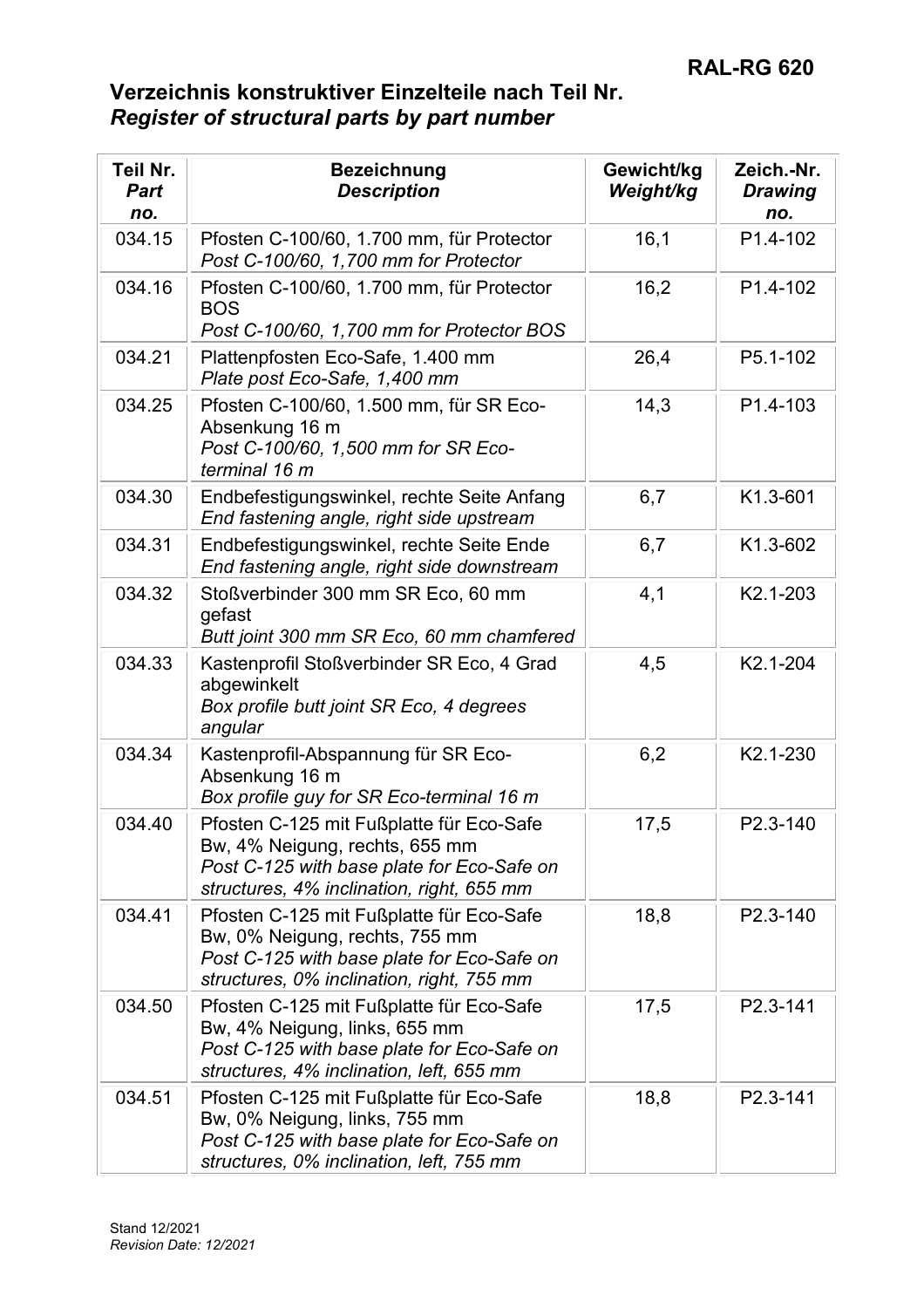| Teil Nr.<br><b>Part</b><br>no. | <b>Bezeichnung</b><br><b>Description</b>                                                                                                                                                                | Gewicht/kg<br>Weight/kg | Zeich.-Nr.<br><b>Drawing</b><br>no. |
|--------------------------------|---------------------------------------------------------------------------------------------------------------------------------------------------------------------------------------------------------|-------------------------|-------------------------------------|
| 034.60                         | Querstrebe rechts, h = 327 mm für Eco-Safe<br><b>Dilatation</b><br>Cross member right, $h = 327$ mm for Eco-<br>Safe dilation                                                                           | 7,7                     | K3.5-130                            |
| 034.61                         | Querstrebe links, h = 327 mm für Eco-Safe<br><b>Dilatation</b><br>Cross member left, $h = 327$ mm for Eco-Safe<br>dilation                                                                              | 7,7                     | K3.5-131                            |
| 034.70                         | Pfosten C-125 für Eco-Safe mit Geländer,<br>2.400 mm<br>Post C-125 for Eco-Safe with handrail,<br>2,400 mm                                                                                              | 26,0                    | P1.3-160                            |
| 034.71                         | Pfosten C-125 für Eco-Safe mit Geländer,<br>2.000 mm<br>Post C-125 for Eco-Safe with handrail.<br>2,000 mm                                                                                              | 21,5                    | P1.3-160                            |
| 034.75                         | Pfosten C-125 mit Fußplatte für Eco-Safe Bw<br>mit Geländer, 4% Neigung, rechts, 1.290 mm<br>Post C-125 with base plate for Eco-Safe on<br>structures with handrail, 4% inclination, right,<br>1,290 mm | 23,8                    | P2.3-160                            |
| 034.76                         | Pfosten C-125 mit Fußplatte für Eco-Safe Bw<br>mit Geländer, 0% Neigung, rechts, 1.390 mm<br>Post C-125 with base plate for Eco-Safe on<br>structures with handrail, 0% inclination, right,<br>1,390 mm | 24,7                    | P2.3-160                            |
| 035.00                         | Pfosten C-125/100 für SR Pro, 2.400 mm<br>Post C-125/100 for SR Pro, 2,400 mm                                                                                                                           | 34,2                    | P1.5-101                            |
| 035.08                         | Pfosten C-125 für Flextra SR - SR Pro,<br>2.400 mm<br>Post C-125 for Flextra SR - SR Pro.<br>2.400 mm                                                                                                   | 25,5                    | P1.3-305                            |
| 035.09                         | Pfosten C-125 für Flextra SR - SR Pro,<br>2.400 mm, gelocht für Befestigungswinkel<br>Post C-125 for Flextra SR - SR Pro,<br>2.400 mm, holed for fastening angle                                        | 25,5                    | P1.3-305                            |
| 035.10                         | Pfosten C-125/125 mit Fußplatte für SR Pro<br>Bw, 4% Neigung, 1.263 mm<br>Post C-125/125 with base plate for SR Pro<br>on structures, 4% inclination, 1,263 mm                                          | 45,6                    | P2.4-101                            |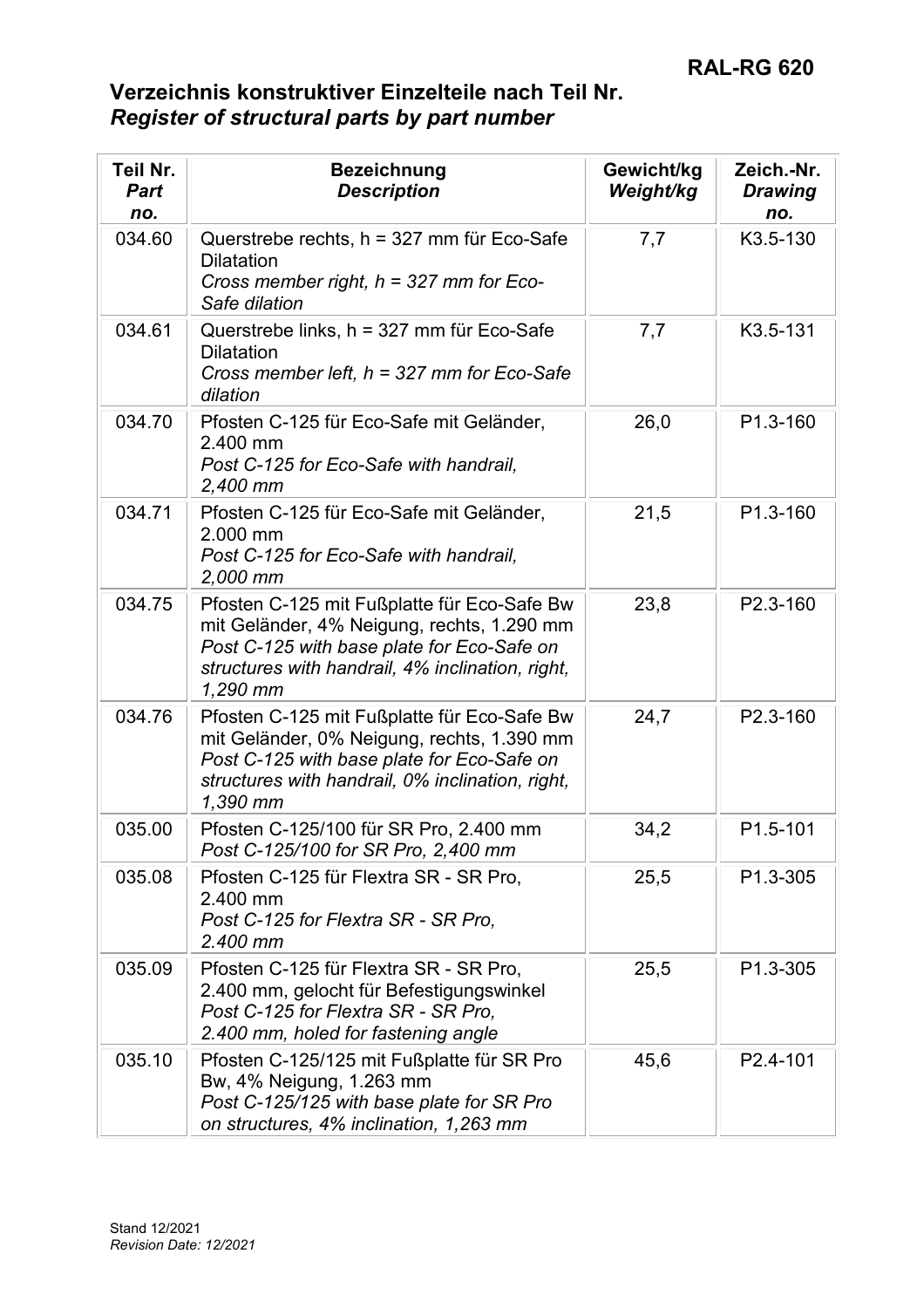| Teil Nr.<br><b>Part</b><br>no. | <b>Bezeichnung</b><br><b>Description</b>                                                                                                                                                                                      | Gewicht/kg<br>Weight/kg | Zeich.-Nr.<br><b>Drawing</b><br>no. |
|--------------------------------|-------------------------------------------------------------------------------------------------------------------------------------------------------------------------------------------------------------------------------|-------------------------|-------------------------------------|
| 035.11                         | Pfosten C-125/125 mit Fußplatte für SR Pro<br>Bw, 0% Neigung, 1.363 mm<br>Post C-125/125 with base plate for SR Pro<br>on structures, 0% inclination, 1,363 mm                                                                | 47,4                    | P2.4-101                            |
| 035.20                         | Stoßverbinder für SR Pro, Ausführung als<br>Winkel<br>Butt joint for SR Pro, angular section                                                                                                                                  | 2,4                     | K2.1-140                            |
| 035.21                         | Stoßverbinder für SR Pro, 6 mm Ausführung<br>als Lasche<br>Butt joint for SR Pro, 6 mm plate section                                                                                                                          | 1,5                     | K2.1-141                            |
| 035.22                         | Stoßverbinder für Flextra von SR auf SR Pro<br>(rechts) bzw. SR Pro auf SR (links)<br>Butt joint for Flextra of SR to SR Pro (right) or<br>SR Pro to SR (left)                                                                | 7,2                     | K2.1-142                            |
| 035.23                         | Stoßverbinder für Flextra von SR auf SR Pro<br>(links) bzw. SR Pro auf SR (rechts)<br>Butt joint for Flextra of SR to SR Pro (left) or<br>SR Pro to SR (right)                                                                | 7,2                     | K2.1-143                            |
| 035.28                         | Kastenprofil Endstück für Flextra von<br>SUPER-RAIL auf SR Pro (rechts) bzw. von<br>SR Pro auf SUPER-RAIL (links)<br>Box profile end piece for Flextra of SUPER-<br>RAIL to SR Pro (right) or SR Pro to SUPER-<br>RAIL (left) | 6,3                     | K2.2-102                            |
| 035.29                         | Kastenprofil Endstück für Flextra von<br>SUPER-RAIL auf SR Pro (links) bzw. von SR<br>Pro auf SUPER-RAIL (rechts)<br>Box profile end piece for Flextra of SUPER-<br>RAIL to SR Pro (left) or SR Pro to SUPER-<br>RAIL (right) | 6,3                     | K2.2-103                            |
| 035.30                         | Befestigungslasche 165/80/10 für SR Pro<br>Attachment plate 165/80/10 for SR Pro                                                                                                                                              | 1,0                     | K2.1-144                            |
| 035.31                         | Befestigungswinkel mit Knotenblech für SR<br>Pro<br>Fastening angle with gusset plate for SR Pro                                                                                                                              | 1,2                     | K2.1-145                            |
| 035.32                         | Pfostenverlängerung C-100/50, 300 mm<br>Post extension C-100/50, 300 mm                                                                                                                                                       | 2,6                     | K2.1-146                            |
| 035.33                         | Distanzbügel 150 mm für Flextra SR - SR<br>Pro, gelocht für M16<br>Spacer bracket 150 mm for transition Flextra<br>SR - SR Pro, holed for M16                                                                                 | 2,2                     | K1.4-404                            |
| 035.34                         | Distanzwinkel für Flextra SR - SR Pro<br>Spacer angle for Flextra SR - SR Pro                                                                                                                                                 | 2,6                     | K <sub>1.4</sub> -405               |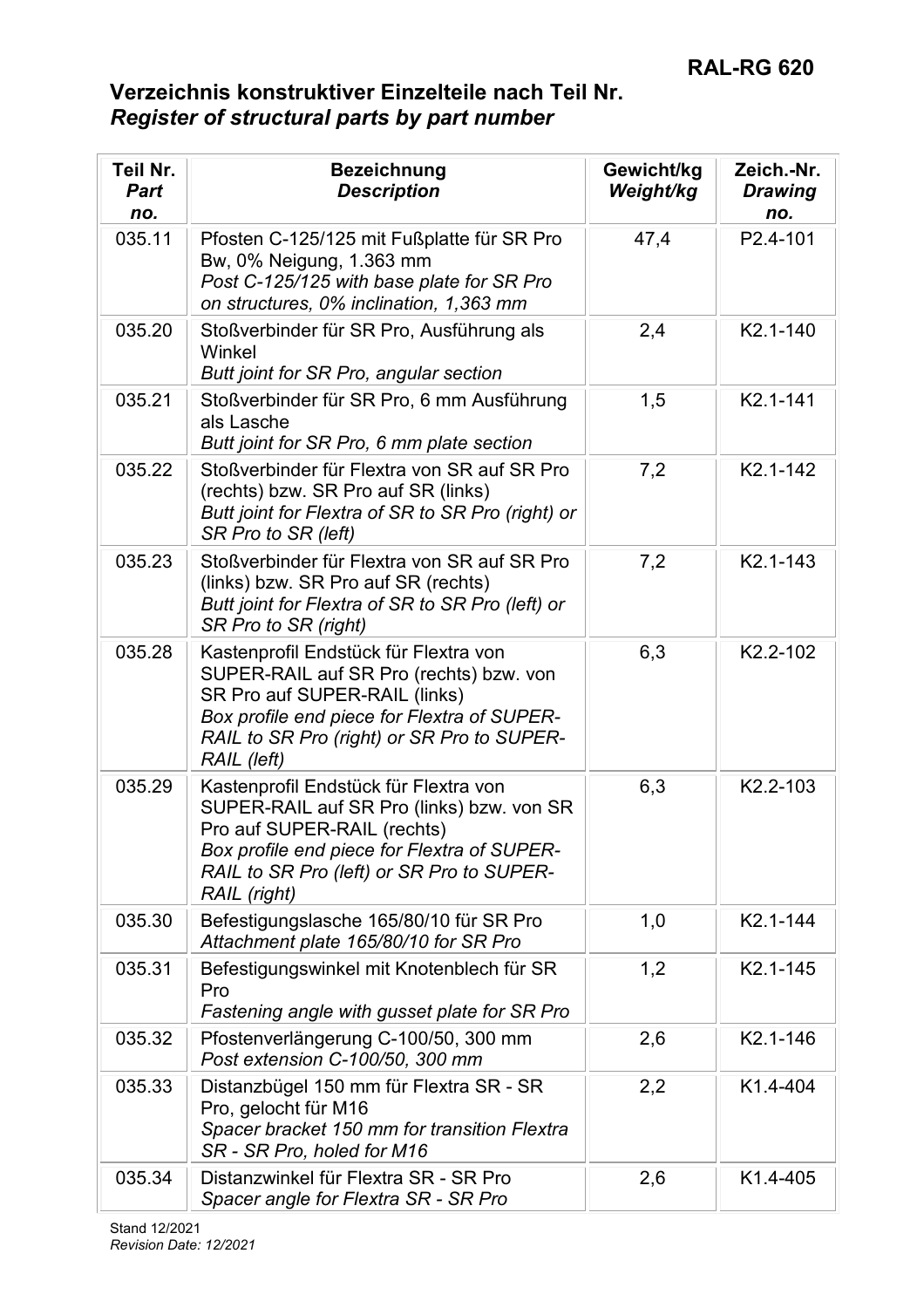| Teil Nr.<br><b>Part</b><br>no. | <b>Bezeichnung</b><br><b>Description</b>                                                                                                                                           | Gewicht/kg<br>Weight/kg | Zeich.-Nr.<br><b>Drawing</b><br>no. |
|--------------------------------|------------------------------------------------------------------------------------------------------------------------------------------------------------------------------------|-------------------------|-------------------------------------|
| 035.60                         | Querstrebe rechts, h = 684 mm für SR Pro<br><b>Dilatation</b><br>Cross member right, $h = 684$ mm for SR Pro<br>dilation                                                           | 17,5                    | K3.5-120                            |
| 035.61                         | Querstrebe links, h = 684 mm für SR Pro<br><b>Dilatation</b><br>Cross member left, $h = 684$ mm for SR Pro<br>dilation                                                             | 17,5                    | K3.5-121                            |
| 036.00                         | Kastenprofil 3 mm, 3.998 mm für SUPER-<br>RAIL HS und SR Eco HS<br>Box profile 3 mm, 3,998 mm for SUPER-<br><b>RAIL HS and SR Eco HS</b>                                           | 54,3                    | $L2.1 - 420$                        |
| 036.01                         | Verstärkungskasten, 4 mm, 3.692 mm für<br>SUPER-RAIL HS und SR Eco HS<br>Reinforcement box, 4 mm, 3,692 mm for<br>SUPER-RAIL HS and SR Eco HS                                      | 53,8                    | $L2.1 - 421$                        |
| 036.05                         | Kastenprofil 4 mm, 3.998 mm, mit<br>Rundlochung für SR HS<br>Box profile 4 mm, 3,998 mm, with round<br>holes for SR HS                                                             | 68,1                    | $L2.1 - 204$                        |
| 036.06                         | Kastenprofil 4 mm, 3.770 mm für Flextra SR -<br><b>SRHS</b><br>Box profile 4 mm, 3,770 mm for Flextra SR -<br><b>SR HS</b>                                                         | 64,2                    | $L2.1 - 205$                        |
| 036.10                         | Pfosten C-125 für SR Eco HS, 1.900 mm<br>Post C-125 for SR Eco HS, 1,900 mm                                                                                                        | 20,1                    | P1.3-145                            |
| 036.11                         | Pfosten C-125 für SR Eco HS, 2.400 mm<br>Post C-125 for SR Eco HS, 2,400 mm                                                                                                        | 25,7                    | P1.3-145                            |
| 036.20                         | Pfosten C-125/125 mit Fußplatte für SR Eco<br>HS Bw, 4% Neigung, rechts, 790 mm<br>Post C-125/125 with base plate for SR Eco<br>HS on structures, 4% inclination, right, 790<br>mm | 27,1                    | P2.3-145                            |
| 036.21                         | Pfosten C-125/125 mit Fußplatte für SR Eco<br>HS Bw, 4% Neigung, links, 790 mm<br>Post C-125/125 with base plate for SR Eco<br>HS on structures, 4% inclination, left, 790<br>mm   | 27,1                    | P2.3-146                            |
| 036.22                         | Pfosten C-125/125 mit Fußplatte für SR Eco<br>HS Bw, 0% Neigung, rechts, 890 mm<br>Post C-125/125 with base plate for SR Eco<br>HS on structures, 0% inclination, right, 890<br>mm | 29,2                    | P2.3-145                            |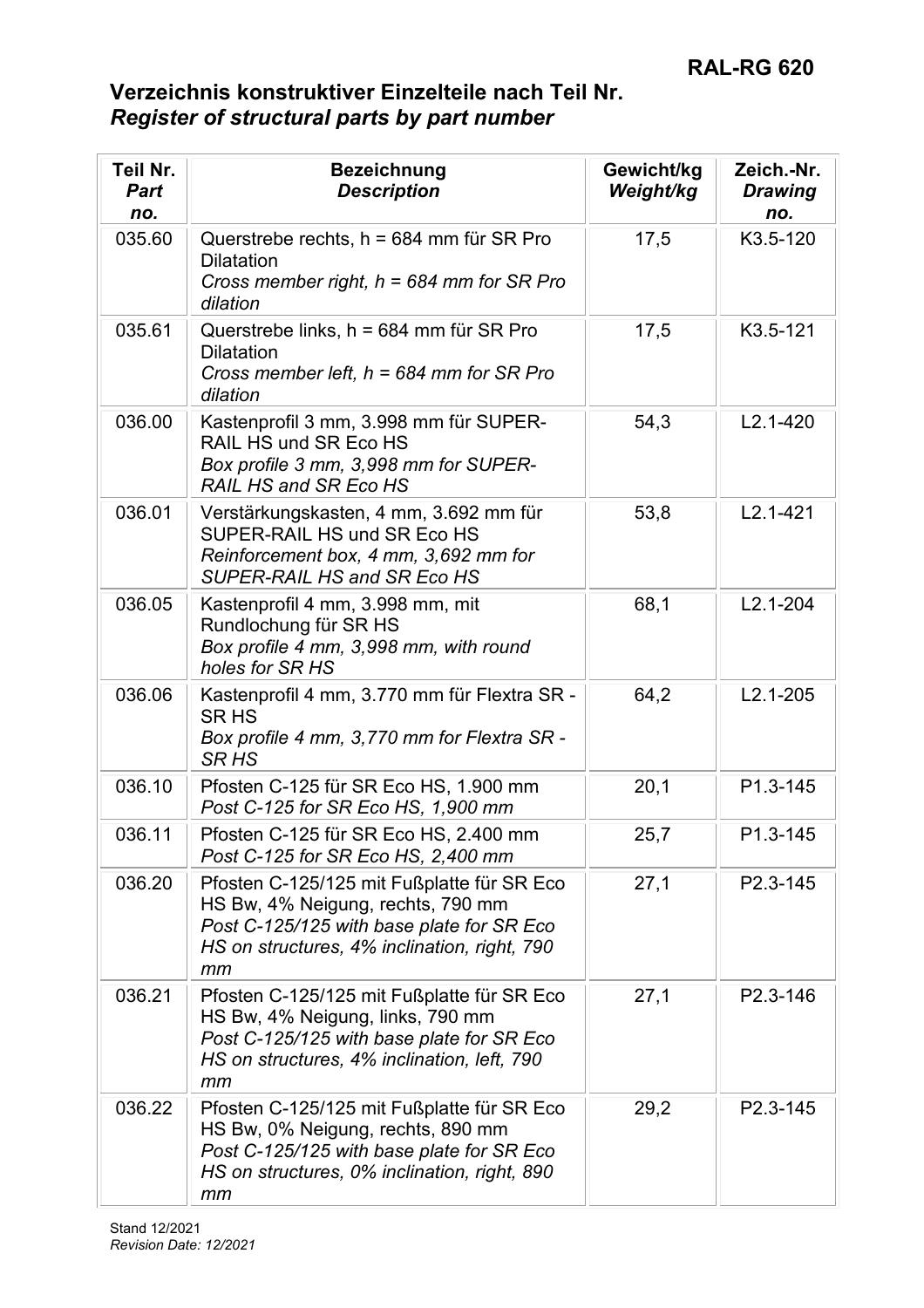| Teil Nr.<br><b>Part</b><br>no. | <b>Bezeichnung</b><br><b>Description</b>                                                                                                                                         | Gewicht/kg<br>Weight/kg | Zeich.-Nr.<br><b>Drawing</b><br>no. |
|--------------------------------|----------------------------------------------------------------------------------------------------------------------------------------------------------------------------------|-------------------------|-------------------------------------|
| 036.23                         | Pfosten C-125/125 mit Fußplatte für SR Eco<br>HS Bw, 0% Neigung, links, 890 mm<br>Post C-125/125 with base plate for SR Eco<br>HS on structures, 0% inclination, left, 890<br>mm | 29,2                    | P2.3-146                            |
| 036.30                         | Pfosten C-125/100 für SR HS, 2.250 mm<br>Post C-125/100 for SR HS, 2,250 mm                                                                                                      | 31,0                    | P1.5-110                            |
| 036.33                         | Pfosten C-125/100 für Flextra SR - SR HS,<br>H <sub>2</sub> , 2.250 mm<br>Post C-125/100 for Flextra SR - SR HS, H2,<br>$2,250$ mm                                               | 31,0                    | P1.5-120                            |
| 036.34                         | Pfosten C-125/100 für Flextra SR - SR HS,<br>H4b (rechts), 2.250 mm<br>Post C-125/100 for Flextra SR - SR HS, H4b<br>(right), 2,250 mm                                           | 31,0                    | P1.5-130                            |
| 036.35                         | Pfosten C-125/100 für Flextra SR - SR HS,<br>H4b (links), 2.250 mm<br>Post C-125/100 for Flextra SR - SR HS, H4b<br>(left), 2,250 mm                                             | 31,0                    | P1.5-130                            |
| 036.36                         | Verstärkungsprofil U110/80 für Pfosten<br>C-125/100 für SUPER-RAIL HS<br>Reinforcement profile U110/80 for post<br>C-125/100 for SUPER-RAIL HS                                   | 4,7                     | K2.1-160                            |
| 036.37                         | Verstärkungsprofil U110/80 für Pfosten<br>C-125/100 für Flextra SR - SR HS, H4b<br>Reinforcement profile U110/80 for post<br>C-125/100 for Flextra SR - SR HS, H4b               | 6,0                     | K2.1-160                            |
| 036.50                         | Kastenprofil 3 mm und Verstärkungskasten<br>4 mm, für SR Eco HS Dilatation 320 mm<br>Box profile 3 mm and reinforcement box<br>4 mm, for SR Eco HS dilation 320 mm               | 118,4                   | $L2.3 - 107$                        |
| 036.51                         | Schutzplankenholm-Abspannung für<br><b>Dilatation SR Eco HS</b><br>Safety barrier beam guy for dilation<br><b>SR Eco HS</b>                                                      | 3,3                     | K3.5-103                            |
| 036.52                         | Kastenprofil 3 mm, 2.038 mm für SR Eco HS<br>Dilatation 320 mm<br>Box profile 3 mm, 2,038 mm for SR Eco HS<br>dilation 320 mm                                                    | 26,6                    | $L2.3 - 108$                        |
| 036.53                         | Kastenprofil 3 mm, 1.780 mm für SR Eco HS<br>Dilatation 320 mm<br>Box profile 3 mm, 1,780 mm for SR Eco HS<br>dilation 320 mm                                                    | 23,5                    | $L2.3 - 108$                        |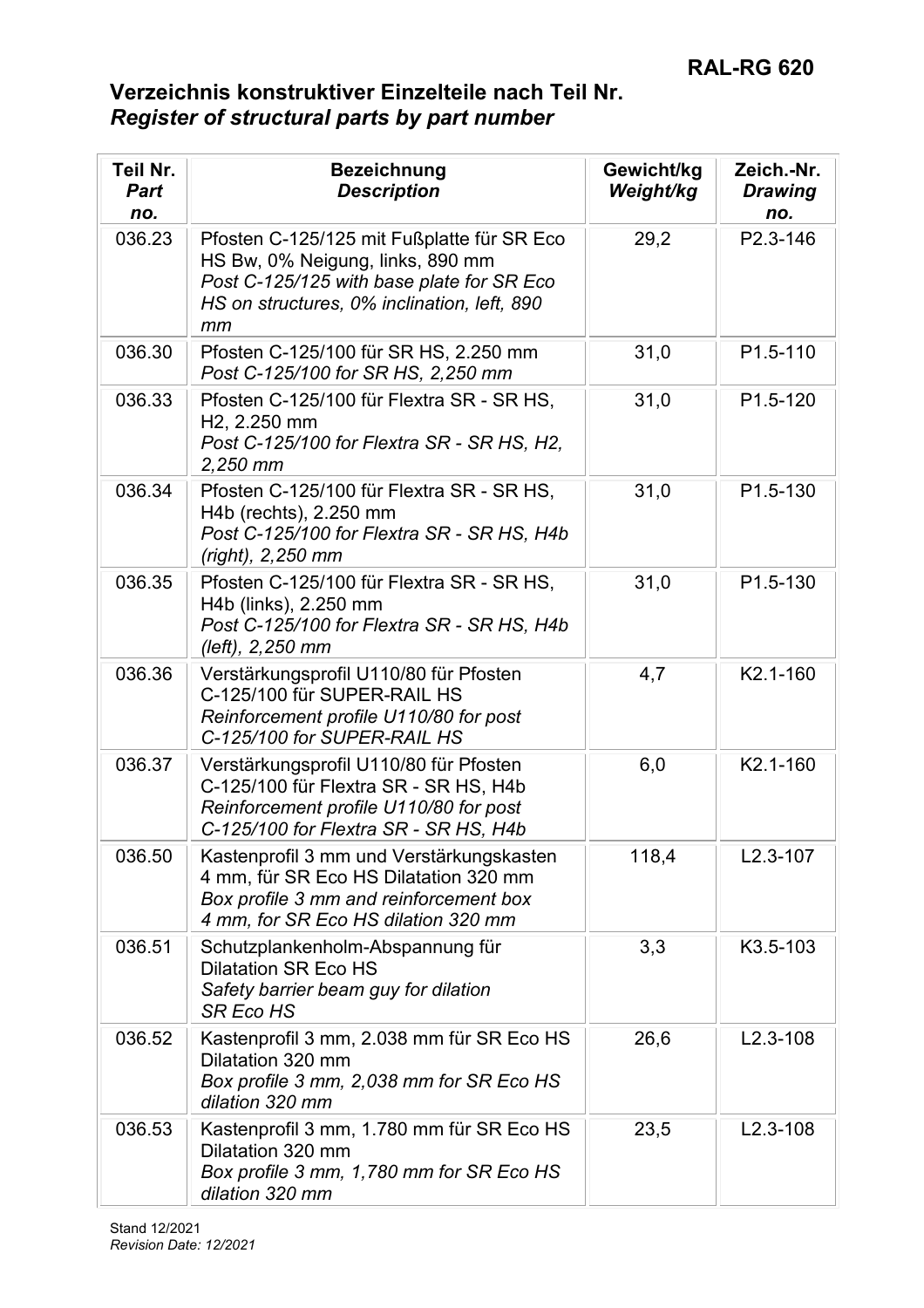| Teil Nr.<br><b>Part</b><br>no. | <b>Bezeichnung</b><br><b>Description</b>                                                                                                                               | Gewicht/kg<br>Weight/kg | Zeich.-Nr.<br><b>Drawing</b><br>no. |
|--------------------------------|------------------------------------------------------------------------------------------------------------------------------------------------------------------------|-------------------------|-------------------------------------|
| 036.54                         | Verstärkungskasten 4 mm, 1.885 mm für<br>SR Eco HS Dilatation 320 mm<br>Reinforcement box 4 mm, 1,885 mm for<br>SR Eco HS dilation 320 mm                              | 26,7                    | $L2.3 - 109$                        |
| 036.55                         | Verstärkungskasten 4 mm, 1.627 mm für<br>SR Eco HS Dilatation 320 mm<br>Reinforcement box 4 mm, 1,627 mm for<br>SR Eco HS dilation 320 mm                              | 23,1                    | $L2.3 - 109$                        |
| 036.56                         | Kastenprofil Stoßverbinder für SR Eco HS<br>Dilatation 320 mm<br>Box profile butt joint for SR Eco HS dilation<br>320 mm                                               | 16,8                    | $L2.3 - 110$                        |
| 036.57                         | Kastenprofil 3 mm und Verstärkungskasten<br>4 mm, für SR Eco HS Dilatation 640 mm<br>Box profile 3 mm and reinforcement box<br>4 mm, for SR Eco HS dilation 640 mm     | 124,7                   | $L2.3 - 111$                        |
| 036.58                         | Kastenprofil 3 mm, 2.074 mm für SR Eco HS<br>Dilatation 640 mm<br>Box profile 3 mm, 2,074 mm for SR Eco HS<br>dilation 640 mm                                          | 27,1                    | $L2.3 - 112$                        |
| 036.59                         | Kastenprofil 3 mm, 1.584 mm für SR Eco HS<br>Dilatation 640 mm<br>Box profile 3 mm, 1,584 mm for SR Eco HS<br>dilation 640 mm                                          | 18,9                    | $L2.3 - 112$                        |
| 036.60                         | Verstärkungskasten 4 mm, 1.921 mm für<br>SR Eco HS Dilatation 640 mm<br>Reinforcement box 4 mm, 1,921 mm for<br>SR Eco HS dilation 640 mm                              | 27,2                    | $L2.3 - 113$                        |
| 036.61                         | Verstärkungskasten 4 mm, 1.431 mm für<br>SR Eco HS Dilatation 640 mm<br>Reinforcement box 4 mm, 1,431 mm for<br>SR Eco HS dilation 640 mm                              | 20,3                    | $L2.3 - 113$                        |
| 036.62                         | Kastenprofil Stoßverbinder für SR Eco HS<br>Dilatation 640 mm<br>Box profile butt joint for SR Eco HS dilation<br>640 mm                                               | 29,5                    | $L2.3 - 114$                        |
| 036.63                         | Kastenprofil 3 mm und Verstärkungskasten<br>4 mm, für SR Eco HS Dilatation 1.000 mm<br>Box profile 3 mm and reinforcement box<br>4 mm, for SR Eco HS dilation 1,000 mm | 125,5                   | $L2.3 - 115$                        |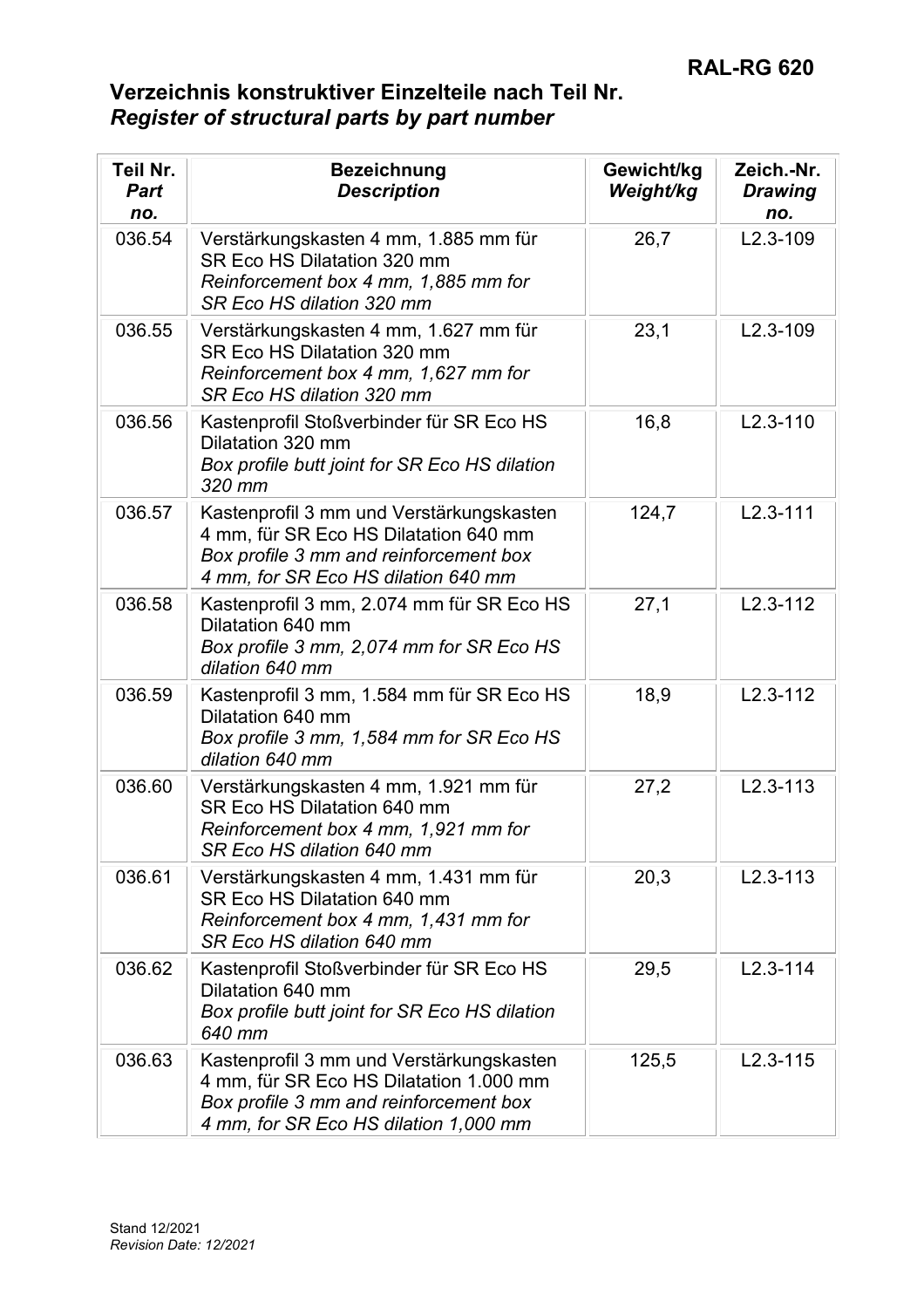| Teil Nr.<br><b>Part</b><br>no. | <b>Bezeichnung</b><br><b>Description</b>                                                                                                      | Gewicht/kg<br>Weight/kg | Zeich.-Nr.<br><b>Drawing</b><br>no. |
|--------------------------------|-----------------------------------------------------------------------------------------------------------------------------------------------|-------------------------|-------------------------------------|
| 036.64                         | Kastenprofil 3 mm, 2.024 mm für SR Eco HS<br>Dilatation 1.000 mm<br>Box profile 3 mm, 2,024 mm for SR Eco HS<br>dilation 1,000 mm             | 26,4                    | $L2.3 - 116$                        |
| 036.65                         | Kastenprofil 3 mm, 1.474 mm für SR Eco HS<br>Dilatation 1.000 mm<br>Box profile 3 mm, 1,474 mm for SR Eco HS<br>dilation 1,000 mm             | 17,5                    | $L2.3 - 116$                        |
| 036.66                         | Verstärkungskasten 4 mm, 1.871 mm für<br>SR Eco HS Dilatation 1.000 mm<br>Reinforcement box 4 mm, 1,871 mm for<br>SR Eco HS dilation 1,000 mm | 26,5                    | $L2.3 - 117$                        |
| 036.67                         | Verstärkungskasten 4 mm, 1.321 mm für<br>SR Eco HS Dilatation 1.000 mm<br>Reinforcement box 4 mm, 1,321 mm for<br>SR Eco HS dilation 1,000 mm | 18,7                    | $L2.3 - 117$                        |
| 036.68                         | Kastenprofil Stoßverbinder für SR Eco HS<br>Dilatation 1.000 mm<br>Box profile butt joint for SR Eco HS dilation<br>1,000 mm                  | 34,7                    | $L2.3 - 118$                        |
| 037.00                         | Baugruppe mit Wabenkorb für Protector,<br>Anfang<br>Assembly with honeycomb structure for<br>Protector, upstream                              | 171,8                   | o. Abb.<br>W/O<br>illustration      |
| 037.01                         | Protector Wabenkorb Schweißbaugruppe,<br>Anfang<br>Protector honeycomb weld assembly,<br>upstream                                             | 164,4                   | K9.1-101                            |
| 037.02                         | Baugruppe mit Wabenkorb für Protector<br>BOS, Anfang<br>Assembly with honeycomb structure for<br>Protector BOS, upstream                      | 183,9                   | o. Abb.<br>W/O<br>illustration      |
| 037.05                         | Baugruppe mit Wabenkorb für Protector,<br>Ende<br>Assembly with honeycomb structure for<br>Protector, downstream                              | 171,8                   | o. Abb.<br>W/O<br>illustration      |
| 037.06                         | Protector Wabenkorb Schweißbaugruppe,<br>Ende<br>Protector honeycomb weld assembly,<br>downstream                                             | 164,4                   | K9.1-102                            |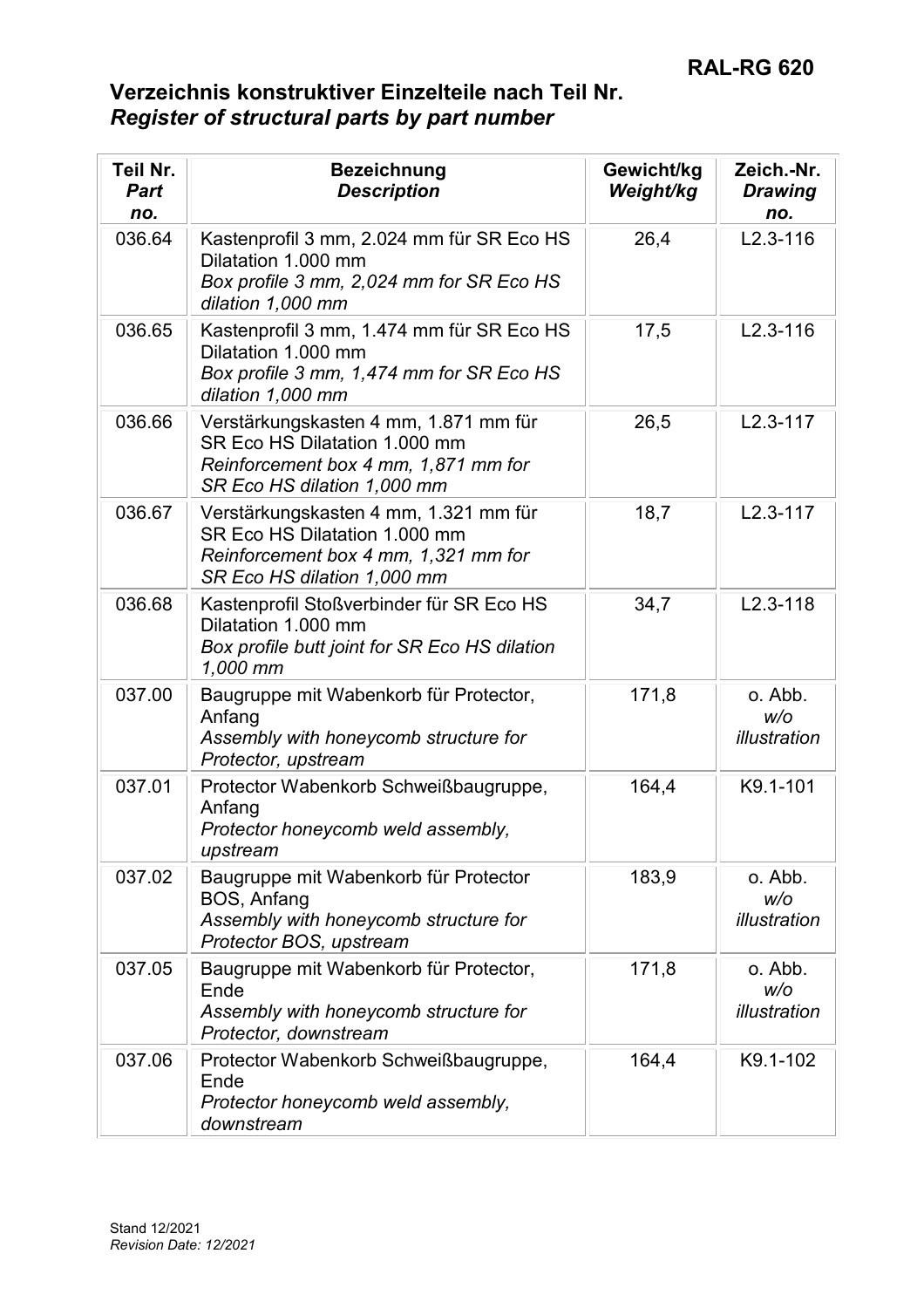| Teil Nr.<br><b>Part</b><br>no. | <b>Bezeichnung</b><br><b>Description</b>                                                                                                                                                                                     | Gewicht/kg<br>Weight/kg | Zeich.-Nr.<br><b>Drawing</b><br>no. |
|--------------------------------|------------------------------------------------------------------------------------------------------------------------------------------------------------------------------------------------------------------------------|-------------------------|-------------------------------------|
| 037.07                         | Baugruppe mit Wabenkorb für Protector<br>BOS, Ende<br>Assembly with honeycomb structure for<br>Protector BOS, downstream                                                                                                     | 183,9                   | o. Abb.<br>W/O<br>illustration      |
| 037.10                         | Anschlussbaugruppe für Protector, Anfang<br>Connection assembly for Protector, upstream                                                                                                                                      | 116,0                   | o. Abb.<br>W/O<br>illustration      |
| 037.11                         | Anschlussbaugruppe für Protector, Ende<br>Connection assembly for Protector,<br>downstream                                                                                                                                   | 116,0                   | o. Abb.<br>W/O<br>illustration      |
| 037.12                         | Schutzplankenholm Profil B für Protector<br>Safety barrier beam profile B for Protector                                                                                                                                      | 48,8                    | $L1.7 - 101$                        |
| 037.20                         | Pfosten mit Ronde C-100/60/3, 800 mm, für<br>Protector<br>Post with circular blank C-100/60/3, 800 mm,<br>for Protector                                                                                                      | 5,9                     | P5.1-111                            |
| 037.30                         | Distanzbügel für Protector<br><b>Spacer bracket for Protector</b>                                                                                                                                                            | 1,3                     | K9.1-201                            |
| 037.31                         | Unterlegblech 200/70/12 für Protector<br>Filler plate 200/70/12 for Protector                                                                                                                                                | 1,3                     | K9.1-202                            |
| 037.32                         | Protector-Befestigungslasche<br>Protector attachment plate                                                                                                                                                                   | 0,86                    | K9.1-203                            |
| 037.40                         | Deformationsrohr 139,7 x 3,6 x 180 mm für<br>Protector<br>Deformation pipe $139.7 \times 3.6 \times 180$ mm for<br>Protector                                                                                                 | 2,3                     | K2.3-209                            |
| 037.41                         | Deformationsrohr 273 x 6,3 x 110 mm für<br>Protector<br>Deformation pipe $273 \times 6.3 \times 110$ mm for<br>Protector                                                                                                     | 4,5                     | K2.3-102                            |
| 037.50                         | Drahtseil 3 mm verzinkt +1 mm PVC<br>ummantelt, Ø4, mit Fasereinlage, 1.100 mm,<br>Seilklasse 6x7, EN 12385-4<br>Wire rope 3 mm galvanised + 1 mm PVC<br>coated, Ø4, with fibre core 1,100 mm, rope<br>class 6x7, EN 12385-4 | 0,07                    | o. Abb.<br>W/O<br>illustration      |
| 037.51                         | Drahtseilbügelklemme für Seil-Ø 3,0 mm<br>ähnlich DIN 741, Werkstoff 1.4401 - A4<br>U-clamp terminal for wire rope Ø3,0 mm<br>similar to DIN 741, material 1.4401 - A4                                                       | 0,02                    | o. Abb.<br>W/O<br>illustration      |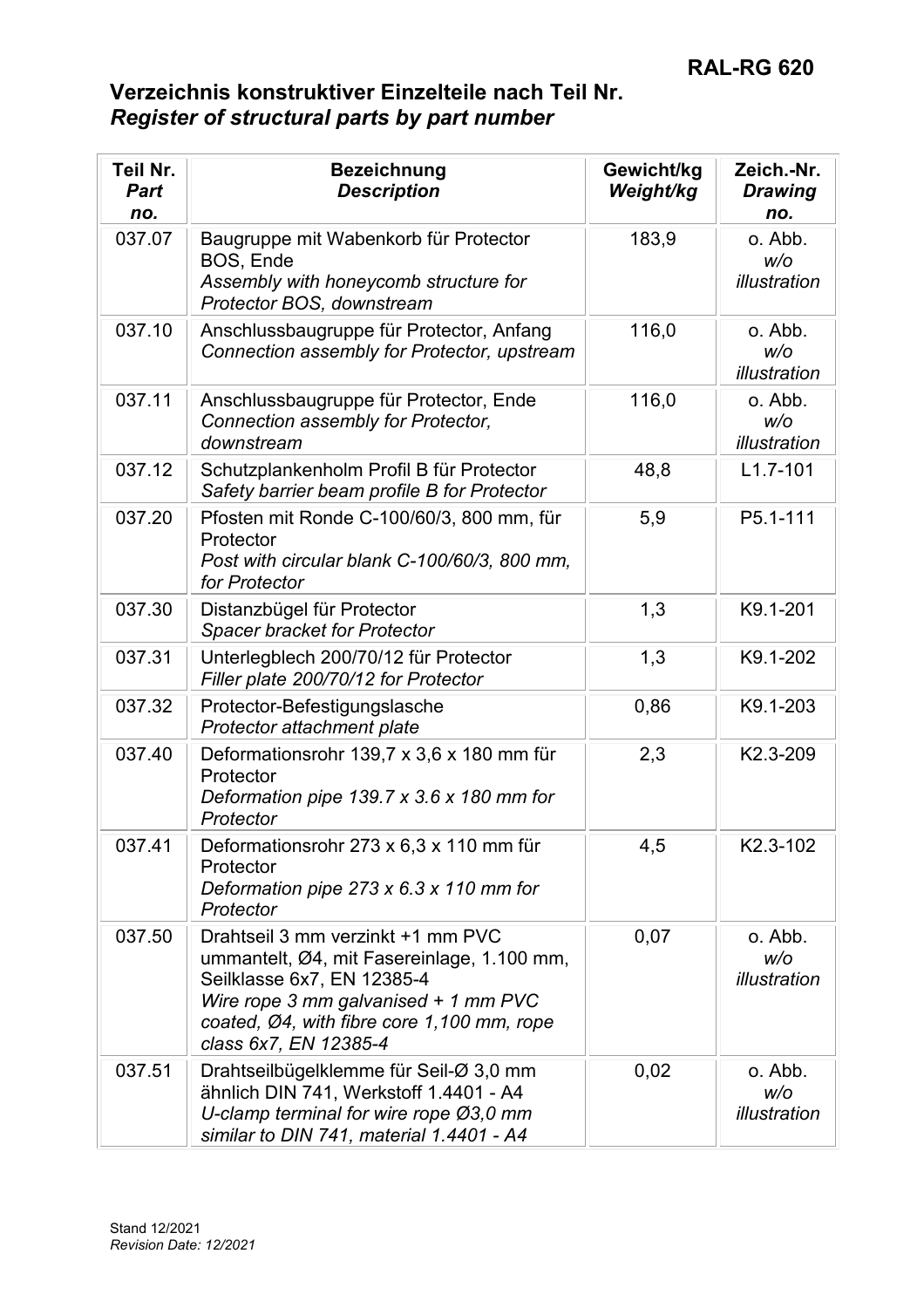| Teil Nr.<br>Part<br>no. | <b>Bezeichnung</b><br><b>Description</b>                                                                                                                  | Gewicht/kg<br>Weight/kg | Zeich.-Nr.<br><b>Drawing</b><br>no. |
|-------------------------|-----------------------------------------------------------------------------------------------------------------------------------------------------------|-------------------------|-------------------------------------|
| 040.00                  | HRK-Schraube m. Nase M16x27, 4.6<br>mit Mutter 5; ISO 4032<br>HRK (round head) bolt with nib M16x27, 4.6<br>with nut 5; ISO 4032                          | 0, 10                   | B1.2-101                            |
| 040.01                  | HRK-Schraube m. Nase M16x45, 4.6<br>mit Mutter 5; ISO 4032<br>HRK bolt with nib M16x45, 4.6<br>with nut 5; ISO 4032                                       | 0, 13                   | B1.2-101                            |
| 040.02                  | HRK-Schraube m. Nase M16x50, 4.6<br>mit Mutter 5; ISO 4032<br>HRK bolt with nib M16x50, 4.6<br>with nut 5; ISO 4032                                       | 0,14                    | B1.2-101                            |
| 040.03                  | HRK-Schraube mit Sechskant M16x30, 8.8<br>mit Mutter 8; ISO 4032<br>HRK bolt with hexagon M16x30, 8.8<br>with nut 8; ISO 4032                             | 0,11                    | B1.2-102                            |
| 040.04                  | HRK-Schraube mit Sechskant M16x45, 8.8<br>mit Mutter 8; ISO 4032<br>HRK bolt with hexagon M16x45, 8.8<br>With nut 8; ISO 4032                             | 0, 13                   | B1.2-102                            |
| 040.10                  | Sechskantschraube M16x35, 4.6 mit<br>Mutter 5; ISO 4016 oder ISO 4018, ISO 4034<br>Hexagon bolt M16x35, 4.6 with<br>nut 5; ISO 4016 or ISO 4018, ISO 4034 | 0,12                    |                                     |
| 040.11                  | Sechskantschraube M16x45, 8.8 ohne<br>Mutter; ISO 4017<br>Hexagon bolt M16x45, 8.8 without<br>nut; ISO 4017                                               | 0, 10                   |                                     |
| 040.12                  | Sechskantschraube M16x90, 4.6 mit<br>Mutter 5; ISO 4016, ISO 4034<br>Hexagon bolt M16x90, 4.6 with<br>nut 5; ISO 4016, ISO 4034                           | 0,20                    |                                     |
| 040.14                  | Sechskantschraube M16x50, 4.6 mit Mutter<br>5; ISO 4016 oder ISO 4018, ISO 4034<br>Hexagon bolt M16x50, 4.6 with<br>nut 5; ISO 4016 or ISO 4018, ISO 4034 | 0,14                    |                                     |
| 040.15                  | Sechskantschraube M16x60, 4.6 mit<br>Mutter 5; ISO 4016 oder ISO 4018, ISO 4034<br>Hexagon bolt M16x60, 4.6 with<br>nut 5; ISO 4016 or ISO 4018, ISO 4034 | 0, 16                   |                                     |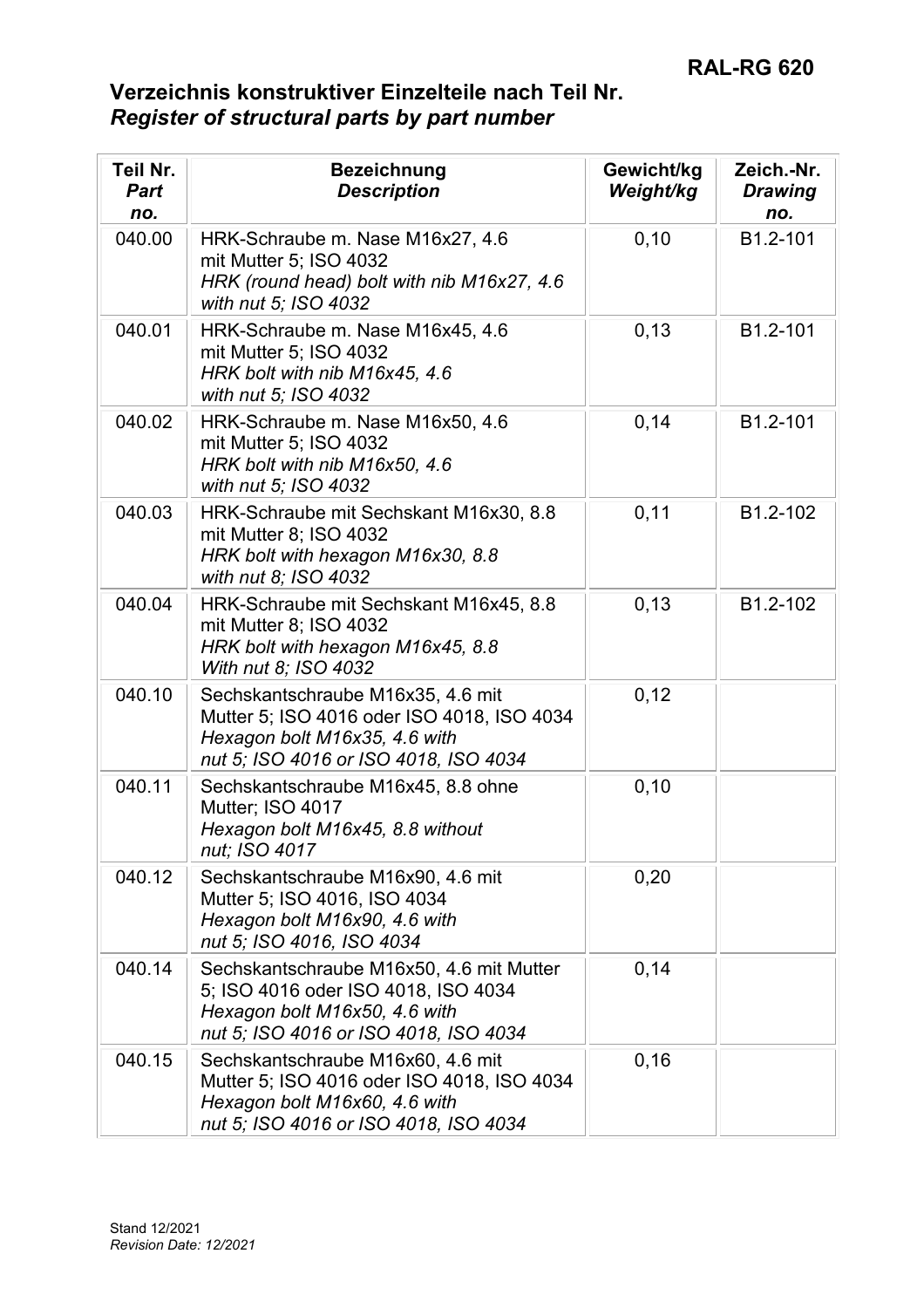| Teil Nr.<br><b>Part</b><br>no. | <b>Bezeichnung</b><br><b>Description</b>                                                                                                                     | Gewicht/kg<br>Weight/kg | Zeich.-Nr.<br><b>Drawing</b><br>no. |
|--------------------------------|--------------------------------------------------------------------------------------------------------------------------------------------------------------|-------------------------|-------------------------------------|
| 040.18                         | Sechskantschraube M16x70, 8.8 ohne<br>Mutter (für Fertigteilanker), ISO 4017<br>Hexagon bolt M16x70, 8.8 without nut (for<br>prefabricated anchor), ISO 4017 | 0,17                    |                                     |
| 040.19                         | Sechskantschraube M16x100, 8.8 mit<br>Mutter 8, ISO 4014, ISO 4032<br>Hexagon bolt M16x100, 8.8 with<br>nut 8, ISO 4014, ISO 4032                            | 0,22                    |                                     |
| 040.20                         | Sechskantmutter 5, M16; ISO 4032<br>Hexagon nut 5, M16; ISO 4032                                                                                             | 0,03                    |                                     |
| 040.21                         | Sechskantmutter 5, M16 flach; ISO 4035<br>Hexagon nut 5, M16, flat; ISO 4035                                                                                 | 0,02                    |                                     |
| 040.30                         | Scheibe 16; ISO 7091<br>Flat washer 16; ISO 7091                                                                                                             | 0,01                    |                                     |
| 040.31                         | Scheibe 40x18x4 mm; ISO 4759-3<br>Flat washer 40x18x4 mm; ISO 4759-3                                                                                         | 0,03                    | B1.2-101                            |
| 040.32                         | Scheibe 50x18x4 mm; ISO 4759-3<br>Flat washer 50x18x4 mm; ISO 4759-3                                                                                         | 0,06                    | B1.2-101                            |
| 040.33                         | Scheibe 80x18x4 mm<br>Flat washer 80x18x4 mm                                                                                                                 | 0, 16                   | B1.2-104                            |
| 040.34                         | Scheibe 80x22x4 mm<br>Flat washer 80x22x4 mm                                                                                                                 | 0, 15                   | B1.2-104                            |
| 040.36                         | Scheibe 20, ISO 7093-1 (60x21x4 mm)<br>Flat washer 20, ISO 7093-1 (60x21x4 mm)                                                                               | 0,08                    |                                     |
| 040.40                         | Sechskantschraube M10x25, 4.6 mit Mutter<br>5; ISO 4016 oder ISO 4018, ISO 4034<br>Hexagon bolt M10x25, 4.6 with nut 5; ISO<br>4016 or ISO 4018, ISO 4034    | 0,04                    |                                     |
| 040.41                         | Sechskantschraube M10x30, 4.6 mit Mutter<br>5; ISO 4016 oder ISO 4018, ISO 4034<br>Hexagon bolt M10x30, 4,6 with nut 5; ISO<br>4016 or ISO 4018, ISO 4034    | 0,04                    |                                     |
| 040.42                         | Sechskantschraube M10x45, 4.6 mit<br>Mutter 5; ISO 4016, ISO 4034<br>Hexagon bolt M10x45, 4,6 with<br>nut 5; ISO 4016, ISO 4034                              | 0,05                    |                                     |
| 040.43                         | Sechskantschraube M10x55, 4.6 mit<br>Mutter 5; ISO 4016, ISO 4034<br>Hexagon bolt M10x55, 4,6 with nut 5;<br>ISO 4016, ISO 4034                              | 0,05                    |                                     |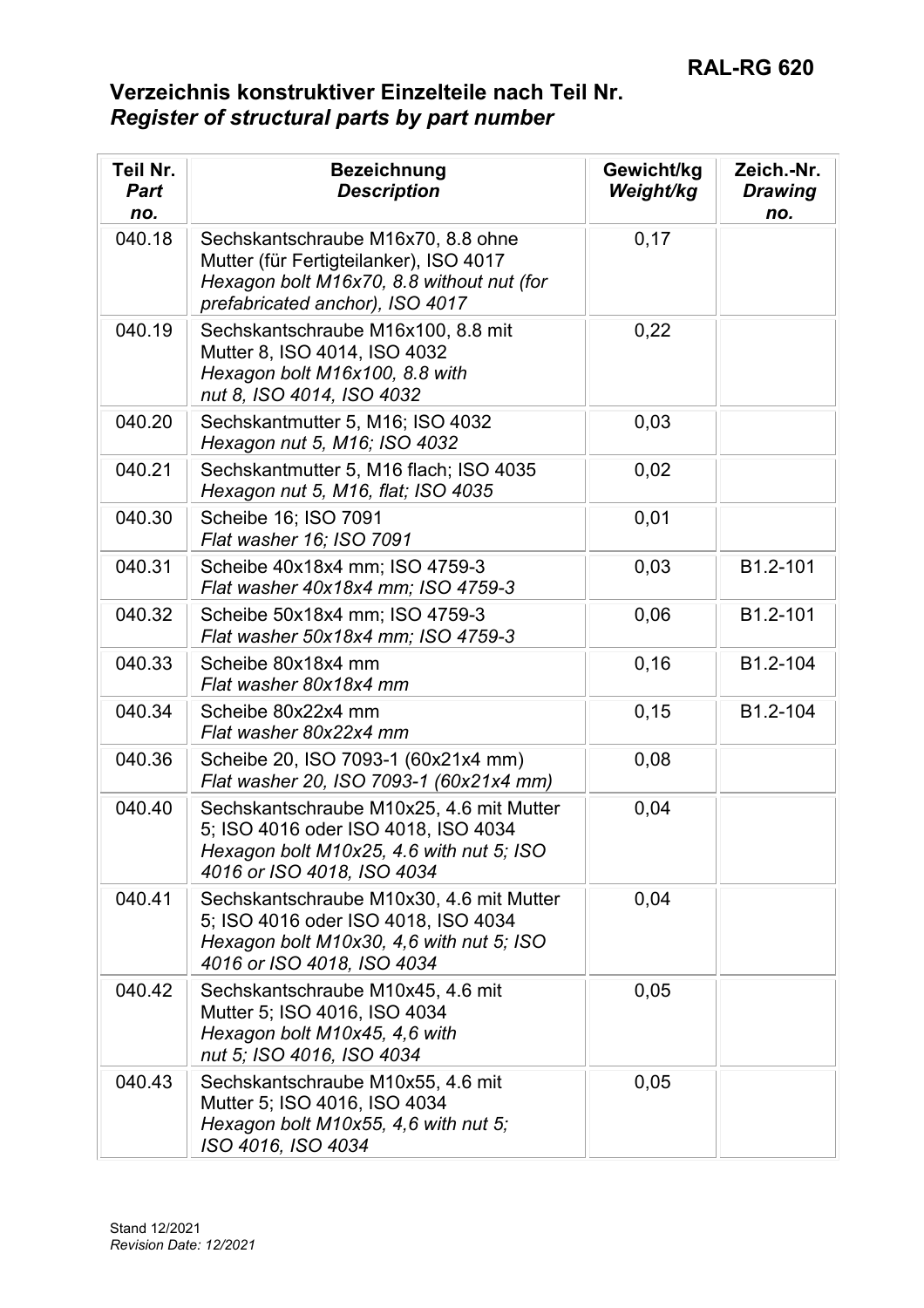| Teil Nr.<br><b>Part</b><br>no. | <b>Bezeichnung</b><br><b>Description</b>                                                                                                                                                                                                                                                                                                                                                                                                                                                      | Gewicht/kg<br>Weight/kg | Zeich.-Nr.<br><b>Drawing</b><br>no. |
|--------------------------------|-----------------------------------------------------------------------------------------------------------------------------------------------------------------------------------------------------------------------------------------------------------------------------------------------------------------------------------------------------------------------------------------------------------------------------------------------------------------------------------------------|-------------------------|-------------------------------------|
| 040.46                         | Sechskantschraube M10x180, 8.8 mit Mutter;<br>ISO 4014, ISO 4032<br>Hexagon bolt M10x180, 8,8 with nut, ISO<br>4014, ISO 4032                                                                                                                                                                                                                                                                                                                                                                 | 0,14                    |                                     |
| 040.54                         | Sechskantschraube M10x45, 8.8 mit<br>Mutter 8; ISO 4017; ISO 4032<br>Hexagon bolt M10x45, 8,8 with<br>nut 8; ISO 4017; ISO 4032                                                                                                                                                                                                                                                                                                                                                               | 0,05                    |                                     |
| 040.60                         | Scheibe 10, ISO 7091<br>Flat washer 10, ISO 7091                                                                                                                                                                                                                                                                                                                                                                                                                                              | 0,004                   |                                     |
| 040.62                         | Scheibe 10,5, DIN 7349 (25x10,5x4 mm)<br>Flat washer 10,5, DIN 7349 (25x10.5x4 mm)                                                                                                                                                                                                                                                                                                                                                                                                            | 0,013                   |                                     |
| 040.70                         | HRK-Schraube mit Sechskant M12x35, 8.8<br>mit Mutter 8; ISO 4032<br>HRK bolt with hexagon M12x35, 8.8<br>with nut 8; ISO 4032                                                                                                                                                                                                                                                                                                                                                                 | 0,05                    | B1.2-102                            |
| 040.73                         | Scheibe 12; ISO 7093 (37x13x3 mm)<br>Flat washer 12; ISO 7093 (37x13x3 mm)                                                                                                                                                                                                                                                                                                                                                                                                                    | 0,05                    |                                     |
| 040.80                         | Sechskantschraube M14x30, 4.6 mit Mutter<br>5; ISO 4016 oder ISO 4018, ISO 4034 oder<br>DIN 601, DIN 934<br>Hexagon bolt M14x30, 4.6 with nut 5; ISO<br>4016 or ISO 4018, ISO 4034 or DIN 601, DIN<br>934                                                                                                                                                                                                                                                                                     | 0,08                    |                                     |
| 040.82                         | Scheibe 14; ISO 7091<br>Flat washer 14; ISO 7091                                                                                                                                                                                                                                                                                                                                                                                                                                              | 0,008                   |                                     |
| 041.00                         | Verbundklebeanker M16x165 feuerverzinkt<br>mit Mutter und Scheibe<br>Chemical anchor M16x165, hot dip<br>galvanised with nut and washer                                                                                                                                                                                                                                                                                                                                                       | 0,20                    |                                     |
| 041.02                         | Hilti Verbundanker 8.8, Gewindestange<br>feuerverzinkt. HAS-U M20x125/35 mit<br>Mutter, Folienpatrone HVU2 M20x125 und<br>Scheibe 80x22x4 und Dichtscheibe 76x18x2,<br>oder gleichwertig (Nachweis gemäß<br>Modifikation nach EN 1317)<br>Hilti chemical anchor 8.8, threaded anchor<br>rod hot dip galvanised HAS-U M20x125/35<br>with nut, adhesive capsule HVU2 M20x125<br>and washer 80x22x4 and sealing washer<br>76x18x2, or equivalent (proof by modification<br>according to EN 1317) | 0,59                    |                                     |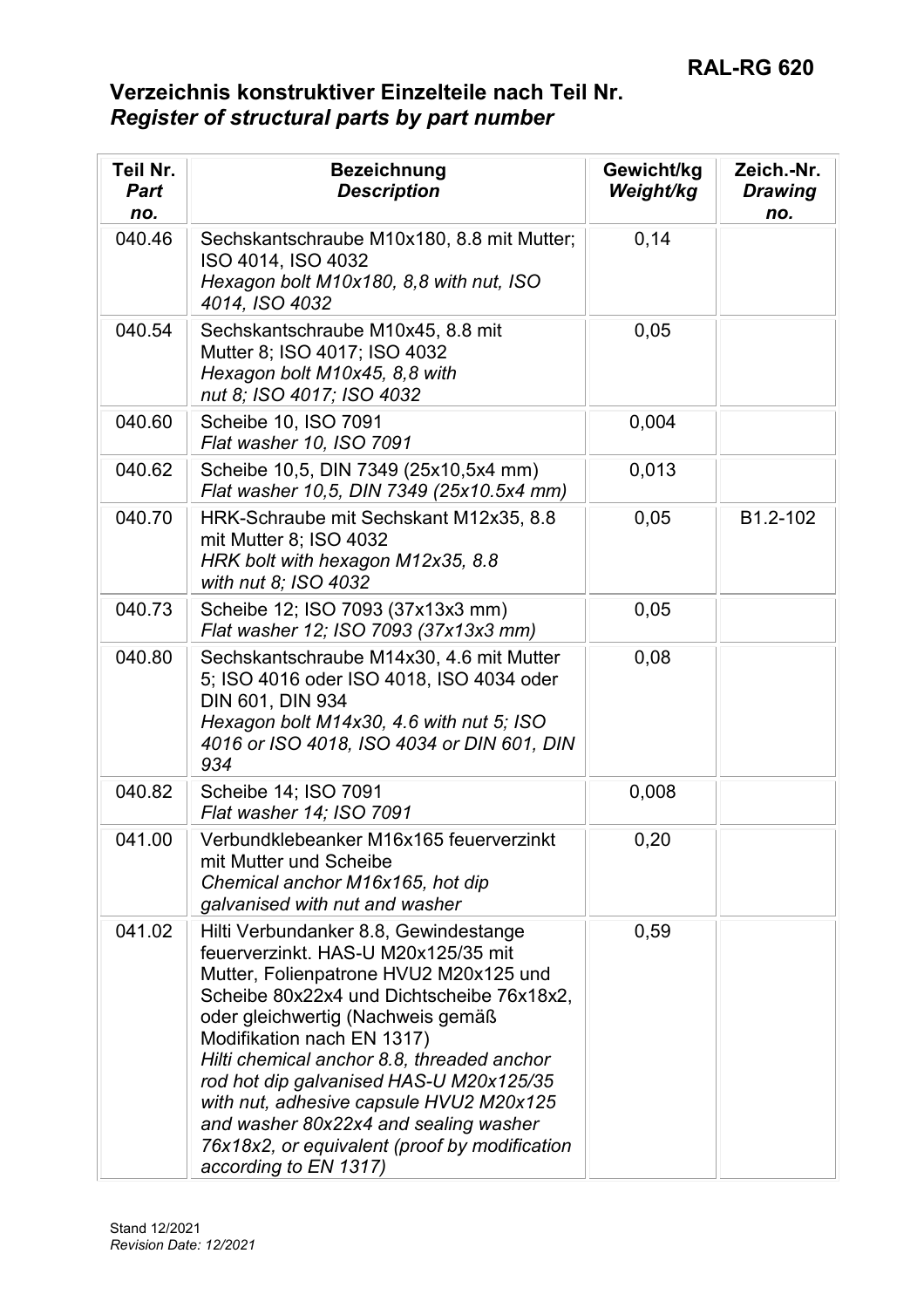| Teil Nr.<br><b>Part</b><br>no. | <b>Bezeichnung</b><br><b>Description</b>                                                                                                                                                                                                                                                                                                                                                                                                                                                     | Gewicht/kg<br>Weight/kg              | Zeich.-Nr.<br><b>Drawing</b><br>no. |
|--------------------------------|----------------------------------------------------------------------------------------------------------------------------------------------------------------------------------------------------------------------------------------------------------------------------------------------------------------------------------------------------------------------------------------------------------------------------------------------------------------------------------------------|--------------------------------------|-------------------------------------|
| 041.04                         | Epoxy Hochleistungs-Injektionsmörtel HIT-<br><b>RE 500 V3</b><br>Epoxy high-performance injection mortar<br><b>HIT-RE 500 V3</b>                                                                                                                                                                                                                                                                                                                                                             | abhängig von<br>Kartuschen-<br>größe |                                     |
| 041.05                         | Hilti Verbundanker 8.8, Gewindestange<br>feuerverzinkt HAS-U M16x125/30 mit Mutter,<br>Folienpatrone HVU2 M16x125 und Scheibe<br>80x18x4 und Dichtscheibe 76x18x2, oder<br>gleichwertig (Nachweis gemäß Modifikation<br>nach EN 1317)<br>Hilti chemical anchor 8.8, threaded anchor<br>rod hot dip galvanised HAS-U M16x125/30<br>with nut, adhesive capsule HVU2 M16x125<br>and washer 80x18x4 and sealing washer<br>76x18x2, or equivalent (proof by modification<br>according to EN 1317) | 0,47                                 |                                     |
| 041.06                         | Hilti Verbundanker 8.8, Gewindestange<br>feuerverzinkt. HAS-U M20x125/35 mit<br>Mutter, Folienpatrone HVU2 M20x125 und<br>Scheibe 60x21x4, oder gleichwertig<br>(Nachweis gemäß Modifikation nach EN<br>1317)<br>Hilti chemical anchor 8.8, threaded anchor<br>rod hot dip galvanised HAS-U M20x125/35<br>with nut, adhesive capsule HVU2 M20x125<br>and washer 60x21x4, or equivalent (proof by<br>modification according to EN 1317)                                                       | 0,51                                 |                                     |
| 041.07                         | Hilti Verbundanker 8.8, Gewindestange<br>feuerverzinkt HIT-C-F M20x275/55 mit Mutter<br>und Injektionsmörtel HIT-HY 200-A<br>Hilti chemical anchor 8.8, threaded anchor<br>rod hot dip galvanised HIT-C-F M20x275/55<br>with nut and injection mortar HIT-HY 200-A                                                                                                                                                                                                                           | 0,60                                 |                                     |
| 041.08                         | Hülsenanker DEHA Combi-Anker 6351-4,0-<br>350-Rd30, Chrom6-frei, zinkbeschichtet<br>Socket anchor DEHA Combi-anchor<br>6351-4.0-350-Rd30, chromium-6 free,<br>zinc-coated                                                                                                                                                                                                                                                                                                                    | 1,1                                  |                                     |
| 041.09                         | Innengewindehülse Hilti HIS-N-M16x100,<br>galvanisiert, min. 5 um<br>Socket insert Hilti HIS-N-M16x100,<br>galvanised min. 5 µm                                                                                                                                                                                                                                                                                                                                                              | 0,31                                 |                                     |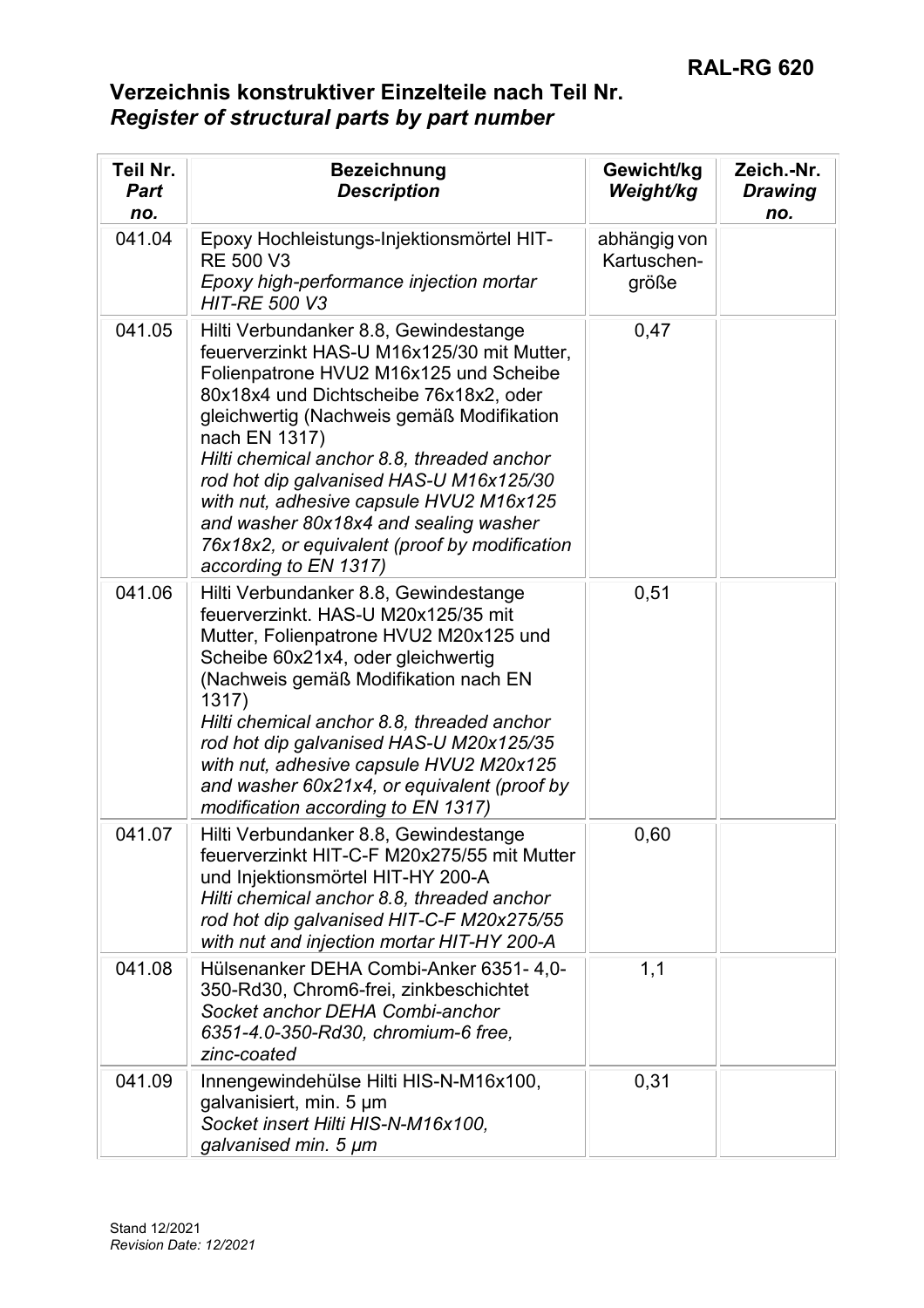| Teil Nr.<br><b>Part</b><br>no. | <b>Bezeichnung</b><br><b>Description</b>                                                                                                                                                                             | Gewicht/kg<br>Weight/kg | Zeich.-Nr.<br><b>Drawing</b><br>no. |
|--------------------------------|----------------------------------------------------------------------------------------------------------------------------------------------------------------------------------------------------------------------|-------------------------|-------------------------------------|
| 041.10                         | Fertigteilanker M16, 150/200 verzinkt, S355,<br>für EDSP, SUPER-RAIL, SR Plus, SR Eco,<br>Eco-Safe<br>Prefabricated anchor M16, 150/200,<br>galvanised, S355, for EDSP, SUPER-RAIL,<br>SR Plus, SR Eco, Eco-Safe     | 3,0                     | o. Abb.<br>W/O<br>illustration      |
| 041.11                         | Fertigteilanker M16, 200/200 verzinkt, S355,<br>für DDSP, SR doppelt<br>Prefabricated anchor M16, 200/200,<br>galvanised, S355, for DDSP, SR double-<br>sided                                                        | 3,5                     | o. Abb.<br>w/o<br>illustration      |
| 041.20                         | Dichtungsplatte 250/300, Lochung 150/200<br>für EDSP<br>Gasket 250/300, boring 150/200 for EDSP                                                                                                                      | 0,30                    | o. Abb.<br>W/O<br>illustration      |
| 041.21                         | Dichtungsplatte 300/300, Lochung 200/200<br>für DDSP, SR doppelt, SR Eco doppelt<br>Gasket 300/300, boring 200/200 for<br>DDSP, SR double-sided, SR Eco double-<br>sided                                             | 0,30                    | o. Abb.<br>W/O<br>illustration      |
| 041.25                         | Dichtungsplatte 300/300, Lochung 150/200<br>für SUPER-RAIL, SR Plus, SR light, SR Eco,<br>SR Eco HS, Eco-Safe<br>Gasket 300/300, boring 150/200 for<br>SUPER-RAIL, SR Plus, SR light, SR Eco,<br>SR Eco HS, Eco-Safe | 0,30                    | o. Abb.<br>W/O<br>illustration      |
| 041.26                         | Dichtungsplatte 440/360x330, Dicke 3 mm,<br>trapezförmig für SR Pro Bw<br>Gasket 440/360x330, thickness 3 mm,<br>trapezoid for SR Pro on structures                                                                  | 0,70                    | o. Abb.<br>W/O<br>illustration      |
| 041.27                         | Dichtscheibe 76 x 18 x 2 mm, CR<br>(Innenradius 18 mm)<br>Sealing washer 76 x 18 x 2 mm, CR (hole<br>radius 18 mm)                                                                                                   | 0,001                   | B1.2-104                            |
| 041.30                         | Betonersatzsystem (Reaktionsharzbeton PRC<br>oder Zementmörtel mit Kunststoffzusatz RM)<br>Repair concrete (Polymer Repair Concrete<br><b>PRC or Repair Mortar RM)</b>                                               | 8,3                     |                                     |
| 041.40                         | Dauerelastische Vergussmasse<br>Elastic joint filler                                                                                                                                                                 | 0,50                    |                                     |
| 041.51                         | Dichtungskragen Sigma 100<br>Sealing collar Sigma 100                                                                                                                                                                | 1,0                     | o. Abb.<br>w/o<br>illustration      |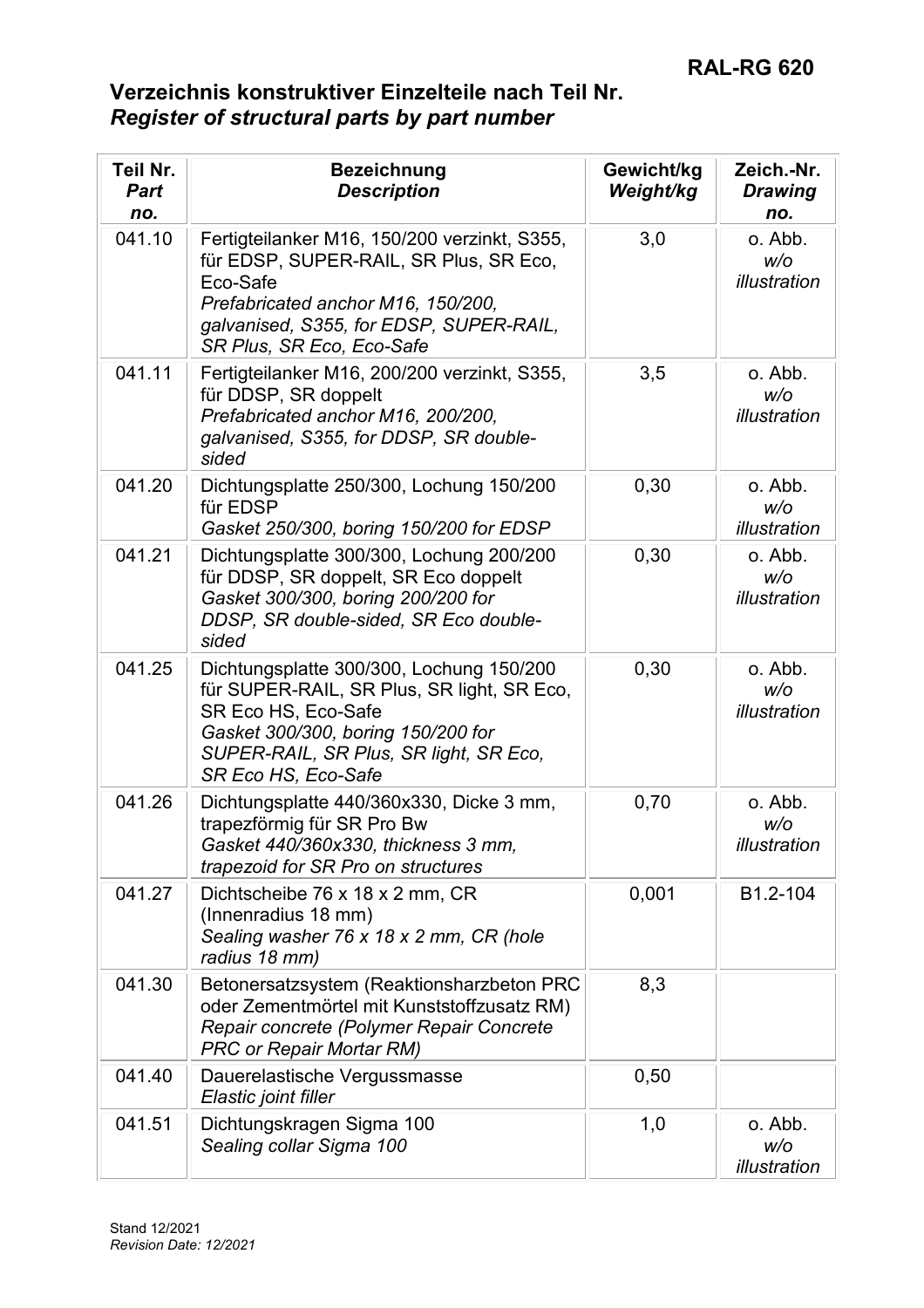| Teil Nr.<br><b>Part</b><br>no. | <b>Bezeichnung</b><br><b>Description</b>                                                                                                                                                         | Gewicht/kg<br>Weight/kg | Zeich.-Nr.<br><b>Drawing</b><br>no. |
|--------------------------------|--------------------------------------------------------------------------------------------------------------------------------------------------------------------------------------------------|-------------------------|-------------------------------------|
| 041.52                         | Dichtungskragen C-100/60<br>Sealing collar C-100/60                                                                                                                                              | 1,0                     | o. Abb.<br>W/O<br>illustration      |
| 041.53                         | Dichtungskragen C-125<br>Sealing collar C-125                                                                                                                                                    | 1,0                     | o. Abb.<br>W/O<br>illustration      |
| 041.90                         | Übersteighilfe Trittstufe rechts<br>Surmount device step tread right                                                                                                                             | 2,0                     | K8.1-101                            |
| 041.91                         | Übersteighilfe Trittstufe links<br>Surmount device step tread left                                                                                                                               | 2,0                     | K8.1-102                            |
| 041.92                         | Haltegriff für Übersteighilfe (permanent)<br>Handhold for surmount device (permanent)                                                                                                            | 1,9                     | K8.1-103                            |
| 041.93                         | Haltegriff für Übersteighilfe (mobil)<br>Handhold for surmount device (mobile)                                                                                                                   | 2,5                     | K8.1-103                            |
| 060.09                         | Deformationsrohr 193,7 x 4,5 x 180 mm für<br><b>SUPER-RAIL Plus</b><br>Deformation pipe 193.7 $x$ 4.5 $x$ 180 mm for<br><b>SUPER-RAIL Plus</b>                                                   | 3,8                     | K2.3-202                            |
| 060.10                         | Deformationsrohr 139,7 x 4,0 x 100 mm für<br><b>SUPER-RAIL</b><br>Deformation pipe 139.7 $x$ 4 $x$ 100 mm for<br><b>SUPER-RAIL</b>                                                               | 1,5                     | K2.3-201                            |
| 060.12                         | Deformationsrohr 139,7 x 3,6 x 180 mm für<br>SUPER-RAIL doppelt und SUPER-RAIL Bw<br>Deformation pipe 139.7 x 3.6 x 180 mm for<br>SUPER-RAIL double-sided and<br><b>SUPER-RAIL on structures</b> | 2,3                     | K2.3-204                            |
| 060.18                         | Deformationsrohr 101,6 x 2,9 x 180 mm für<br><b>SR Pro</b><br>Deformation pipe $101.6 \times 2.9 \times 180$ mm for<br><b>SR Pro</b>                                                             | 1,3                     | K2.3-207                            |
| 060.40                         | Kastenprofil-Absenkelement für SUPER-<br>RAIL, Ende (links)<br>Box profile terminal section for SUPER-RAIL,<br>downstream (left)                                                                 | 88,8                    | $L2.2 - 201$                        |
| 060.41                         | Kastenprofil-Absenkelement für SUPER-<br>RAIL, Ende (rechts)<br>Box profile terminal section for SUPER-RAIL,<br>downstream (right)                                                               | 88,8                    | $L2.2 - 202$                        |
| 060.70                         | Kastenprofil 4 mm, 2.666 mm<br>Box profile 4 mm 2,666 mm                                                                                                                                         | 45,4                    | $L2.1 - 103$                        |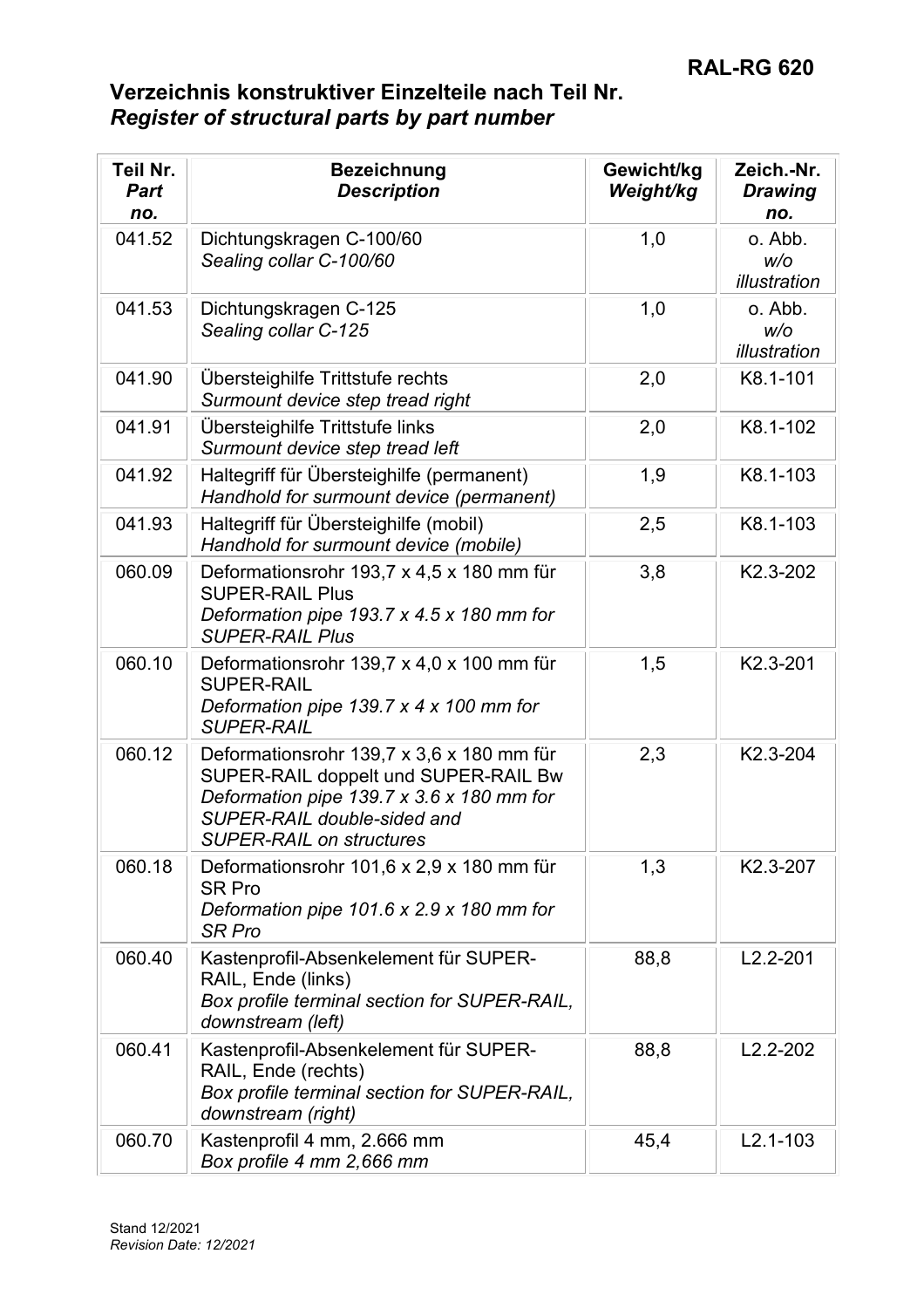| Teil Nr.<br><b>Part</b><br>no. | <b>Bezeichnung</b><br><b>Description</b>                                                                                                | Gewicht/kg<br>Weight/kg | Zeich.-Nr.<br><b>Drawing</b><br>no. |
|--------------------------------|-----------------------------------------------------------------------------------------------------------------------------------------|-------------------------|-------------------------------------|
| 060.71                         | Kastenprofil 4 mm, 1.331 mm<br>Box profile 4 mm 1,331 mm                                                                                | 22,7                    | $L2.1 - 102$                        |
| 060.72                         | Kastenprofil 4 mm, 665 mm<br>Box profile 4 mm 665 mm                                                                                    | 11,3                    | $L2.1 - 106$                        |
| 060.73                         | Kastenprofil 4 mm 1.090 mm<br>Box profile 4 mm 1,090 mm                                                                                 | 18,6                    | $L2.1 - 104$                        |
| 060.74                         | Kastenprofil 4 mm 1.608 mm<br>Box profile 4 mm 1,608 mm                                                                                 | 27,4                    | $L2.1 - 105$                        |
| 060.83                         | Zwischenholm-Endbefestigung<br>Intermediate beam terminal clamp                                                                         | 3,0                     | K4.1-302                            |
| 060.86                         | Zwischenholm - Absenkstück, Anfang<br>Intermediate beam - terminal section,<br>upstream                                                 | 28,4                    | $L3.2 - 110$                        |
| 060.87                         | Zwischenholm - Absenkstück, Ende<br>Intermediate beam - terminal section,<br>downstream                                                 | 28,4                    | $L3.2 - 120$                        |
| 060.88                         | Befestigungsbügel für Zwischenholm<br>Fastening bracket for intermediate beam                                                           | 1,6                     | K4.1-303                            |
| 060.89                         | Zwischenholm - Endstück, gerade<br>Intermediate beam - end section, straight                                                            | 28,4                    | $L3.2 - 130$                        |
| 061.00                         | Pfosten C-125 für SUPER-RAIL, 2.400 mm<br>Post C-125 for SUPER-RAIL, 2,400 mm                                                           | 26,0                    | P1.3-101                            |
| 061.01                         | Pfosten C-125 für SUPER-RAIL, 2.900 mm<br>Post C-125 for SUPER-RAIL, 2,900 mm                                                           | 31,2                    | P1.3-101                            |
| 061.06                         | Pfosten C-125 für SUPER-RAIL doppelt H4b,<br>2.400 mm<br>Post C-125 for SUPER-RAIL double-sided<br>H4b, 2,400 mm                        | 26,0                    | P1.3-106                            |
| 061.10                         | Pfosten C-125 für Endkonstruktion SUPER-<br>RAIL, 2.400 mm<br>Post C-125 for end terminal SUPER-RAIL,<br>2,400 mm                       | 26,0                    | P1.3-103                            |
| 061.11                         | Pfosten C-125 für Endkonstruktion SUPER-<br>RAIL, 2.200 mm<br>Post C-125 for end terminal SUPER-RAIL.<br>2,200 mm                       | 23,8                    | P1.3-103                            |
| 061.17                         | Pfosten C-125 für Endkonstruktion SUPER-<br>RAIL und SR Eco, 1.700 mm<br>Post C-125 for end terminal SUPER-RAIL<br>and SR Eco, 1,700 mm | 18,4                    | P1.3-103                            |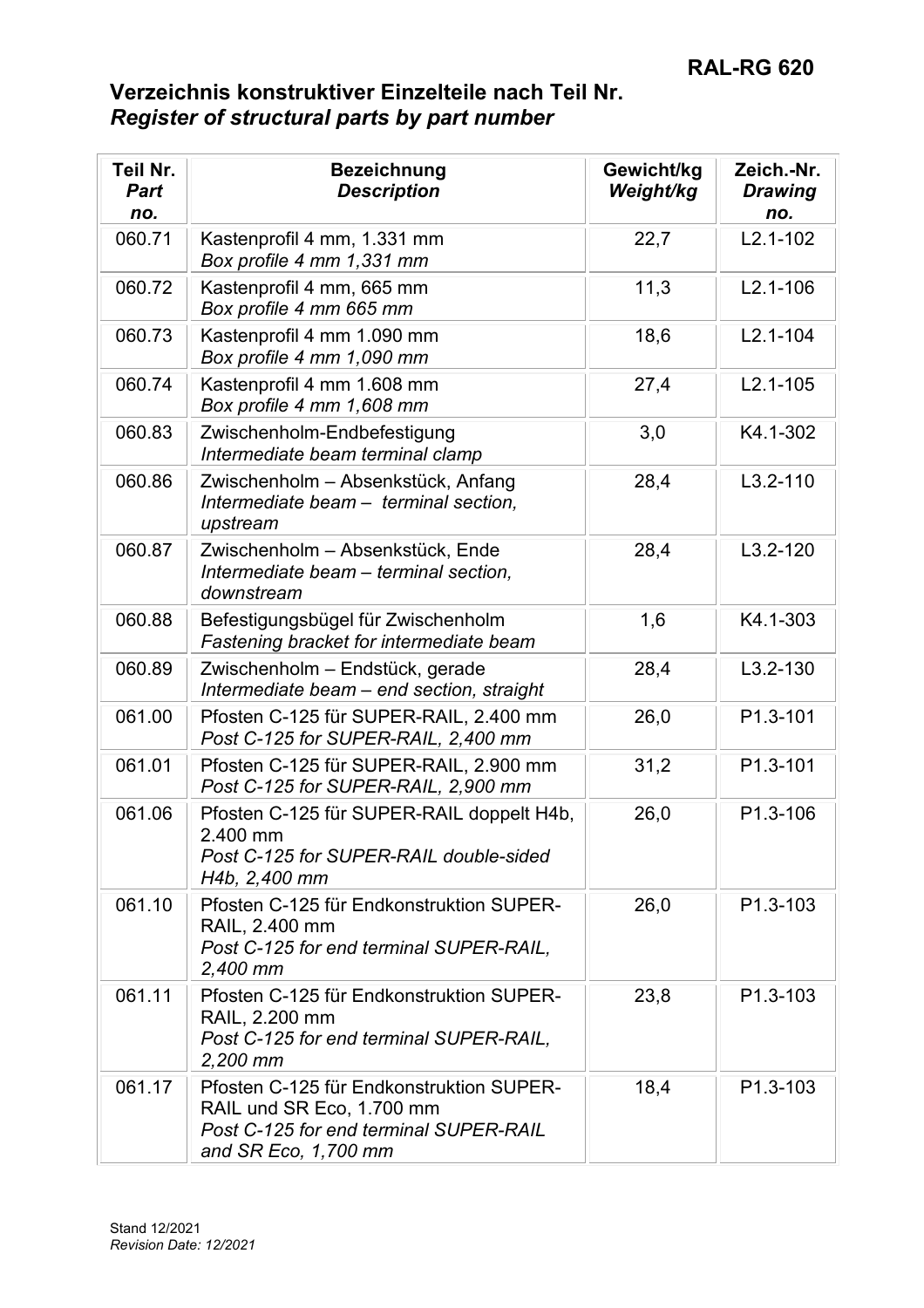| Teil Nr.<br><b>Part</b><br>no. | <b>Bezeichnung</b><br><b>Description</b>                                                                                                                      | Gewicht/kg<br>Weight/kg | Zeich.-Nr.<br><b>Drawing</b><br>no. |
|--------------------------------|---------------------------------------------------------------------------------------------------------------------------------------------------------------|-------------------------|-------------------------------------|
| 061.18                         | Pfosten C-125 für SUPER-RAIL VZB, 2.400<br>mm<br>Post C-125 for SUPER-RAIL VZB, 2,400 mm                                                                      | 26,0                    | P1.3-104                            |
| 061.25                         | Pfosten C-125 für SUPER-RAIL VZB,<br>920 mm, links<br>Post C-125 for SUPER-RAIL overroad signs,<br>920 mm, left                                               | 9,6                     | P1.3-110                            |
| 061.26                         | Pfosten C-125 für SUPER-RAIL VZB,<br>920 mm, rechts<br>Post C-125 for SUPER-RAIL overroad signs,<br>920 mm, right                                             | 9,6                     | P1.3-110                            |
| 061.70                         | Pfosten C-125 für SUPER-RAIL Plus,<br>2.400 mm, rechts<br>Post C-125 for SUPER-RAIL Plus,<br>$2,400$ mm, right                                                | 26,0                    | P1.3-120                            |
| 061.80                         | Pfosten C-125 für SUPER-RAIL Plus,<br>2.400 mm, links<br>Post C-125 for SUPER-RAIL Plus,<br>2,400 mm, left                                                    | 26,0                    | P1.3-121                            |
| 062.00                         | Pfosten C-125 mit Fußplatte für SUPER-<br>RAIL, 4% Neigung, rechts, 1.040 mm<br>Post C-125 with base plate for<br>SUPER-RAIL, 4% inclination, right, 1,040 mm | 20,4                    | P2.3-101                            |
| 062.03                         | Pfosten C-125 mit Fußplatte für SUPER-<br>RAIL, 0% Neigung, rechts, 1.140 mm<br>Post C-125 with base plate for<br>SUPER-RAIL, 0% inclination, right, 1,140 mm | 21,5                    | P2.3-101                            |
| 062.10                         | Pfosten C-125 mit Fußplatte für SUPER-<br>RAIL Plus Bw, rechts, 1.140 mm<br>Post C-125 with base plate for SUPER-RAIL<br>Plus on structures, right, 1,140 mm  | 21,5                    | P2.3-111                            |
| 062.30                         | Pfosten C-125 mit Fußplatte für SUPER-<br>RAIL, 4% Neigung, links, 1.040 mm<br>Post C-125 with base plate for<br>SUPER-RAIL, 4% inclination, left, 1,040 mm   | 20,4                    | P2.3-102                            |
| 062.33                         | Pfosten C-125 mit Fußplatte für SUPER-<br>RAIL, 0% Neigung, links, 1.140 mm<br>Post C-125 with base plate for<br>SUPER-RAIL, 0% inclination, left, 1,040 mm   | 21,5                    | P2.3-102                            |
| 062.40                         | Pfosten C-125 mit Fußplatte für SUPER-<br>RAIL Plus Bw, links, 1.140 mm<br>Post C-125 with base plate for SUPER-RAIL<br>Plus on structures, left, 1,140 mm    | 21,5                    | P2.3-110                            |